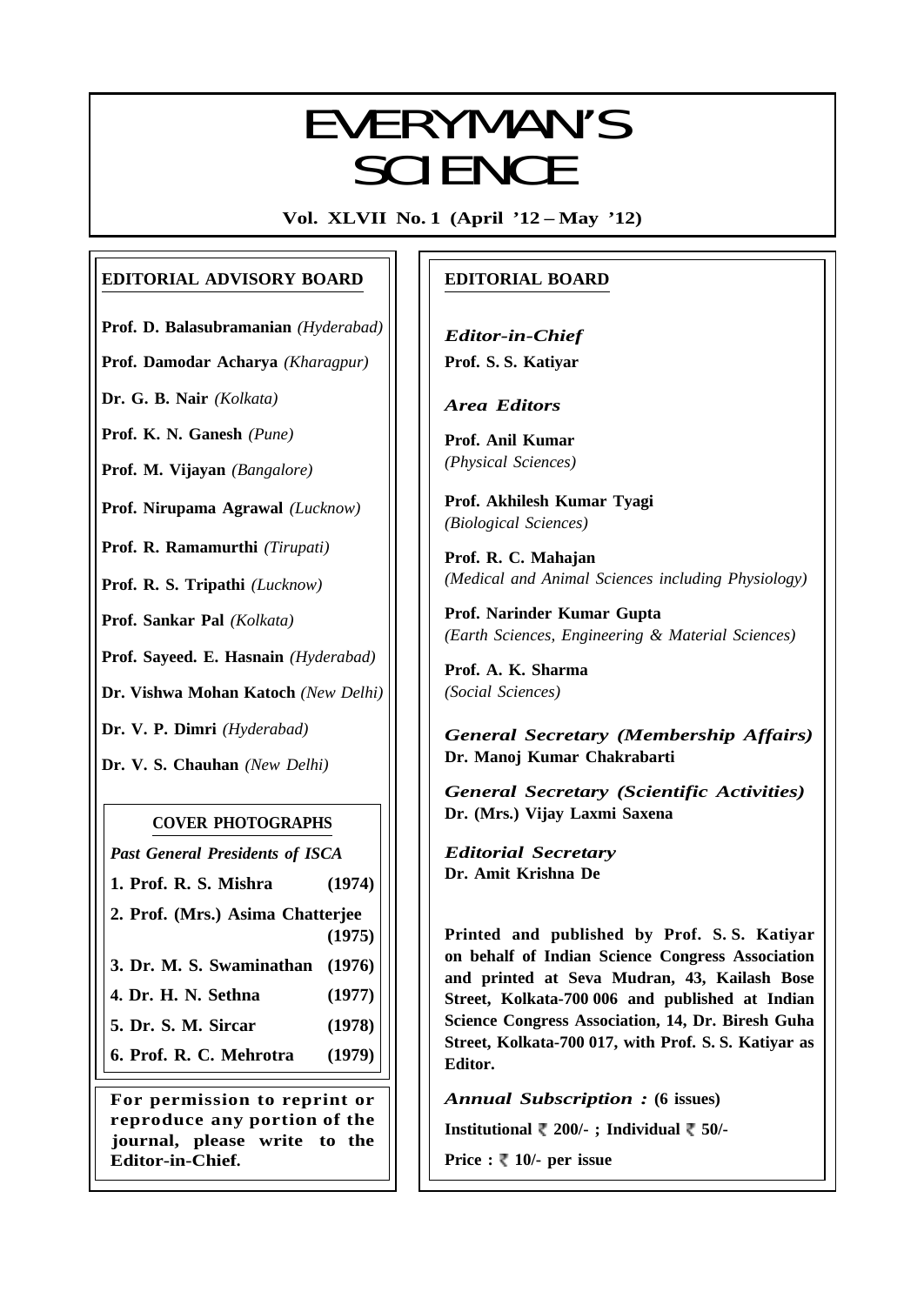# **Everyman's Science Vol. XLVII No. 1, April '12 — May '12 EDITORIAL : Growing Population versus Food Production** *S. S. Katiyar* 3 **ARTICLES : Presidential Address : Mathematics—Queen or Handmaiden** *R. S. Mishra* 5 **Hydro Power Development in India : Prospects and Legislation** *Virender Salman and Achintya* 14 **High Throughput DNA Sequencing and its Implication in Plant Science Research** *Tapan Kumar Mondal and Mukesh Kumar Rana* 25 **Fertility Issue of Cancer Survivours** *Debojyoti Dutta and Sanjib K Das* 31 **LIFE SKETCHES OF OFFICE BEARERS, SECTIONAL PRESIDENTS AND RECORDERS OF THE ISCA, 2012-2013** 36 **KNOW THY INSTITUTIONS** 63 **CONFERENCES / MEETINGS / SYMPOSIA / SEMINARS** 65 **S & T ACROSS THE WORLD** 67 CONTENTS

2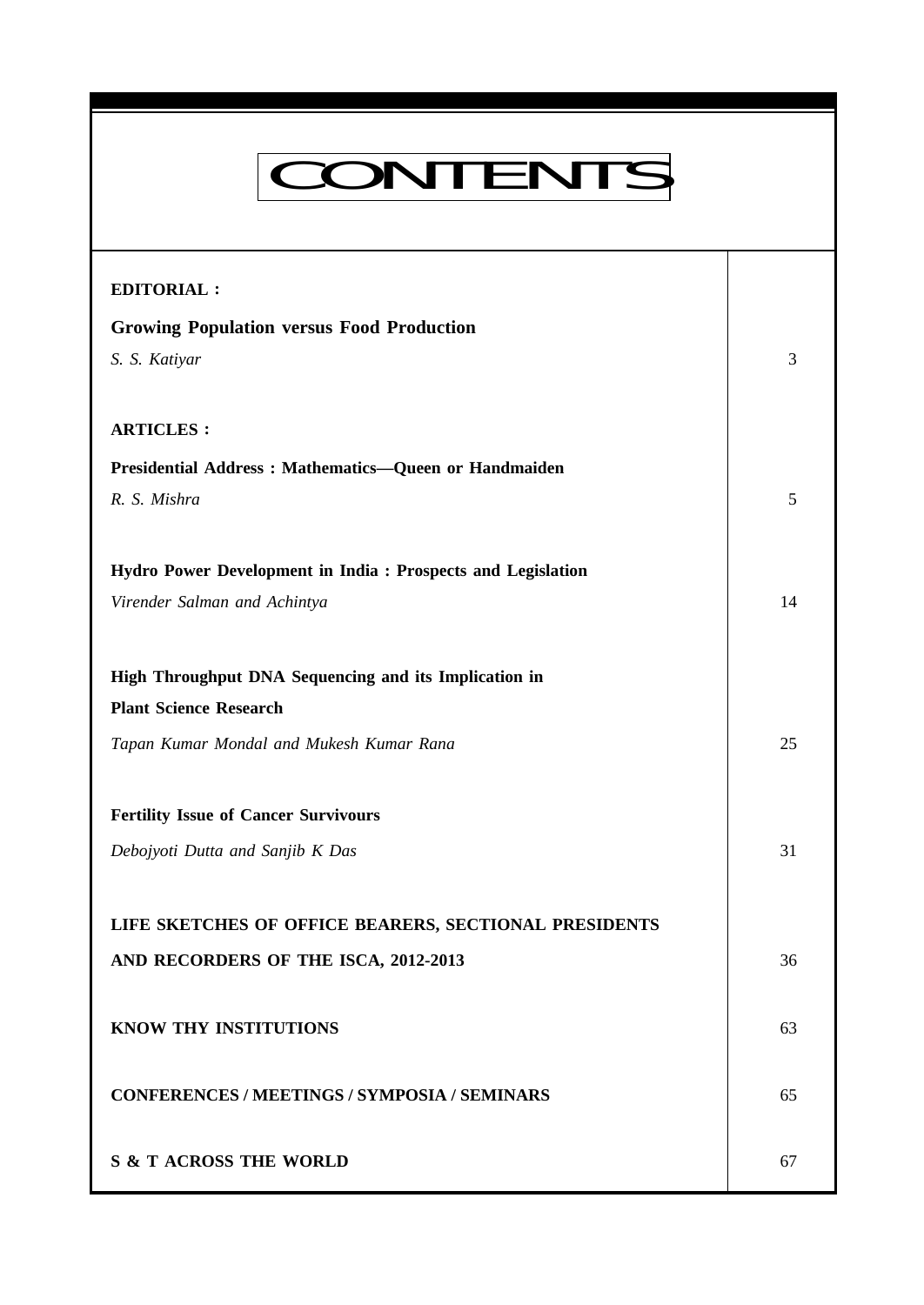# **EDITORIAL**

## **GROWING POPULATION VERSUS FOOD PRODUCTION**

One of the formidable challenge before the world is to match the increase in global food production with the increase in world population which is predicted to increase by 2.5 billion by the year 2050. Even India's population is predicted to grow to approximately 1.5 billion by 2030 and overtake China. The available land for agriculture is limited. The economic growth in developing countries throughout the world is making them more affluent and there is a trend to increase the meat content in their diet. Thus the requirement of all kinds of meat (chicken, pork and beef) is increasing in the world. Since the production of meat, say 1 kilogram of meat consumes about 2 to 7 kg of maize and other agriculture produce, this situation is putting an additional pressure on the increase of global food production.

Most of the food production on agricultural land is done by conventional agricultural method that is by using chemical fertilizers and pesticides or in other words by the use of chemicals which on one side enhance the productivity and on the other side provide protection against harmful insects , weeds and crop diseases. At the present time the farming in the world is done on approximately 1.5 billion hectares. In order to meet the growing demand of food for the increasing population there appear to be only two solutions. (i) Either we will have to increase the cultivable land by about three fold which would mean a drastic reduction in the forest cover, grassland and prairies which in turn will have an adverse effect on climate change. (ii) Or we will need to employ the best available technologies, high yield seeds with optimum use of pesticides which do not cause damage to the environment, maintain ecological balance and sustain biodiversity. Increase in the amount of global

food production with the use of modern agricultural technologies, chemical fertilizers and controlled use of pesticides appears to be the preferred alternative for meeting the future demand of food for the growing population.

There is common perception that in the conventional farming there is excessive use of chemical fertilizers and unwanted spray of pesticides. It may be true that many farmers do the over spraying of the pesticides, fungicides or herbicides due to ignorance. But over spraying is bad for crops as well as for the environment. Farmers need to be trained or informed that they should spray the minimum to protect the crops . The companies as well as the agricultural scientists and advisers are encouraging the farmers not to use too much of these products but only a small amount. It is now well recognized that if a pesticide is found to be carcinogenic or harmful in any manner then it will not get registered /approved for use by the regulatory bodies.

Another challenge is the ingenuity of bugs, insects, fungi and weeds to develop resistance to these chemicals. It is a phenomenon quite similar to the disease causing bacteria, virus etc. in human beings which develop resistance to antibiotics and other life saving drugs. Thus there is a need for continued research and innovation in the area of crop protection techniques and technologies. Friedheim Schmider, director general of the European Crop Protection Association, Brussels, Belgium says "Having affordable and sufficient food available, taking care of consumer health and protecting the environment are all essential for the future. Our planet is not expanding with the population and we have to produce more from less.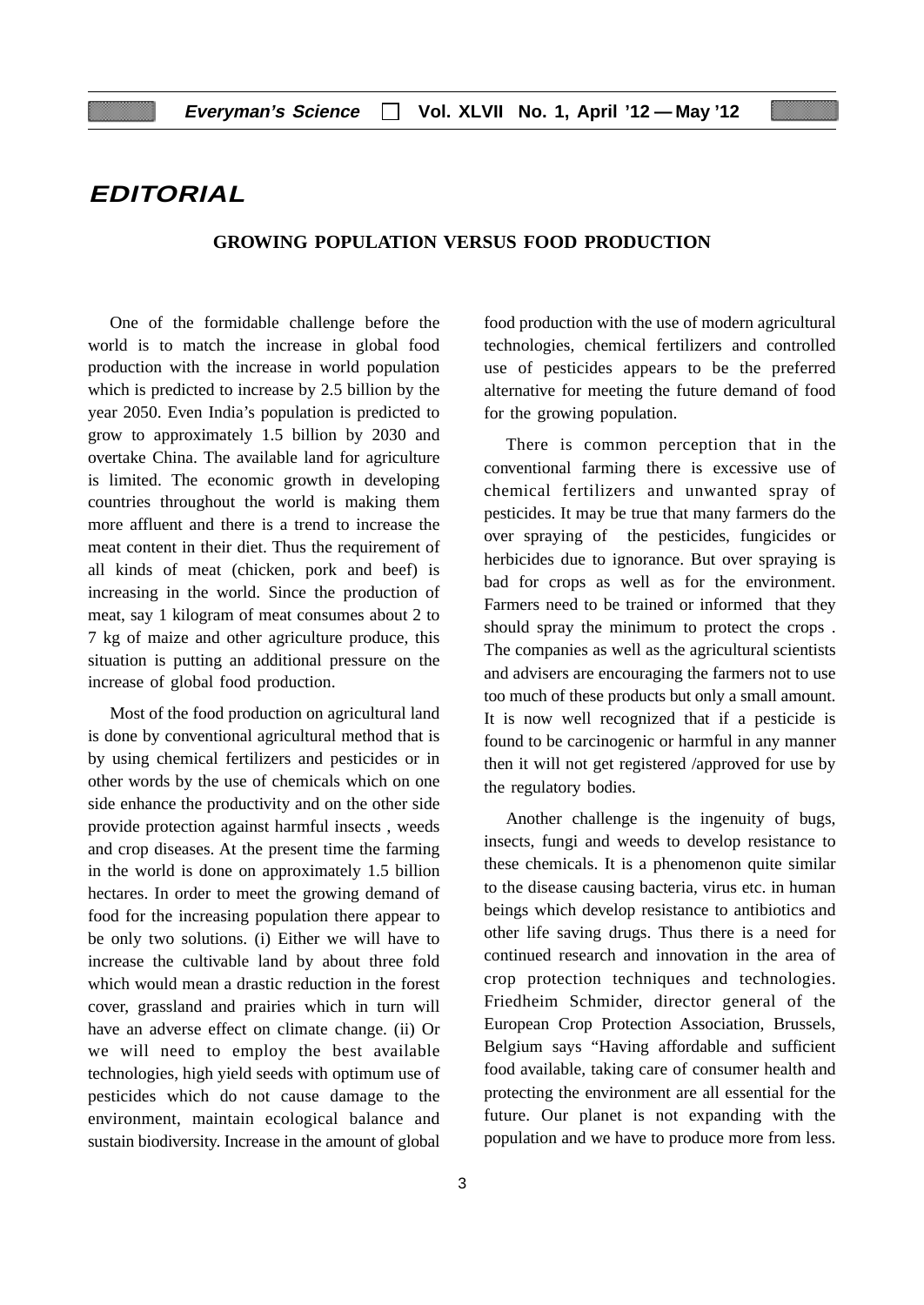If diseases kill half of the crops, that is real waste of limited national resources. We need to address public concerns and hopefully do better tomorrow than we did in the past".

Organic farming is another way of crop production in contrast to the conventional farming. International Federation of Organic Agriculture movements (IFOAM) defines organic farming as follows :

"Organic agriculture is a production system that sustains the health of soils and people. It relies on ecological processes, biodiversity and cycles adapted to local conditions, rather than the use of inputs with adverse effects. Organic agriculture combines tradition, innovation and science to benefit the shared environment and promote fair relationships and good quality of life for all involved".

A successful organic farmer does not see every insect as a pest, every plant different from the crop as a weed and does not think chemical spray as the solution to every problem. The goal is not to eliminate all pests and weeds but to reduce them to an acceptable level and take advantage of their beneficial attributes. Global market for organic food is expanding very fast. According to Organic Monitor estimates, global organic sales reached U.S. \$ 54.9 billion in 2009 as compared to \$ 50.9 billion in 2008. The countries with largest markets are the U.S.A, Germany and France. The highest per capita consumption is in Denmark, Switzerland and Austria. According to Indian Government statistics, in 2002, from a total food production of over 200 million tonnes, the country produced around 14000 tonnes of organic food products. Most farms in India are organic but not certified. Certification of organic products (produce) has to be done by a certifying agency which itself is accredited by a designated agency.

India's farmers are doing organic farming by default. They are still using the organic methods used by their forefathers for thousands of years. Organic fertilizer and natural pest control are the only tools available to most of these farmers who were always short of financial resources to examine chemical solutions. The produce of these farmers is as organic as it could be, but it requires certification which could be expensive and time consuming, and they can't afford to pay the fee. Comparing 'organic' and 'conventional' farming Schmider says, 'There is a perception that 'conventional' production means using a lot of pesticides, whereas 'organic' production' uses none'. 'This is not so', he says. 'Both need pesticides in some form to fight against diseases, weeds and insects, but with organic production much more land is used leaving less available for habitats for nature protection'.

The available scientific evidence has not shown a consistent and significant difference between conventional and organic food in terms of safety or nutritional value. In 2009 a review of all the relevant research comparing organic to conventionally grown foods was carried out by the United Kingdom's Food Standards Agency which concluded as follows :

No evidence of a difference in content of nutrients and other substances between organically and conventionally produced crops and livestock products was detected for the majority of nutrients assessed in this review suggesting that organically and conventionally produced crops and livestock products are broadly comparable in their nutrient content. There is no good evidence that increased dietary intake of the nutrients identified in this review to be present in larger amounts in organically than in conventionally produced crops and livestock products, would be of benefit to individuals consuming a normal varied diet, and it is therefore unlikely these differences in nutrient content are relevant to consumer health.

*Prof. S.S. Katiyar*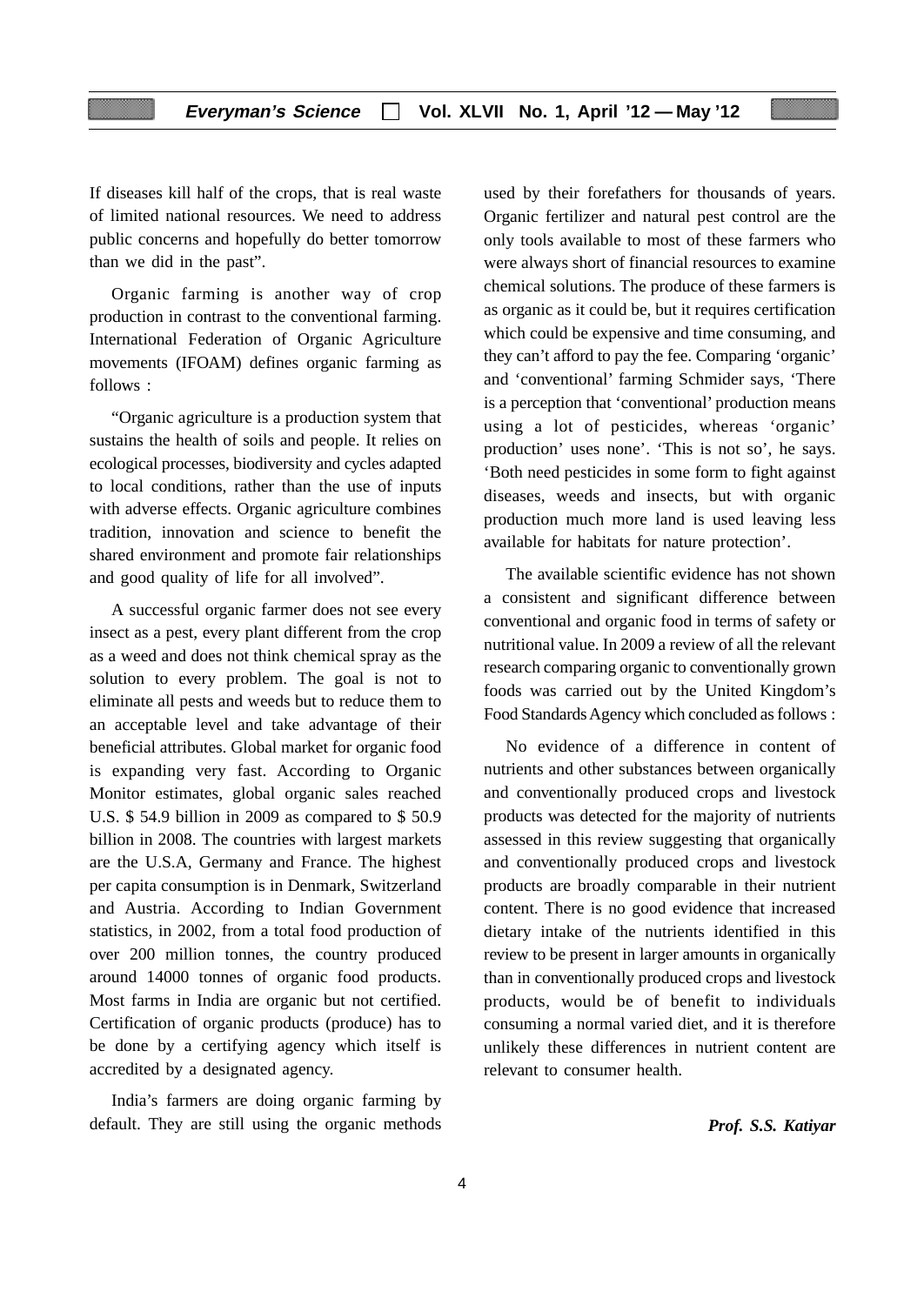# **PRESIDENTIAL ADDRESS**

# **MATHEMATICS—QUEEN OR HANDMAIDEN**

R. S. MISHRA, Ph.D., D.Sc., F.N.A.Sc., F.A.Sc, F.N.A.

am very grateful to the scientists of India and to the members of the Indian Science Congress Association for the signal honour they have conferred on me by electing me the President of its Sixty-first Session. I deem it a great privilege especially when I look back and find that this office has been held by outstanding leaders of thought in Science like the late Pt. Jawaharlal Nehru, one of the noblest sons the country has produced. He was a symbol of people's aspirations and the achievements in Science and technology since independence are the result of his vision and encouragement. I am conscious of my limitations and derive consolation from the observation Sir Isaac Newton made nearly three hundred years ago. "If I have seen further it is by standing on the shoulders of giants". I owe you my sincere apologies for any lapses on my part in living up to the glorious tradition of the past.

A tree loves the ground on which it stands. Being interested in Mathematics from early childhood, though having no mathematical background in the family, I have decided to talk to you about Mathematics and its applications in Sciences and humanities with special reference to social behaviour.

From ancient times Mathematics has been regarded as the Queen of Science because as George Cantor had once remarked "The essence of Mathematics lies in its freedom". The wonderful

freedom and joy of creation that Mathematics offers have been well recognized. The fourth verse of Vedang Jyotish brings out the fact as follows :

- यथा शिखा मयूराणाम् नागानाम् मणयो यथा।<br>तदवद्वोदांग शास्त्राणाम् गणितम् मूर्धनि स्थितम्।।

As are the crests on the heads of peacocks, as are the jewels on the hoods of snake, so is Ganit at the top of all Vedanga sciences.

In ancient times the civilization of a country was measured by the mathematical advancement it had made. Through all these years Mathematics played a fundamental role in transforming society. It advanced, human civilization, helped man in adapting himself to his environment and assisted him to meet his material needs. It also made it possible for technologically advanced nations to achieve military power, security and economic strength.

Mathematics — the Queen of Sciences, is beautiful but not in general attractive. She attracts only those who are dedicated to her and who have made her a part of their being. In this connection I am reminded of an anecdote : Lord Rutherford once remarked to Neils Bohr, "Though you are BORE (BOHR), you have, a charming wife". Whatever you think of us, we mathematicians are undoubtedly proud of our charming Queen — Mathematics.

There was a time when Mathematics was studied for its own sake with curiosity as the impelling motive and for the sheer joy and thrill of its creation. Mathematicians felt satisfied with their

<sup>\*</sup> General President, 61st Indian Science Congress held during January, 1974 at Nagpur.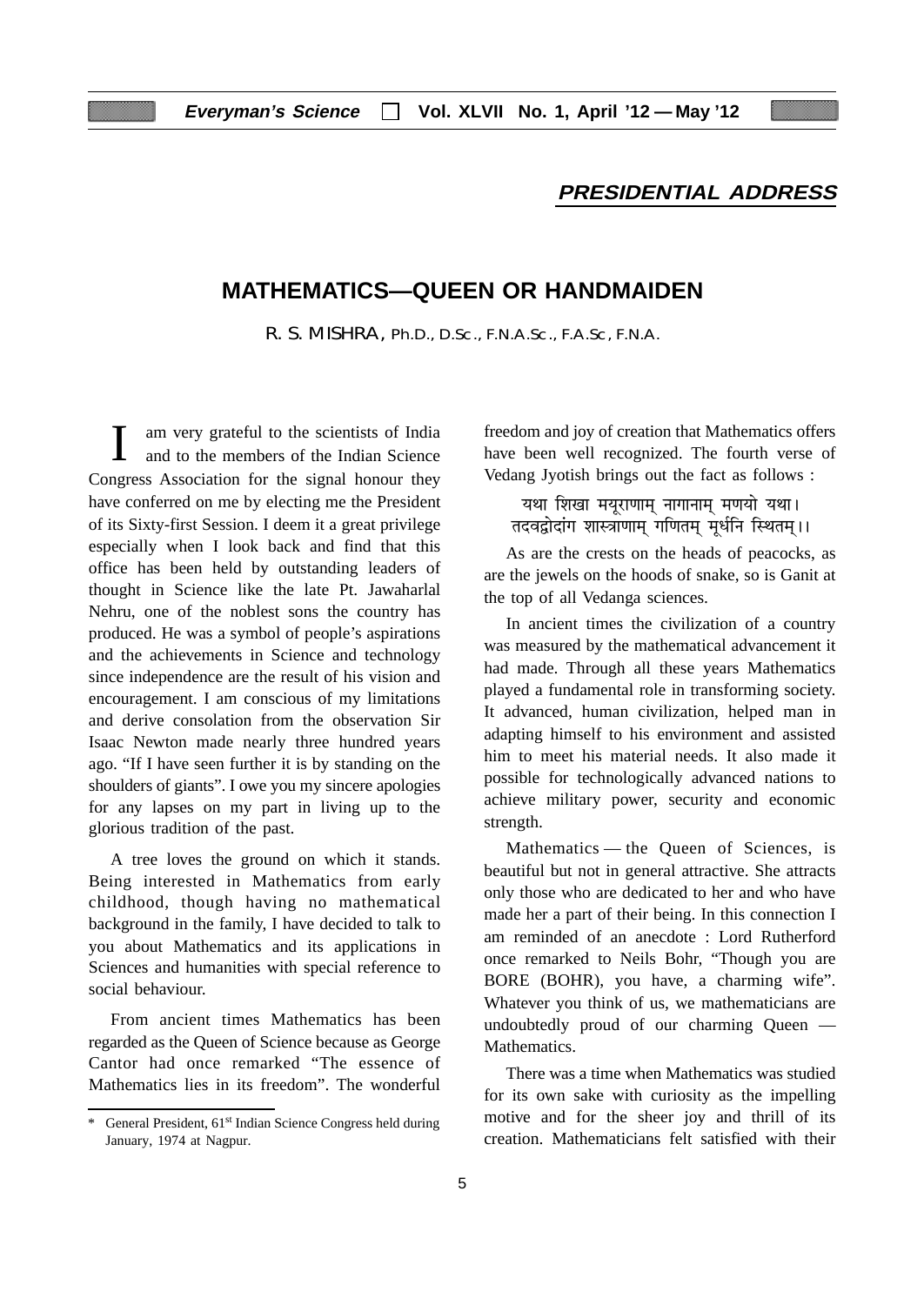discoveries and did not bother about their useful applications. Creators in Mathematics were comparable to wholesale dealers whereas the transmitters of knowledge to retail sellers. A Cambridge don when once asked what applications his theory had, replied "Thank God, it has one".

Initially there are two aspects of Mathematics — pure and applied. But it is extremely difficult to draw a line between the two. They cannot be put in air-tight compartments. Their intersection set is certainly a non-null set. Danzig had once remarked, "Applied Mathematics is like wine which becomes pure in course of time". There is a deep truth in this. A striking example supporting this statement is that of trigonometry which started with navigation but soon became a branch of Pure Mathematics.

Times are changing and the world is moving towards socialistic order. The queen is not lagging behind and has become modern. We hear now-adays so much of modern or new Mathematics.

With the pressure of Science and technology steadily increasing on human affairs and with the renewed and added applications of Mathematics to Science and technology, mathematicians cannot afford to spend their precious time in absorbing useless mathematical knowledge acquired through obsolete methods. There has been a lot of rethinking on our Mathematics curricula leading to radical modifications. But old habits die hard and habits of thought are most difficult to shake off with the result that the teachers of Mathematics become antiquated and unrealistic in an age marked by new realism. It is necessary, however, that they "water the subsoil" and ponder over the basic attitudes and presuppositions with which the minds and personalities of students are formed. Thanks to the organisation of summer schools for school and college teachers by U.G.C., N.C.E.R.T., U.S.A.I.D. and other agencies, we have evidence of a new wave of consciousness about Modern Mathematics in the country and mathematicians now instead of living in the past, live rather in the future. The syllabi have generally been revised at all levels.

Some of our Mathematics syllabi can compare favourably with the corresponding syllabi of any advanced country. It has generally been realised that the difficulty of imparting instruction in Modern Mathematics does not lie with the students so much as with the teachers, who suffer from stubborn misconceptions.

There is another aspect which has usually been lost sight of. In Classical Mathematics parents could help their children in home assignments. But they are unable to do so in Modern Mathematics with the result that though good students are able to develop their initiative and critical faculty, average students are not able to cope with the progress in the subject. This may result in parents losing control over their children. I would, therefore suggest to U.G.C. and N.C.E.R.T. that some summer or winter schools for parents may also be organised each year.

In Modern Mathematics too much of drill is avoided. Though there are varying views on problem solving, I would content myself by quoting a Chinese saying, "If you give one a fish, you feed him for a day. If you teach him how to fish, you feed him for many days".

Mathematicians have very aptly realized that the domain of the possible is much larger than their imagination. There are a number of examples where the results which seemed absurd when they were discovered, had wide and useful applications later on. Witness the study of matrix algebra by Sylvester and Cayley purely for mathematical curiosity and its indispensability in modern quantum theory. While discussing the reform of mathematical curriculum at Princeton University in 1910, physicist James Jeans asserted, "We may as well cut out group theory. That is a subject which will never be of any use in Physics". But Oswald Veblen disregarded Jeans' advice. It has turned out that group theory later grew into one of the central themes of Physics. As an example, one of the fundamental particles, the baryon  $Ω$ –was predicted by group theory and discovered later experimentally.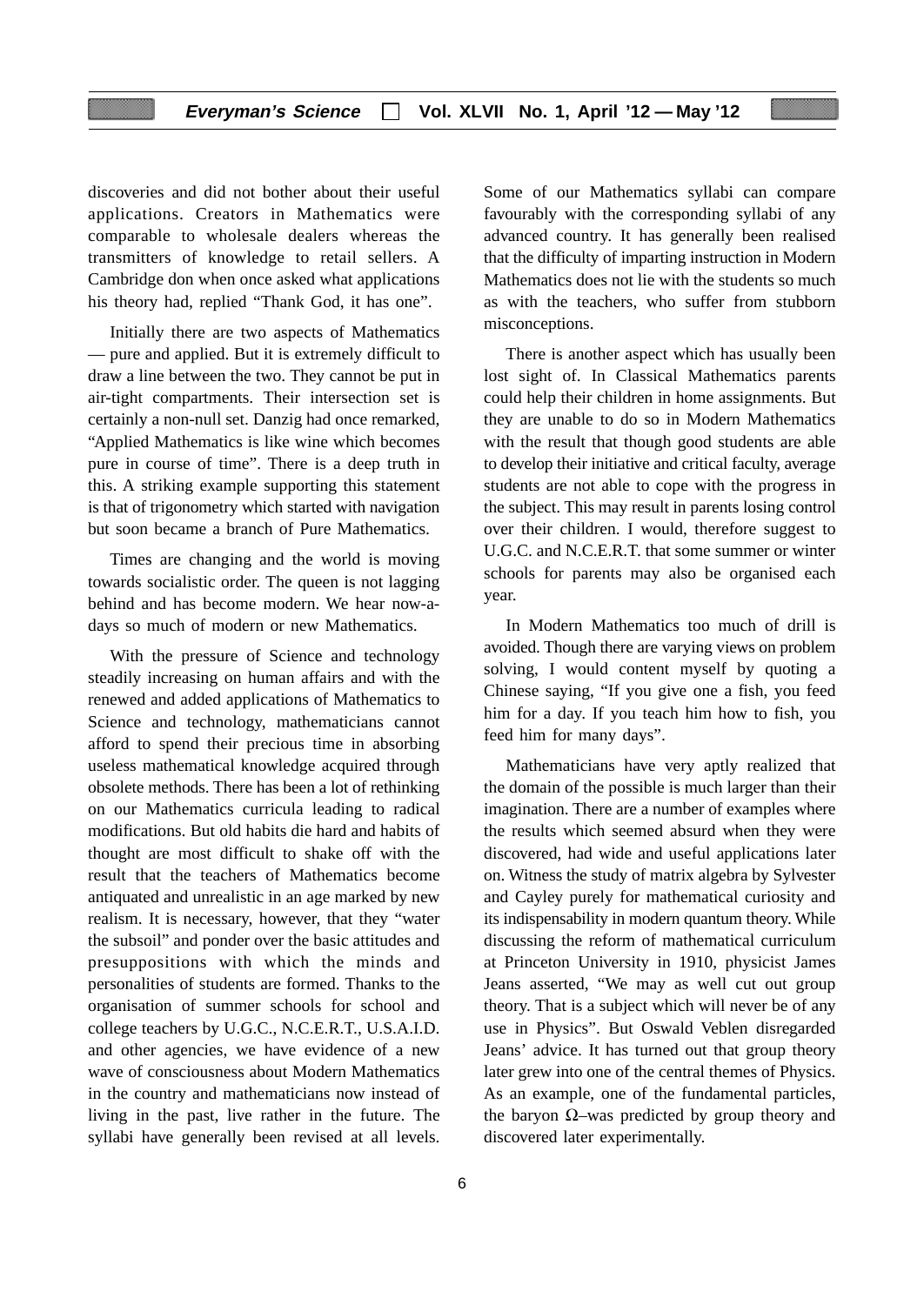The doubling period of Mathematics, as of any other Science is ten years. This means that the next ten years will produce as many mathematicians or as much mathematical literature as the humanity has produced so far. The first statement may roughly be stated in other words as follows : Ninety percent of all the mathematicians who ever lived since the dawn of human civilization are living now. Though the activities of the present generation of mathematicians are based on the recorded achievements of the past, if the phenomenon of the doubling period continues for two or three centuries more, as it has continued so far, the majority of the people of the world will be mathematicians and on the same analogy scientists of all the disciplines. Thus everybody will become everything. Will it not be a sad day for all of us ?

It is my conjecture that a time would come when the growth of Mathematics would slow down from this fast rate. We may run out of men (which does not appear to be a possibility at present), materials or incentives or Mathematics may become so complex as to impede its own progress.

Mass education in Mathematics has, however, at least one advantage. We can build on a large base of students for the making of new mathematicians. Many potential mathematicians are lost after or even before their high school career. Of those who go through the mill of college or university education, a large number are able to take up postgraduate work and research. This means an opportunity for creative work for which generous financial support which is considered to be an important national investment, is given. But, I would like to put in a word of caution. Though with every financial support one is required to submit periodical progress reports not every research project meets with success; if every one ends with successful results, the investigator perhaps did not set sufficiently high goals before himself. Also, generally there are no direct and obvious returns. I would, therefore, suggest that agencies for academic audit must be created for every research project undertaken with or without financial aid.

The problem of language has been agitating the minds of scientists in this country and also in some other countries. It is a controversial issue whether scientific education should be imparted in the regional language or the national language or an international language. Mathematicians, by habit, try to avoid controversies. They tried to evolve a common language, for instance, the set theoretic language, which could be understood everywhere in the world. It is my fervent hope that the effort in having a common mathematical language will be continued so that Mathematics may know no barriers of language or national boundaries. I would urge other scientists also to develop their own language in their respective disciplines so that international communication is maintained. The importance of language in Mathematics is effectively brought home by the following anecdote: A leading mathematician was an important member of the senate of his university. For twenty-four years he did not speak a word in the senate meetings but because of his towering personality sufficient funds were always made available for his department. In the last meeting during the twenty-fifth year the Professor of Languages pleaded vehemently for a cut in the Mathematics grant and the corresponding increase in the grant for languages. His plea was that Mathematics did not require any grant since its professor had never sought it. When the grant for Mathematics was on the point of being slashed, the Mathematics Professor got up and spoke just a sentence, "But mathematics is a language" and sat down. The entire Mathematics grant was restored.

Recent advances in Mathematics and other Sciences have influenced one another so reflexively that it is difficult to state the relations between them unambiguously. Mathematics has changed it role due to the change of its relationship with other disciplines. Though keeping its individuality as the Queen, it has become in the words of E. T. Bell "Handmaiden of Sciences". Now its utilitarian aspect has become very important. At present there is no discipline in Science or humanities where the potential use of systematic research and knowledge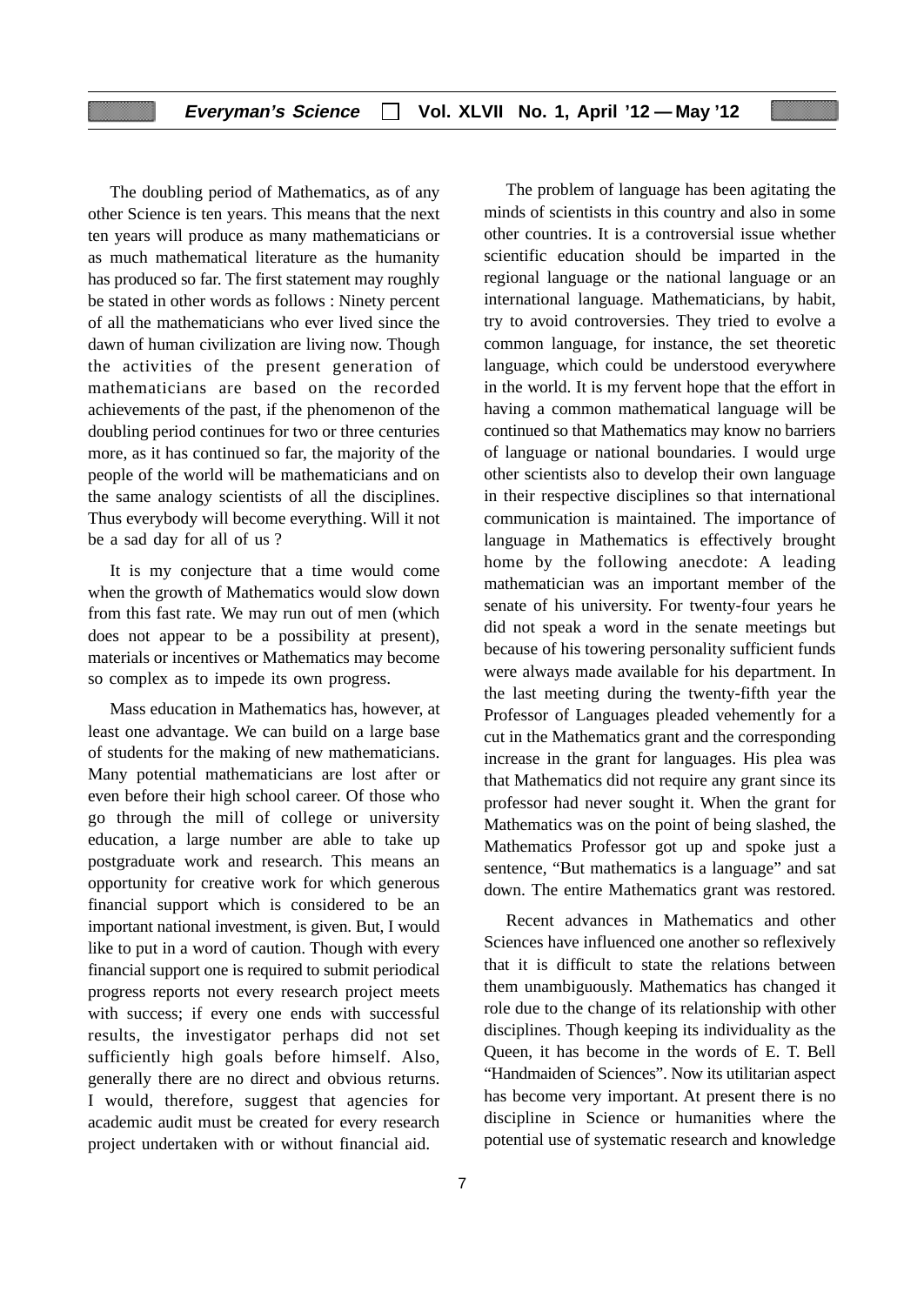in Mathematics is not made. It has been observed that Mathematics has the power to solve many of the problems of human race. But then there is no national policy or the proper climate of public understanding and awareness which could ensure the free, effective and quick communication of mathematical ideas and researches to those who need them. Though mathematicians would like to make their own contributions to the formulation of the basic values and the objectives of social life, there has also been a lack of social awareness in the mathematical community.

It is true that useful work in sciences and humanities requires mathematical methods. This means that Mathematics should be learnt by men of other disciplines as well. But unless one has a strong background in Mathematics, one may not be able to see beyond the models already in use and may not be able to make effective contributions. Again, mathematical knowledge means not only technical Mathematics but the whole range of empirical enquiry in a controlled way. For nonmathematicians the task of learning Mathematics and having a firm grasp over it from the point of view of its healthy and effective use is not an easy one. Wrong use of Mathematics may lead to disastrous results. It would perhaps be more advantageous if mathematicians acquire knowledge of some other disciplines. Let them cast mathematical nets over chains of happenings in the physical world and obtain equivalence relations between mathematically predicted and experimentally observed results. Just as individuals who create wealth share it with others through trade, income taxes etc., creators in Mathematics must share their knowledge with others. They must develop a sense of social responsibility through social motivation. It must be realized that the betterment of mankind, depends not on Mathematics and the mathematicians alone but on the application of mathematical knowledge to human affairs, and the spirit of rationalism, Mathematics fosters.

We will now deal with some of the applications of Mathematics. Massive efforts have been made for tackling problems in agriculture, defence, population, industry, energy, health and poverty. Recently we have gone in for space research and exobiology. Mathematics has a major contribution to make in all these spheres. Its role, however, is so implicit as to go unnoticed. There is an impression that the mathematical community has not been responsive to the nation's problems because of its exclusive concern with abstractions. This impression, however, is absolutely wrong. Mathematicians are very much alive to the problems of humanity. Their contribution to human welfare is by no means insignificant.

We are prone to consider the problems of social life in isolation from each other. Such an approach, however, results in a waste of efforts. Mathematics is a Science which can give an integrated view of things apparently disjoint and hence its validity in dealing with the problems of life. In the words of our Prime Minister, Mrs. Indira Gandhi, "Life is one, the world is one ...".

Though we are contracting horizontally and expanding vertically through explorations in space and time, the problems on earth and its environment are not only increasing exponentially but are having jumps. With the development of Medical Sciences leading to the eradication of some of the infectious diseases like plague, cholera, smallpox, and the decline of infantile mortality, longevity has increased and so also the population of the world. This has necessitated the balance of population against resources, the production of more food grains, increase of cattle wealth and the growth of industrial, commercial and other human activities. All these involve more of automation with the resultant problems of population of land, water and atmosphere. Consequently our crops, cattle and other live stock, birds, fish and marine life are all getting affected. Increase in national income and changes in the pattern of life are responsible for environmental anomalies and depletion of natural resources. Any scientific, economic, technological and political measure also produces degradation of the environment.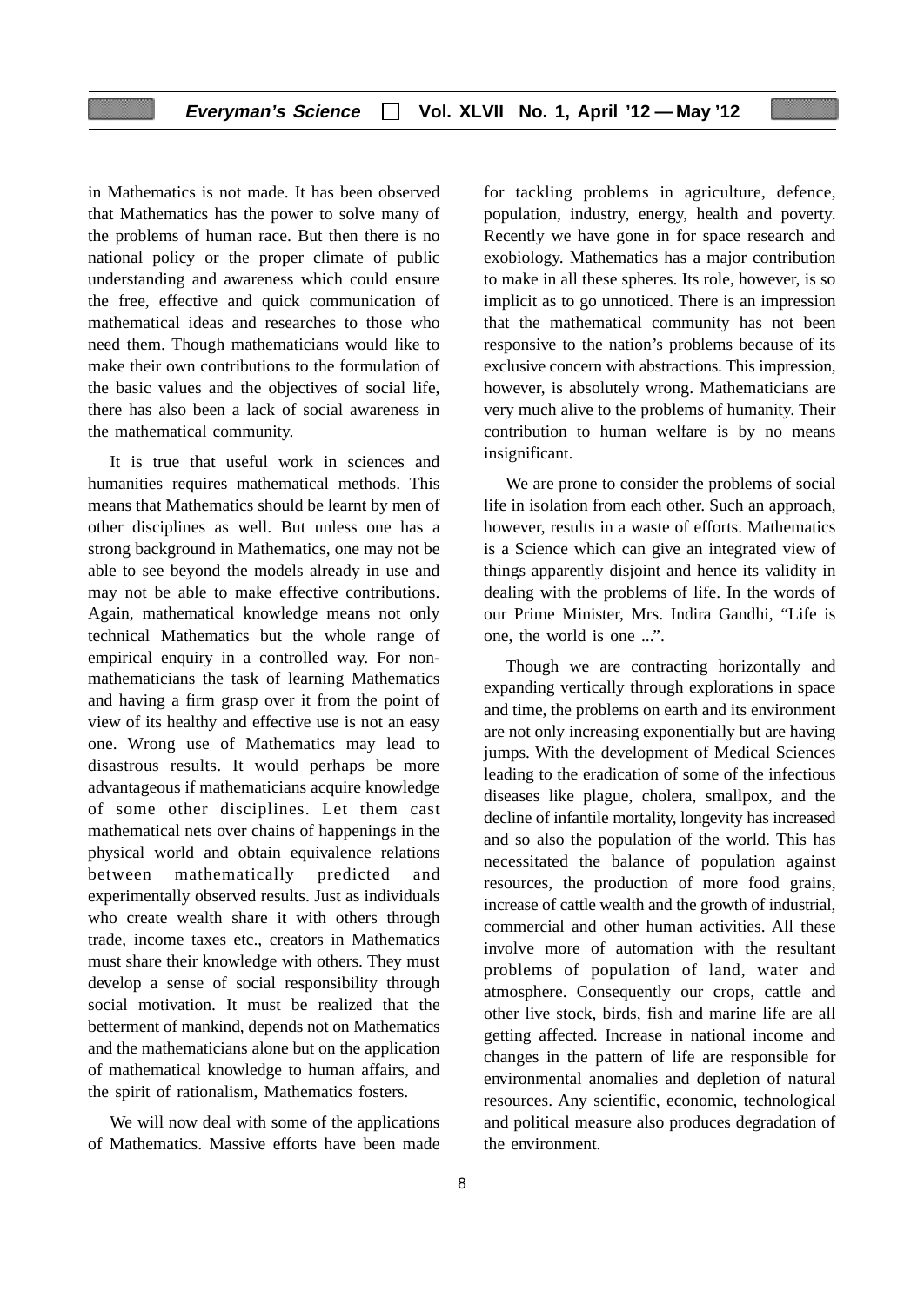The more affluent a society, the greater are its environmental problems. India is a developing country and naturally its problems of environmental deterioration and pollution are gradually increasing.

In many western countries pollution has been responsible for the increased rate of death and disease, child delinquency and mental disorders.

There are two aspects of pollution. It may be taken as a mere nuisance. In that case it does no more than inconvenience the society and can be cured by political decisions and investment of funds. Secondly pollution damages and depletes the environment irretrievably and has unpredictable and unmanageable consequences. It ignores all political boundaries.

Rene Dubos drew pointed attention in 1972 to the transformation of environmental and social situations arising out of their interactions. Man evolved, on the earth as any other animal, but is perhaps the most recent amongst about 1.3 million species of plants and animal populations. He differentiated from the others because of his mental faculty and resultant cultural evolution though always sharing with them the resources of the biosphere. It is significant that these very organisms had earlier created environmental conditions favourable to man and so the latter appeared on the scene. Even today man's life support system is maintained by the activities of plants and other organisms. But Meadows' exercises in mathematical modelling in 1973 clearly demonstrated how exponential rates of population growth concomitant with increases in industrial exploitation along with lagging supplies of food, have jeopardised our existence. It is true that Meadows did not take into account the social feedback system while projecting the trends of growth found during the last few decades, in his five independent parameters of theworld model. But knowing the slow impact of educational processes against mounting technology to satisfy the unbridled needs of man, it is realised that the catastrophe predicted by the mathematical reasoning to happen within the lifetime of the next generation, could be postponed but only by a few

years. Thus social scientists have very limited choices to offer to save our race. The dilemmas of life are of such a baffling nature that Sir Kingsley Dunham in his presidential address at the 1973 Canterbury Meeting of the British Association for the Advancement of Science raised the query : "Can our species survive the next few hundred years ?" There is a ray of hope in pursuing the reasoning of mathematical modelling for the desired conservative-management of resources. The International Biological Programme due to complete its decade of activity this year had a built in modelling programme in the analysis of divert ecosystems of the world as its objective. Predictive modelling and simulation techniques are showing the way of managing grasslands, forests and aquatic systems.

Environmental problems pertain not only to one country or nation but to the whole world. Environmental or ecological science is a branch of Science where the collaboration of all the countries of the east and the west on equal terms is required. An International Institute near Vienna sponsored by the academies of many countries has been established. U.N. E.S.C.O. has also launched a long-term multidisciplinary and intergovernmental programme known as Man and the Biosphere programme inviting input of the world scientists towards the solutions of the critical problems of our age.

The Government of India established "The National Committee on Environmental Planning and Coordination" under the Ministry of Science and Technology, which is forging ahead the coordinated planning of the environment.

These considerations lead us to the question posed by our Prime Minister in June 1972 at the Stockholm conference of U.N.O. on Human Environment "Are not poverty and need the greatest polluters ?" We have to examine how best the world resources and cultural efforts can be channalised and shared by all the inhabitants of the planet. Mathematics and Statistics of high order are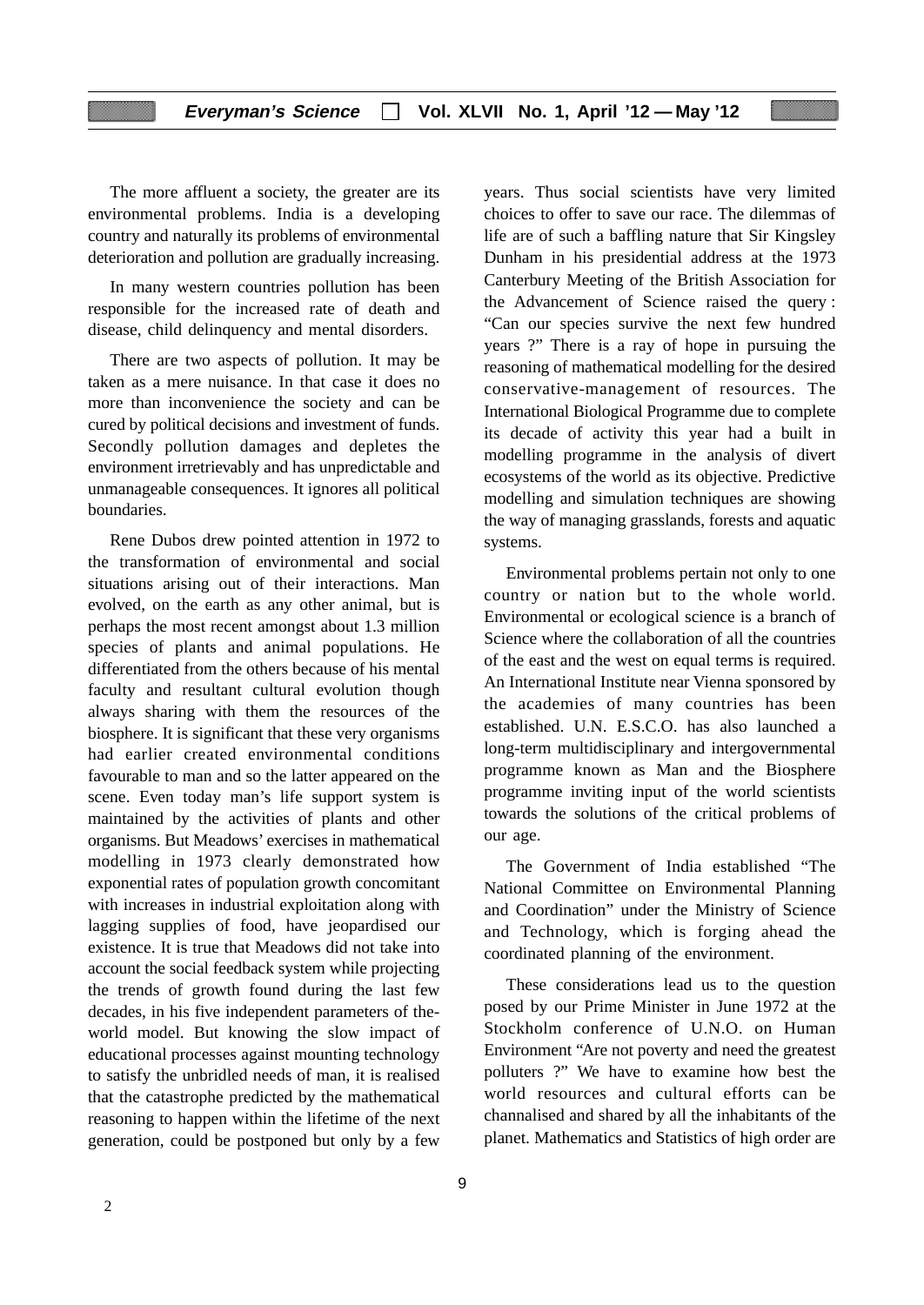needed for social engineering to be practised for वसुधैव कुटुम्वकयु (The whole world is a family).

All developments are energy-based. We have gone a long way from muscular energy to fuel and fossil energy and thence to nuclear energy. The measure of civilization today is the per capita energy requirement. There is a race amongst nations for producing more of energy. The main source of energy for the biosphere is the sun. Fossil fuel resources are being used for producing extra energy. But the indication is that all the fossil fuels will be exhausted before the other forms of energy are put to common use. Moreover, the deposits of fossil fuels contain the carbon withdrawn from the air and set aside by nature. In the process, the air was purified by the green plants through the geological periods. Thus carbon dioxide was reduced to 0.03 percent and oxygen was increased to 21 percent. This natural withdrawl of carbon from the grand elemental cycle, created part of our life support system and man evolved within this nature-made system. Burning all the fossil fuel will mean reversing the process to our own danger. The consequences of increase of carbon dioxide in air through its thermal effects need not be pointed out.

Use of nuclear energy through radioactive elements on a large scale, is also fraught with danger. Besides posing ecological problems giving rise to crisis of highest magnitude like pollution, calculations clearly indicate the cumulative effect of escaped nuclear radiations in the biosphere and indeed the claims made by technologists in providing clean energy from atomic fission is too tall a talk. As such solar power is our major hope. The sun has set life moving on this planet and it alone has the secret of keeping it in motion in the future. I will come back to solar energy a little later.

Environmental problems are difficult because they involve conflicts of interest. In a city with cloth mills, for example, the cloth will be made available to the customers at cheap rates. But the smoke with sulphur and carbon dioxide and dust will pollute the atmosphere affecting the health of a large number of people. Moreover, a river might be used as a costless sewer to dispose of waste material. This will mean pollution of water.

Another point for consideration is that we have to take a long-range view of our environment and ecological balance. If action is not taken immediately, it may not be possible to retrieve the situation.

The nature is bountiful. Tempo of modern life, however, means imbalance in nature. Mathematics has proved helpful to the biologist and the ecologist by way of suggesting predictive models and the present day development of "system analysis" is a boon to the scientist. The development of Mathematical Biology is a gift of Mathematics. During the last 25 years quantification of biological information became an essential requirement and many mathematicians learned Biology as many biologists learned Mathematics. This interaction led to the development of gene engineering, mathematical biology, system analysis etc. Mathematics also determines the limits beyond which the solutions to problems cannot be effectively sought.

Since environmental problems are highly complicated requiring expert knowledge for a satisfactory solution, it is but necessary that Mathematics be brought into the picture when common structures of concepts and natural laws thus obtained are built up to develop models. It can then help in clear formulation of the problems, in pointing out various possible alternatives and in arriving at meaningful solutions.

Environmental science is now being studied in many universities and institutes. It is a Science with multldisciplinary approach. It gives an opportunity to build on a non-pollutive technology so as to avoid mistakes of the developed countries. But it is not my purpose to examine the possible role of the various disciplines represented in I.S.C.A *vis-a-vis* environmental problems. I would like to submit that the task of the scientist is to measure, understand and predict environmental changes. For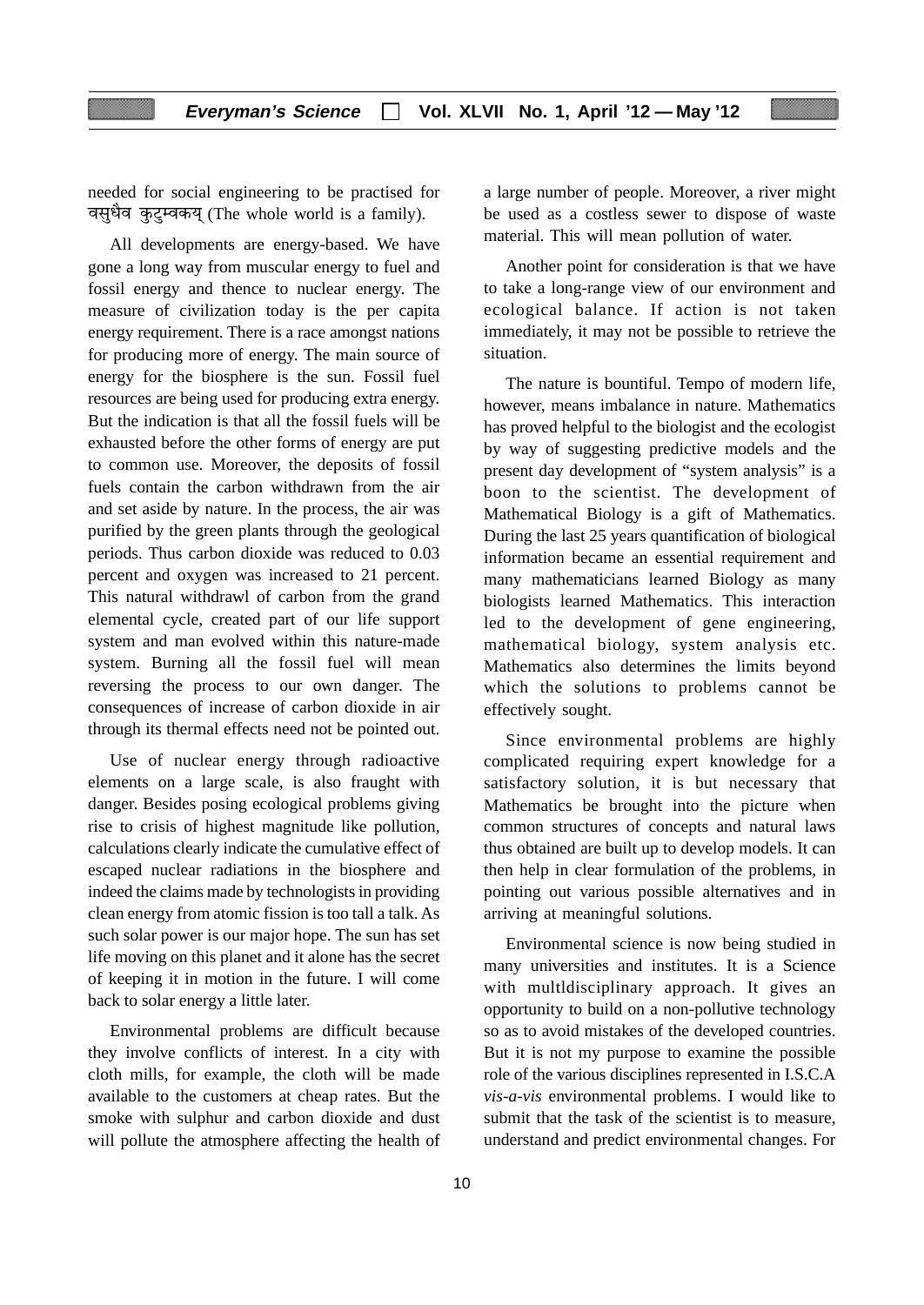this monitoring instruments have to be developed and meaningful experiments carried out. The results have to be mathematically analysed and understood so that the environmental processes may be correctly predicted.

Production and productivity can be estimated. But so far we have no effective means of measuring deprivation and human misery due to pollution. We have to devise means so that there is maximum gain with minimum loss. At present net loss is greater than the net gain. In this Mathematics will play a major role. However, any action against environmental degradation must cover a large area and the public must be educated to develop environmental consciousness.

I turn now to yet another problem of grave importance. The country as a whole is facing power shortage. Ignoring the factors responsible for power crisis, I would plead for new sources of energy being found out so that our requirements for industry, transport, communication, heating cooling and generation of electricity are adequately met. Fossil fuel is one source of energy but besides its harmful use indicated earlier, it would not last indefinitely. Atomic energy will last much longer, but the raw materials required, like uranium and thorium are limited and its use also is fraught with danger. The energy which the country can bank on for a long time is the solar energy the supply of which is continuous and ample The sun pours energy onto the earth 100,000 times more than world's present electric power capacity. The amount of solar energy' absorbed by the Rajasthan desert during a year may be equivalent roughly to the heat generated by all the coal, oil and gas burnt in a year in the whole world. India is a tropical country and the sunshine is abundant. But the collection, storage and use of solar energy are at present much more expensive than using fossil fuel. On the other hand, because of the limitations of resources and working cost, fossil fuel also is becoming more expensive. Research on solar energy must, therefore, receive high priority. Methods must be devised for its storage and cheap distribution. So far sufficient financial help has not been forthcoming for research on harnessing solar energy. But it would be a worthwhile undertaking. Development of appropriate technology to concentrate this energy at a cheap rate requires the use of mathematics at every stage including the tool-making stage.

Connected with solar energy research is the problem of improving the design of outer surfaces of homes and offices so that the heating and cooling load is properly controlled. Materials which withstand long weathering and exposure to the sun have also to be developed.

Another area which is multidisciplinary and in which Mathematics can be fruitfully employed is gerontology (science of ageing). It is a problem of universal importance. One can perceive a decline in the vigour of every organ of the body after the age of forty or so. Efficiency or output of work begins to decrease ; the rate of decrease becomes faster with increasing age. What initiates this phase of decline is still a mystery.

Advances in Medical science have increased the average length of the human life. Consequently the number of people living beyond the age of 60 has increased considerably. In India approximately 3 percent of the population would come in this category and the number is increasing. Taking the country as a whole there are about 15 million people in this age group.

This comprises a large number who have retired from active life and have no means of livelihood. They are entirely dependent on the younger generation. This load is appalling. In advanced countries the proportion of old people is even higher and national plans have been formulated to solve the problem.

Much effort has been made to control dreadful diseases like polio, leprosy, tuberculosis etc. The disease of ageing is the most dreadful of all. It incapacitates man slowly but surely till death, for any kind of useful work. We are helpless spectators of the process that goes on in the body. It is rather surprising that though the problem is one of the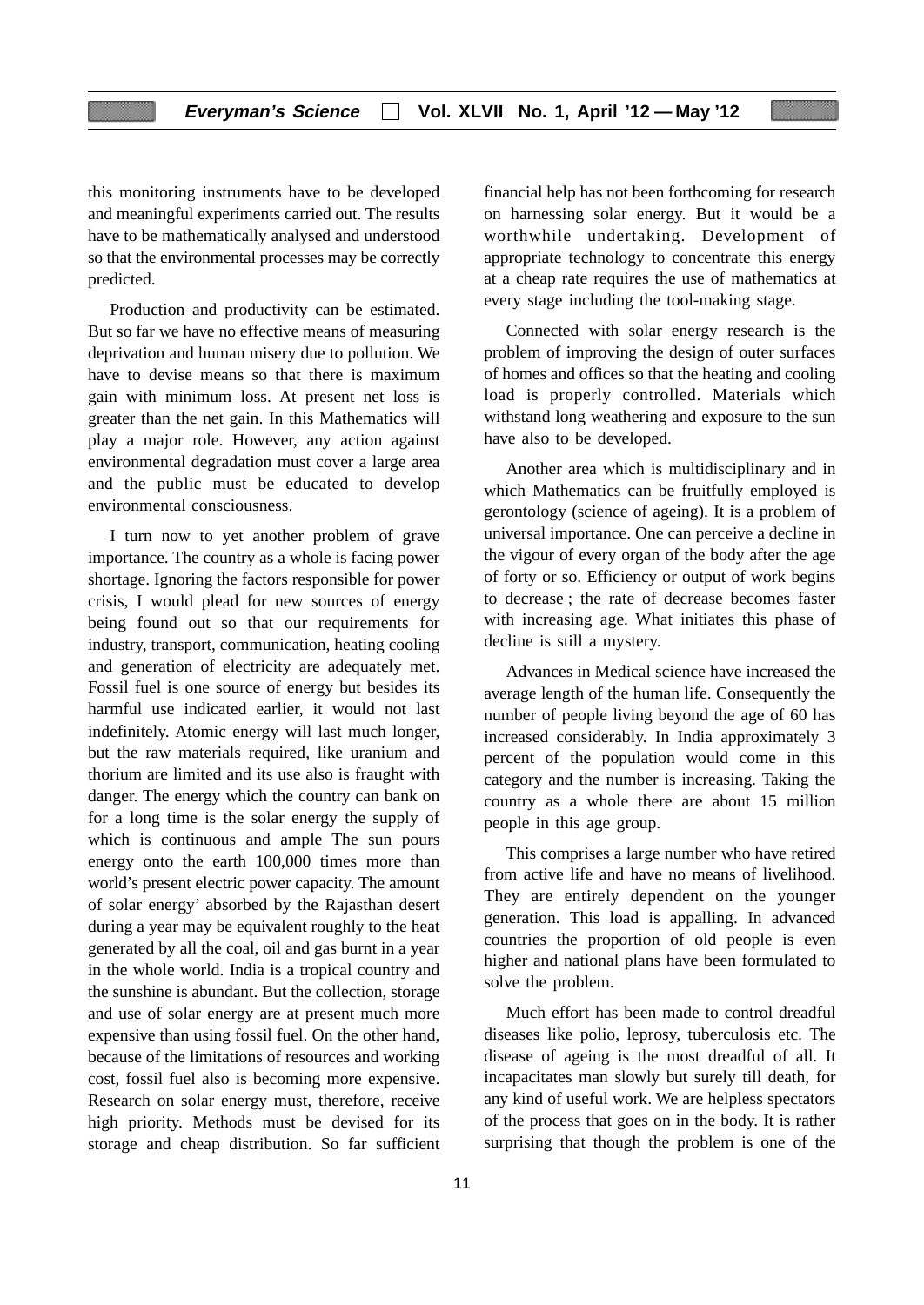most challanging ones and a lot of work can be done on it and though everybody is interested in having the least ageing effect while growing old, very little work is being done in this direction. Its solution maybe one of the greatest of all discoveries. A mathematical analysis of the various parameters responsible for the decay will be helpful in constructing necessary models to deal with the problem in a systematic way.

We are living in the age of computers. They have assumed tremendous importance in practically all branches of science and humanities, industries, government offices and private and public undertakings. But we do not have as many computers as we require for the national development. I would, therefore, urge the government and the industries to turn their attention to the manufacture of indigenous computers on a large scale so that the country's needs are met. The use of computers, however, has to be made with a certain measure of caution so that the problem of unemployment in this over-populated land does not get accentuated. For developing software and machine languages for computers highly sophisticated mathematical theories of operations research, Boolean algebra, mathematical logic, automata theory, recurrence function theory etc. are required. But there are very few universities and institutes in the country where computer science is a subject of independent study though there is a great potential for its development. All these matters need urgent attention.

I will now indicate the areas of Mathematical applications required in some of the fields mentioned above. For mathematical models in biology and medicine we require mathematical genetics, ecology, programming and neurophysiology, heamodynamics and reliability and information theory, biomechanics, bioengineering, bio-electronics and cybernatics. Computer science requires the use of mathematical logic, automata theory, recurrence function theory etc. Econometrics, operations research, mathematical programming, control theory and information and reliability theory are some of the tools in industry. In space research, space

mechanics, space physics and space dynamics are the main contributors. These are some of the typical applications of Mathematics. There are numerous others which are not being mentioned for want of space and time.

Finally, I would like to address a few words to and for Mathematics teachers. Mobility amongst them is very much lacking in the country. The reasons for this are social restrictions, domestic responsibilities, ways of life, climatic and weather conditions at different places and the restrictions imposed by institutions and governments. The advantages of mobility are manifold. lt promotes national integration and does a lot of good to the individuals as well as to the subject proper and the allied subjects.

Generally the more resourceful teachers in Mathematics and other Sciences move from one place to another. Because of their resourcefulness, they are able to collect costly equipments at the place of their work. But when they change places the equipment remains unused. If statistics were collected one would simply be appalled to learn how much of costly equipment has been lying idle in a number of institutions due to the reasons given above and due also to other causes like the nonavailability of spare parts, scarcity of trained hands to handle and repair the machines etc. Working out the details in a leading university I noticed that with the interest on the dead money in the form of instruments lying unused, the university can have as many more technicians as they have lecturers. It is, therefore, my fervent desire that mobility amongst teachers be encouraged by all concerned. At the same time wastage must be avoided at all costs and ways and means must be found so that no equipment lies unused. Duplications also should be avoided. The country is poor but even the advanced countries cannot afford wastageand duplication.

In India our aim is to achieve complete selfreliance in the vital sectors. As far back as 1958 the Government of India formulated the National Science Policy through the Scientific Policy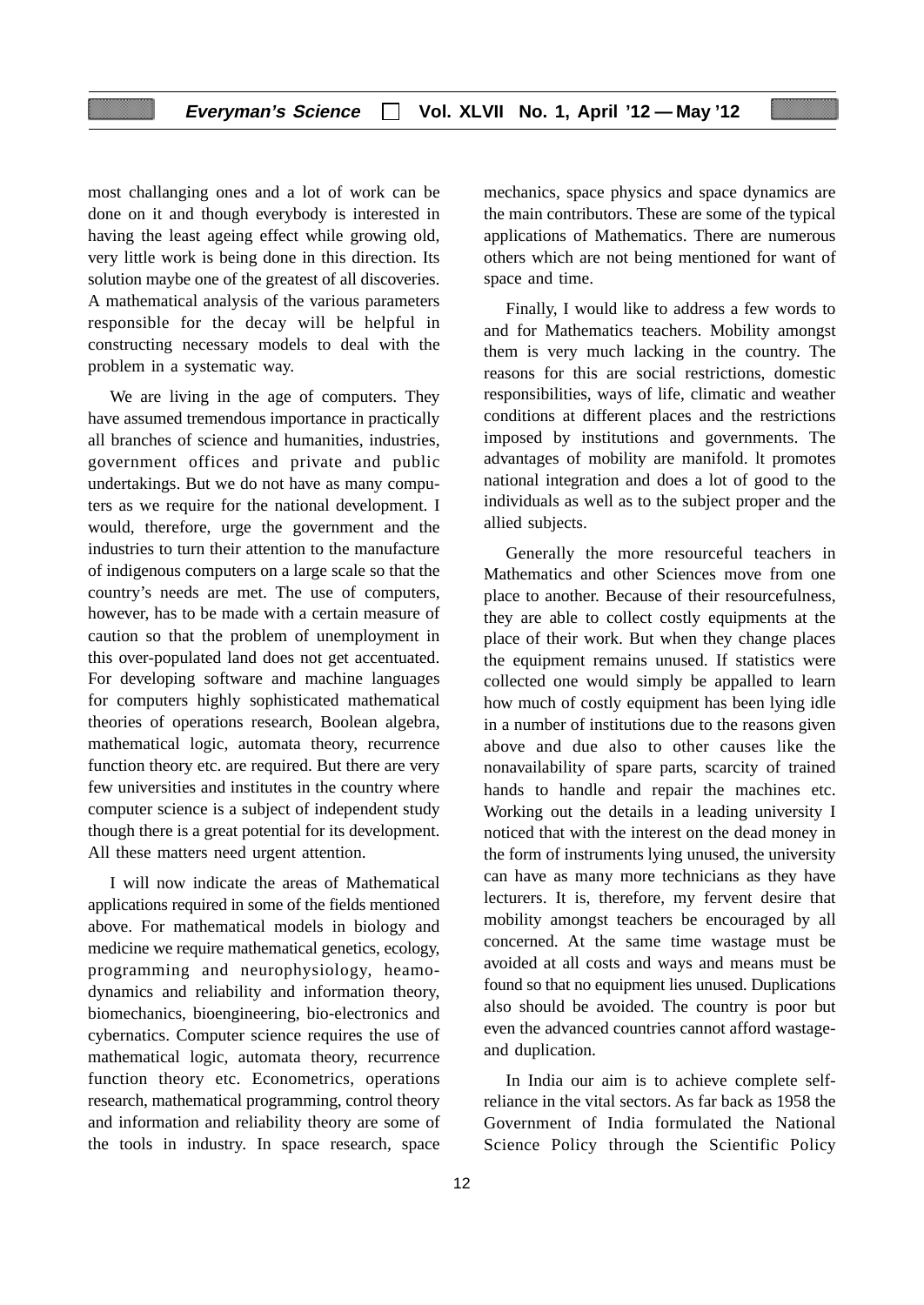Resolution to generate a scientific ethos in the country. This applies to Mathematical Sciences as well. Recently we have reiterated our resolve to achieve this objective and our government has taken commendable steps in this direction. It appears, however, that we have developed a psychology of dependence on foreign technical know-how and several of our industries have yet to come forward and undertake the responsibility of developing indigenous talents.

I have dwelt on some of the applications of Mathematics. There are many other applications which are important not only for other disciplines but for Mathematics also, which is a self-generating Science.

Most of what I have said above applies not only to Mathematics but to other Sciences as well. I have done so because of my obvious transparent and strong bias towards Mathematics.

I have drawn attention to some of the outstanding situations that a mathematician has to face. There are numerous other problems which he has to encounter. He is like a cork bobbling on the surface of the ocean. No matter how rough the ocean is, the cork stays afloat. Nothing can happen to it. But a mathematician has an explicit advantage that he is not a bureaucrat and as such he is sure to be consulted and listened to by the governments, the public and the society.

The study of Mathematical Sciences which includes Pure Mathematics, Applied Mathematics and applications of Mathematics must be provided adequate incentives. Though there are specialised Councils in India catering to the needs of various disciplines like Atomic Energy Department; Botanical, Geological and Zoological Surveys, Council for Scientific and Industrial Research, Defence Science Organisation, Department of Space Research, Electronic Commission, Indian Council of Agricultural Research, Indian Medical Research Council, Research and Development Organisation of Railways etc. no council exists for Mathematical Sciences. Mathematics research in India has been

made the responsibility of the Atomic Energy Commission. The University Grants Commission created some advanced centres, but they are either in Pure mathematics or in Applied Mathematics only. I would suggest, therefore, the formation of a Council for Mathematical Sciences with wide advisory powers. The University Grants Commission also should establish an advanced centre with provision for research in all the three aspects of Mathematics viz. Pure Mathematics, Applied Mathematics and applications of Mathematics. Mathematical Science should be treated as an integrated whole and should be nursed at all levels.

I cannot close my address without a little introspection. In the recent past India has produced outstanding experimental scientists in disciplines like Physics where costly equipments are involved. Though in Mathematics we generally require only paper, pen, books and journals and not very costly equipments, the country has not produced as many first rate Mathematicians as it should have done. The traditions of Mathematics in the country have been rich but I do not understand why there has not been continuity in the thread.

I have referred above to some of the problems which a mathematician has been facing and trying to solve. He has his absolute reliance in the respect for truth and independence of learning. Whatever he has achieved so far is a challenge for the future. However, his plight is like that of a physicist who is born blind. The physicist has mastered the theory of colours so that he is able to work successfully on the formulae which he has obtained. Somebody intending to acquaint him with the true meaning of colours tells him that fire is red, snow is white and grass is green. Since he has never seen colours, he associates heat with red colour, coldness with white colour and softness with green colour without ever getting into the meaning of colours. Similar is the predicament of the mathematicians who try to understand nature. They evolve formulae, get results, interrogate, interpret, observe, predict, verify and yet remain wonderstruck. God does not reveal his creation so easily.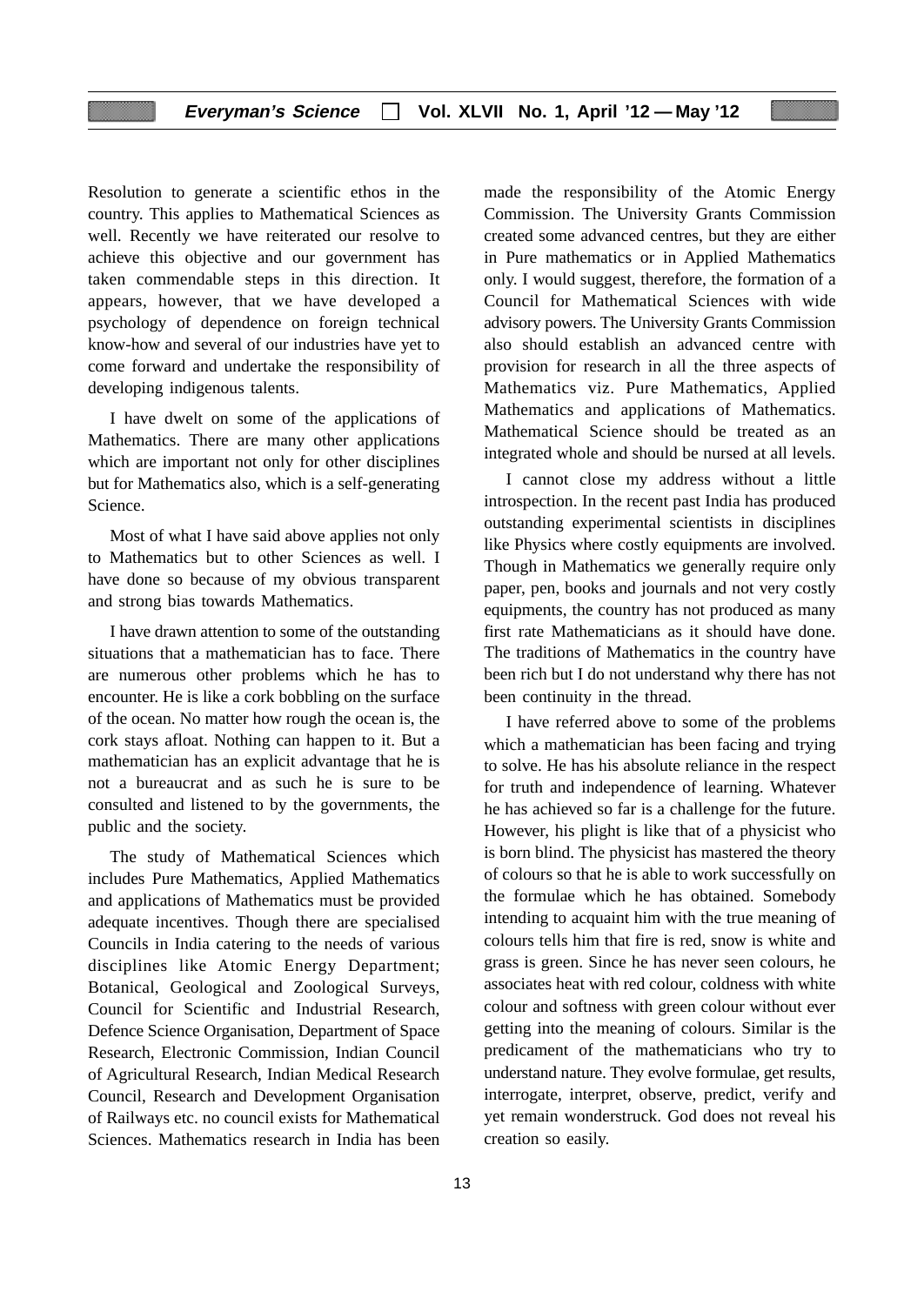# **HYDRO POWER DEVELOPMENT IN INDIA : PROSPECTS AND LEGISLATION**

Virender Salman<sup>1</sup> and Achintya<sup>2</sup>

**Growing economy, expanding energy intensive industries, rising urbanization, increasing population and on top of all, a quest for modernization and improved quality of life have increased the demand of electricity in India. Government of India plans to provide 'Electricity for All' by 2012 for which 1.0 X 105 MW of additional power is required to be generated. Accelerated development of hydro potential in India has become a critical compulsion for sustaining the regional grids. The Government of India has liberalized its policy on hydropower development and approved a simplified 'Three Stages Clearance' procedure for hydro projects. This paper discusses the future prospects of hydropower development and legislation along with the necessary investment set up for hydropower development in India.**

#### **INTRODUCTION**

H ydroelectric development in India began<br>on November 10, 1897<sup>1</sup>. A century ago, on this day, the first 200 kW capacity hydel power station of 200 kW was commissioned at Sidrapong near Darjeeling town2 (Fig. 1), is located at the



**Fig. 1 : Sidrapong Hydel Power Station**

foot-hills of Arya Tea Estate at an altitude of about 1000 m and 12 km from Darjeeling town. Perhaps it was the first hydel power project in Asia too. The Government of India declared Sidrapong Hydel Power Station as a 'HERITAGE POWER STATION' of India on the eve of its centenary.

The first major Hydroelectric Project (4.5 MW) in India was as Cauvery River at Sivasamudram (Fig. 2), commissioned by the Maharaja of Mysore



**Fig. 2 : Cauvery Power Scheme, Exterior of Transformer House, Sivasamudram, Circa 1900**

in 1899, commenced supply to Kolar Gold Mines in 19023. The original agreement of 1900 between Mysore State and the Madras Presidency had stipulated that "all water diverted from the river for

<sup>1</sup> Chief Engineer (Civil), Corporate Office, N.H.P.C. Ltd., Sector-33, Faridabad-121003. Email : virender\_salman@ hotmail.com.

<sup>2.</sup> Principal, Bhagalpur College of Engineering, PO : Sabaur, Bhagalpur-813210. Email : drachintya@rediffmail.com.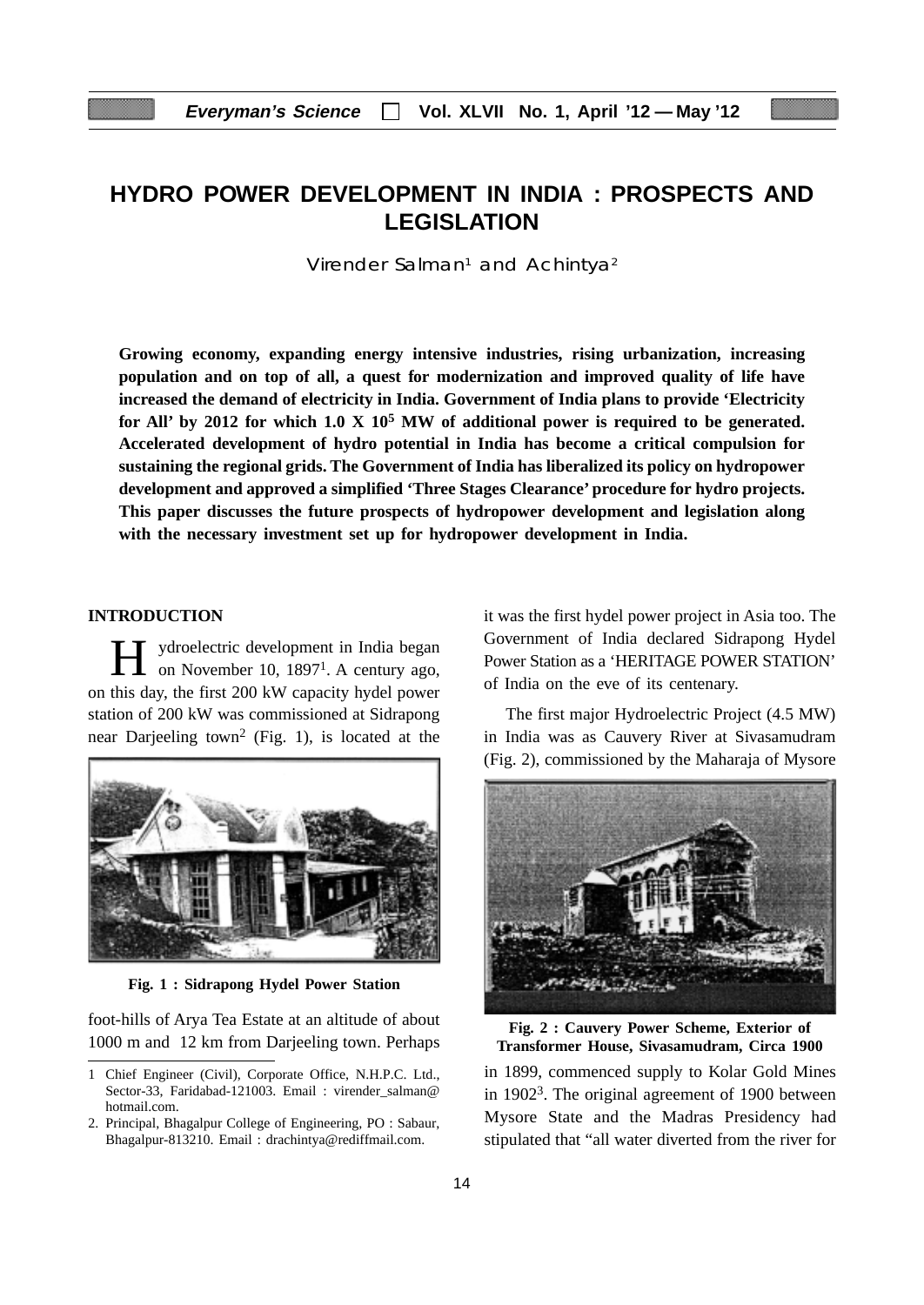the power works shall be returned to the river below the Falls without being fouled or diminished in quantity." Plans in 1910 were made to build a reservoir across the Cauvery River just above Mysore City. This was to be one of the world's first multipurpose reservoirs, for developing more power at Sivasamudram and for irrigation. This brought the Sivasamudram power development into the context of a long standing dispute over the Cauvery River's water. The capacity of hydro-electric power at Sivasamudram was increased to 42 MW in stages by 1927.

Inspired by Niagara Falls Hydroelectric Scheme4 and followed by the enthusiastic effort by George Westinghouse5, Jamshedji Tata dreamt of power project by utilizing the water resources available in the Western Ghats for supplying power for lighting and industrial needs of Bombay. To this effect, he collaborated with Mr. Muller to form the Bombay Hydroelectric Syndicate in 1899 and appointed Alfred Dickinson & Co. as advisor to prepare a full length project report based on Mr. David Gostlings findings about hydroelectric potential in Developed Countries for a Period of 5 years for helping the done countries to chalk out appropriate development plans for implementation. "Micro-hydel" was the expertise of Mr. Mankhouse who was put in the office of the Chairman of the then Central Water Power Commission (CWPC) New Delhi6.

The installed capacity of power generation from 1947 to 2010 in chronological order is shown in (Fig. 3). The present installed generating capacity in the country is  $159398.49$  MW (March 2010)<sup>7</sup>. The share of hydro is 23.1% with 36863.4 MW as



**Fig.3**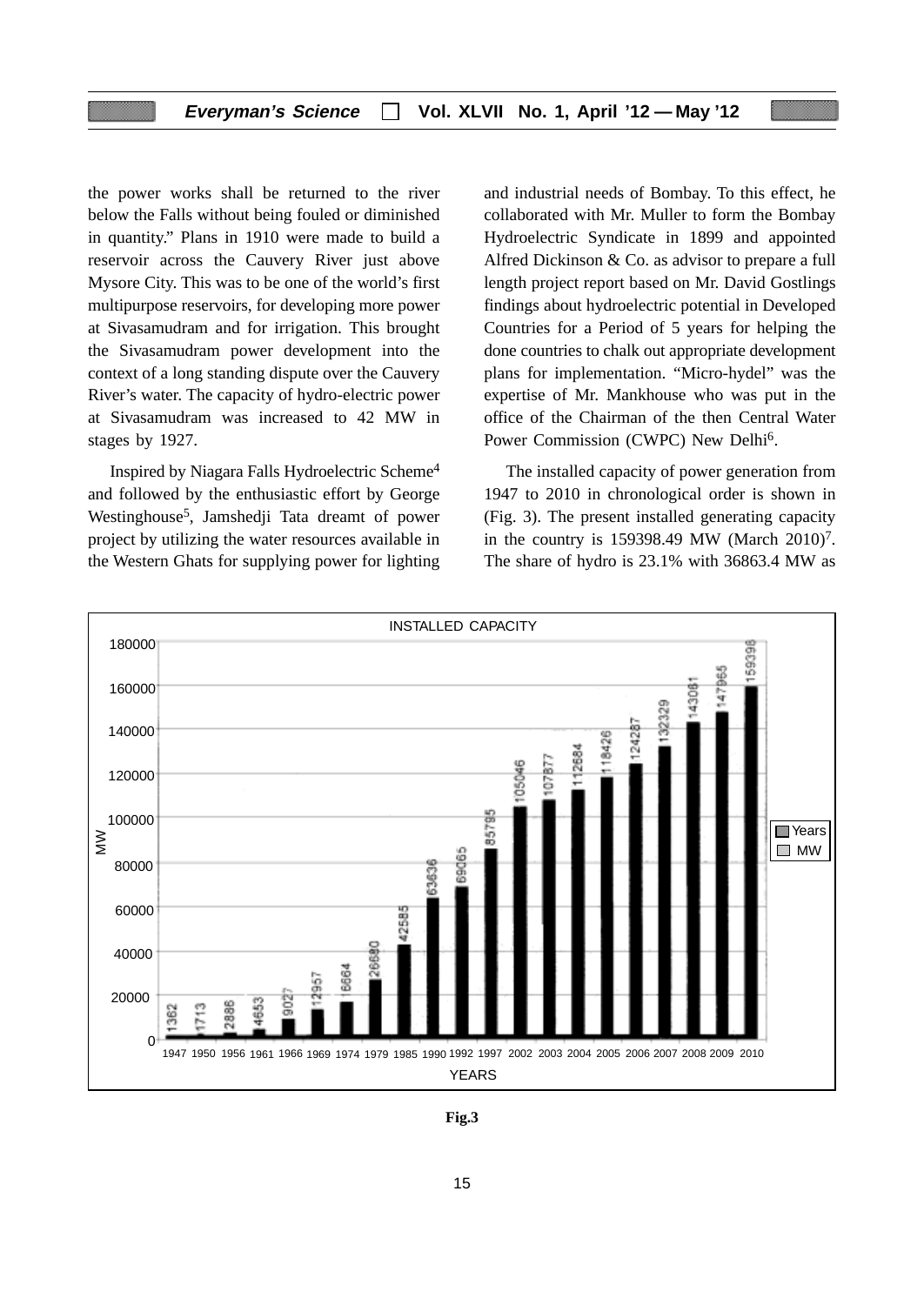shown in Fig. 4 and Fig. 5 respectively. The thermal power accounts for maximum share of 64.3% with 102454 MW of which 84198 MW (52.8%) is from coal, 17056 MW (10.7%) from gas and 1200 MW (0.80%) from diesel. The share of nuclear power is about 2.9% (4,560 MW) while renewable energy sources account for 9.7% i.e. 15521 MW. The attainment in significant. However, what India achieved in over 50 years will now need to be attained in only 10 years.



**Fig. 4 : Hydro Share in Installed Capacity March 2010**



**Fig. 5 : All India Generating installed capacity (MW) (As on 31.03.10)**

After the Second World War, India witnessed an enormous impact of electrical technology. Most importantly, people realized that the electric power was now a necessity, not a luxury, as the power was the lifeline for prosperity and development. The rapid industrialization after independence increased the demand of power but it could not cope up with the desired rate of production.

## **TRANSMISSION AND DISTRIBUTION LOSSES**

The problem of meeting the power demand is aggrevated by the theft of electricity and nonpayment of bills by consumers. Till date, Transmission and Distribution (T & D) losses in India continue to be among the highest in the world and are a major concern in the development of the power sector. The reported all India average T & D losses increased from 19.8% in 1992-93 to 33.98% at the beginning of the Tenth Plan<sup>8</sup>,  $(2006-2010)$ . There is a wide variation in the losses reported by different states. T  $\&$  D losses for the country as a whole are estimated to be in the range of 35% to 45%.

As the data of T & D losses did not capture the gap between the billing and the collection, the concept of Aggregate Technical and Commercial (AT & C) losses was introduced in 2001-02 to capture the total performance of the utility. The AT & C losses are presently in the range of 16% to 50% in various States. The average AT & C losses in country in about 33%. There is wide variation of losses among the States and variation among the distribution companies within the States. The major portion of losses is due to theft and pilferage, which is estimated at about Rs. 20,000 crore annually as per the Economic Survey of 2006-07. More than 75%-80% of the total technical loss and almost the entire commercial loss occur at the distribution stage.

The encourage distribution reforms, the Accelerated Power Development and Reforms Programme (APDRP) was launched in March 2003 consisting of an investment financing component and an incentive component for improved performance. Under the investment component, projects worth Rs. 17033.58 crore had been sanctioned. All of these projects were designed to reduce the AT & C losses through strengthening of the sub-transmission and distribution system. While the total investment needs for projects in special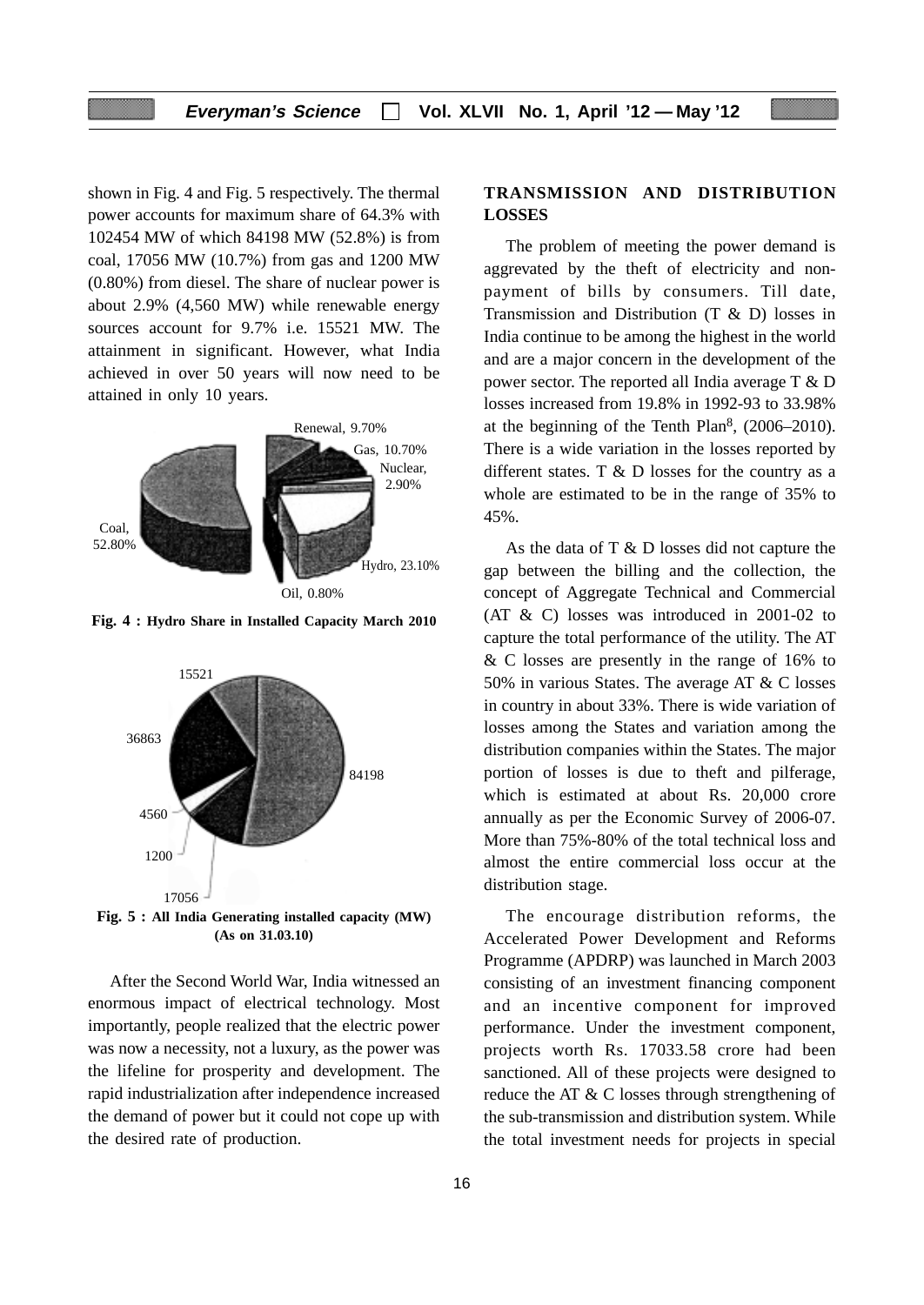category States were to be met by the GoI, the nonspecial category States were required to fund 75% of the approved project outlay through counterpart funding arranged by the State Governments<sup>9</sup>. APDRP was promoted with the promise of bringing down AT & C losses to 15% over five years. Actual performance has not come anywhere close to the targeted level. The reasons for this have been listed subsequently (Table 1) summarizes the performance of State Electricity Boards (SEBs). The scope for further tariff increase is limited since tariffs for paying customers are already among the highest in the world and it may make sense for them to opt out for captive generation.

typical load pattern. The fuel mix of power of 40 : 60 was maintained till 1980 and since then the share of Hydro Power is coming down and presently the ratio is 25 : 75 which must be corrected immediately to meet peak load requirements as well as system and frequency stability. The capacity addition target for the Tenth Plan was 41,109.84 MW. Against this, a capacity addition of 21080.24 MW was actually achieved during the Plan period. While 14,393 MW hydro capacities was planned to be added in 10<sup>th</sup> Plan<sup>10</sup>, 7886 MW could be added and during the XI Plan, 15627 MW of Hydro Power with total capacity addition of 78,700 MW action has been taken and in the first two years of the Plan,

|                                                      | 2001-02<br>(Actual) | 2002-03<br>(Actual)   | 2003-04<br>(Actual)   | 2004-05<br>(Actual)   | 2005-06<br>(Provisional) |
|------------------------------------------------------|---------------------|-----------------------|-----------------------|-----------------------|--------------------------|
| Energy Sold/energy<br>available $(\%)$               | 66.02               | 67.46                 | 67.47                 | 68.75                 | 69.58                    |
| Revenue from sale of electricity<br>(Rs in crore)    | 68135               | 76640                 | 85942                 | 91738                 | 100000                   |
| Cost of electricity sold<br>(Rs in crore)            | 98541               | 102247                | 110553                | 118975                | 128853                   |
| Loss on sale of electricity<br>(Rs in crore)         | 30407               | 25607                 | 24611                 | 27237                 | 28853                    |
| Average cost of supply<br>(paise' kWh)               | 374.57              | 351.72<br>$(-6.10\%)$ | 353,80<br>$(-5.54\%)$ | 357.35<br>$(-4.60\%)$ | 366.96<br>$(-2.03\%)$    |
| Average tariff<br>(paise kWh)                        | 258.99              | 263.63<br>$(1.79\%)$  | 275.04<br>$(6.20\%)$  | 275.55<br>$(6.39\%)$  | 284.79<br>$(9.96\%)$     |
| Gap between the cost of supply<br>and tariff (paise) | 115.58              | 88.09                 | 78.76                 | 81.80                 | 82.17                    |

**Table 1 : Viability of State Utilities not Improving (Rs in Crore)**

The annual energy requirement in 2008-09 was 7,74,324 MU of which only 6,89,021 MU was available, leaving a shortfall of 11% while the peak requirement was 1,09,809 MW and a peak of 96,685 MW only could be met, leaving a shortage of 12%. The Indian power system requirement has been assessed to the extent of a hydropower and thermal/ nuclear powers mix in the ratio of 40 : 60 for flexibility in system operation depending on the 3392 MW of hydro power has been added and so far 12,717 MW overall have been added on XI Plan (March 2009). Generating Capacity Anticipated at the End of the Eleventh Plan is shown in Table 2.

## **FUTURE DEVELOPMENT OF HYDRO-POWER**

To encourage greater participation of Indian and foreign entrepreneurs in hydroelectric power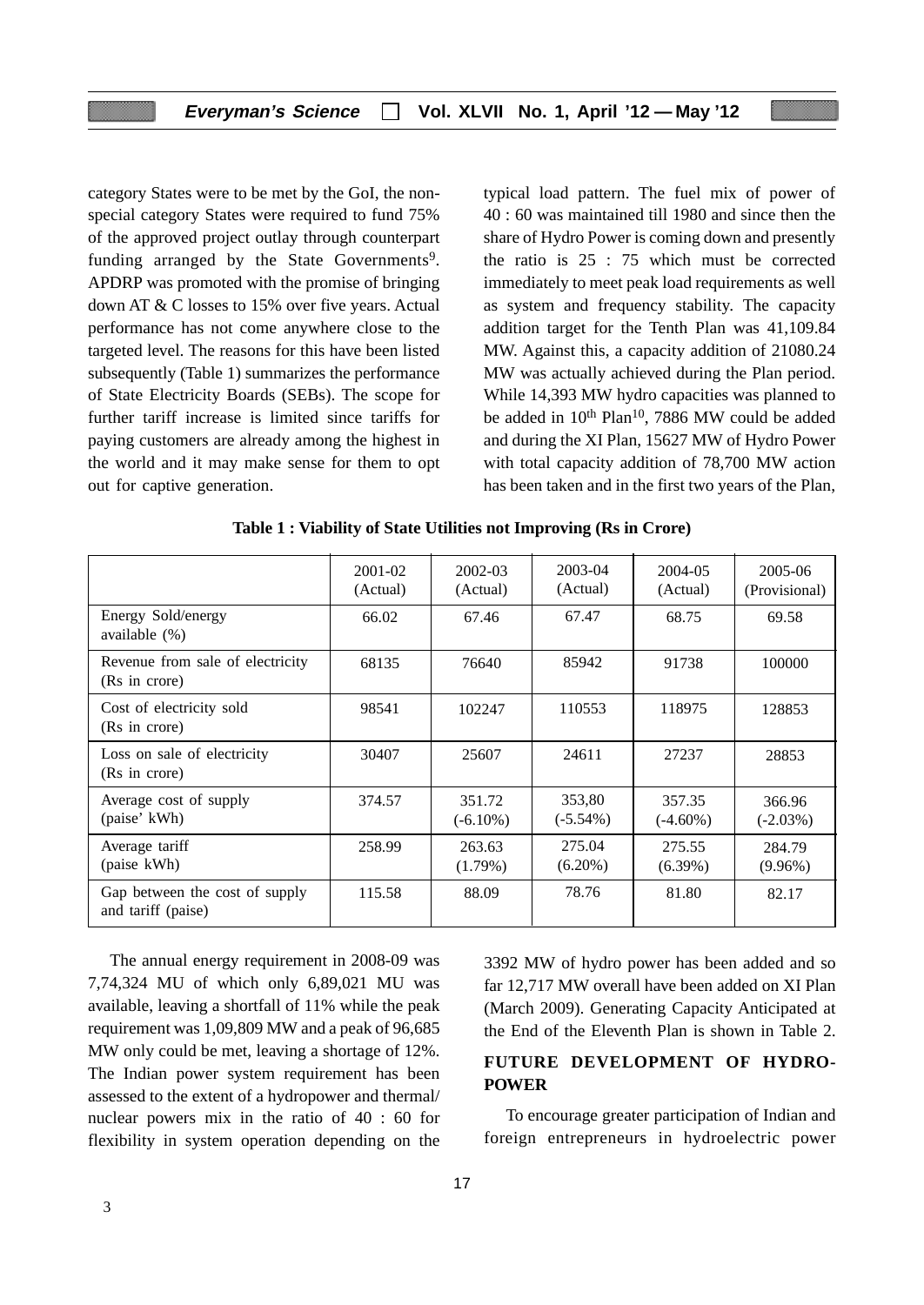generation, a number of measures has been taken by the Government for increasing the hydro capacity. Government of India has made an ambitious plan generation, transmission, distribution, trading and use of electricity and taking measures conducive to the development of electrical industry, protecting

| Generating Capacity Anticipated at the End of the Eleventh Plan |          |                |         |                       |           |
|-----------------------------------------------------------------|----------|----------------|---------|-----------------------|-----------|
|                                                                 | Hydro    | <b>Thermal</b> | Nuclear | Wind and<br>Renewable | Total     |
| Installed capacity as on 31 March 2007                          | 34653.77 | 86014.84       | 3900.00 | 7760.00               | 132329.21 |
| <b>Addition during Eleventh Plan</b>                            | 16553.00 | 58644.00       | 3380.00 | 14000.00              | 92577.00  |
| Total capacity anticipated as on 31<br>March 2012               | 51206.77 | 144658.84      | 7280.00 | 21760.00              | 224906.21 |

**Table–2**

of providing 'electricity for all' by 2012. For achieving the target 100,000 MW of power is required to be generated and this will involve a minimum investment of Rs. 80,000,000 million. New lines, inter-connection of regional grids and other basic infrastructures are also required for transferring power from one area to other area keeping in view that no state is allowed to overdraw more than the specified power in the grid, as this defeats the entire purpose of the power supply system from the grid.

Of the  $1 \times 10^5$  MW to be produced 48,500 MW is from Public Sector Units (PSUs), 41,800 MW from State and Private Sector, 6,400 MW from nuclear and 10,000 MW from renewable sources, So, the first big step aimed at promoting hydel power generation in the country, 50,000 MW hydroelectirc initiative has been launched. The prefeasibility reports for 162 hydroelectric power scheme with an installed capacity of 50,560 MW in 16 states have been taken up Central Electricity Authority (CEA)<sup>11</sup>.

#### **POWER SECTOR REFORMS**

Power sector reforms have been underway for over a decade. Enforcement of 'Electricity Act 2003' during the Tenth Plan was an important step towards reforms in the power sector. The objectives of the Act are to consolidate the laws relating to

interests of consumers and supply of electricity to all areas, rationalization of electricity tariffs, ensuring transparent policies regarding subsides, promotion of efficient and environmentally benign policies, constitution of Regulatory Commission and establishment of Appellate Tribunal for matters connected therewith or incidental thereof.

## **HISTORICAL BACKGROUND OF LEGISLA-TIVE INITIATIVES**

The Indian Electricity Act, 1910 was concerned with the following

- Provision of basic framework for electric supply industry in India.
- Growth of the sector through license, License by State Govt.
- Provision for licence for supply of electricity in a specified area.
- Legal framework for laying down of wires and other works.
- Provisions laying down relationship between licensee and consumer.

Subsequently the Electricity (supply) Act of 1948

> Mandated creation of State Electricity Boards (SEBs) and directed the State to step in (through SEBs) to extend electrification (so far limited to cities) across the country.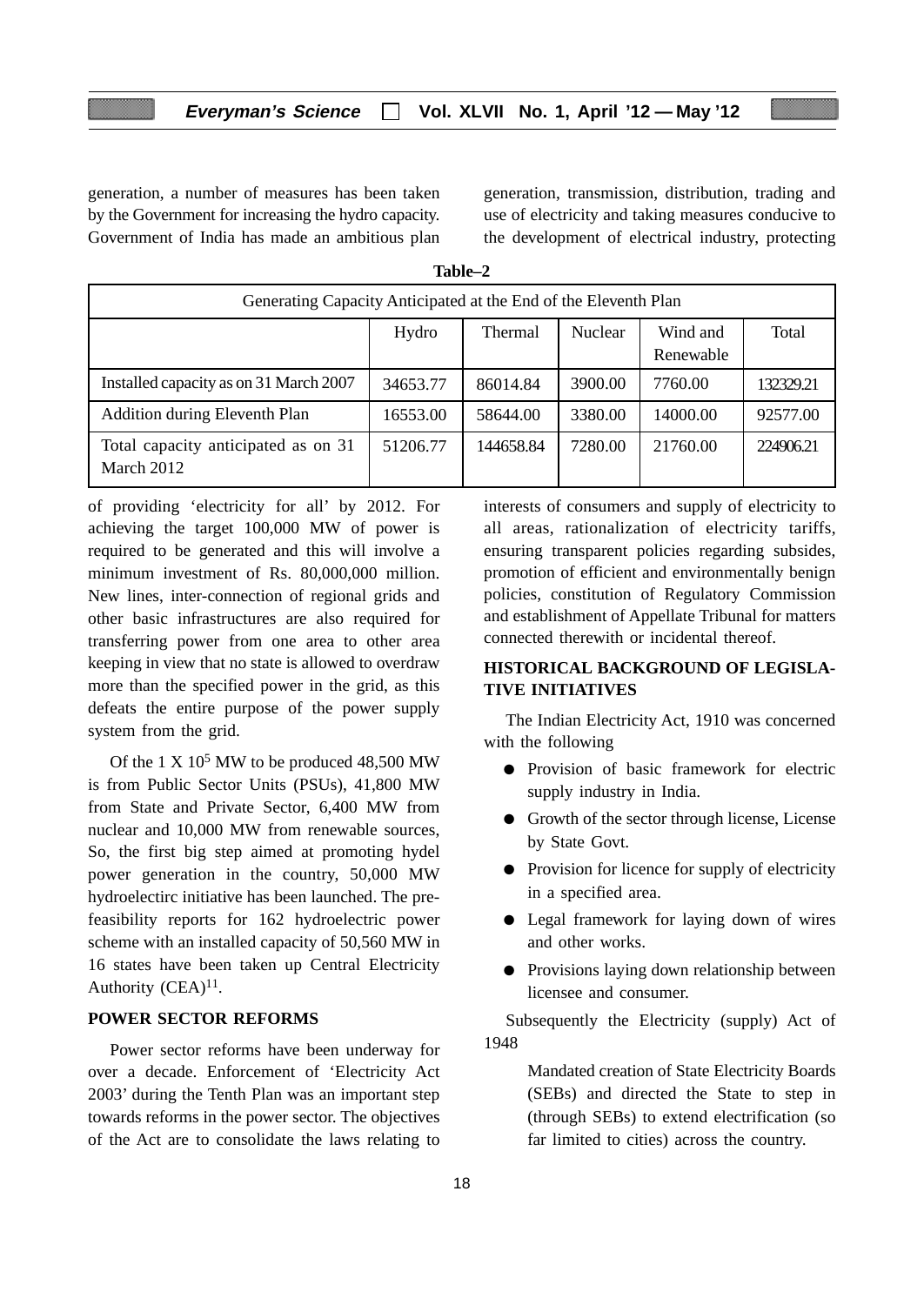Then there were the following amendments.

- Amendment in 1975 to enable generation in Central sector.
- Amendment to bring commercial viability in the functioning of SEBs — Section 59 amended to make the earning of a minimum return of 3% on fixed assets a statutory requirement (w.e.f. 1.4.1985)
- Amendment in 1991 to open generation to private sector and establishment of Regional Load Dispatch Centres (RLDCs).
- Amendment in 1998 to provide for private sector participation in transmission and also provision relating to Transmission Utilities.

The Electricity Regulatory Commission Act, 1998 provided for setting up at Central/State Electricity Regulatory Commission (CERC/SERC) with powers to determine tariffs and constitution at SERC optional for states. It distanced the Government from tariff determination

The Electricity Act of 2003 has repealed above three Acts namely (i) The Indian Electricity Act, 1910 (ii) The Electricity (Supply) Act, 1948 and (iii) The Electricity Regulatory Commission Act, 1998. The provisions of State Reforms Acts have been saved under section 185 (3) of the Electricity Act subject to the condition that the provisions of the State enactments not in consistent with Electricity Act, shall apply to the State in which such enactments are applicable.

The salient features of the Electricity Act are as follows :

- (i) Competitive tariff-based bidding from Independent Power Producers (IPP)
- (ii) No license is required for Generation and captive generation has been freely permitted, hydro projects exceeding the capital cost notified by Central Government however, need concurrence of the Central Electricity Authority.
- (iii) No license required for generation and distribution of power in notified rural areas.
- (iv) Transmission Utility at the Central as well as State level, to be a Government Company with responsibility for planned and coordinated development of transmission network. Provision for private licensees in transmission.
- (v) Trading, a distinct activity recognized with the safeguard of the Regulatory Commissions being authorized to fix ceilings on trading margins, if necessary.
- (vi) Open access in distribution with provision for surcharge for taking care of current level of cross subsidy with the surcharge being gradually phased out.
- (vii) Distribution licensees would be free to undertake generation and trading.
- (viii) The State Governments are required to reorganize the SEBs. However, they may continue the SEB as State Transmission Utilities and licensees for such time the State and Central Government agree.
- (ix) Setting up of the State Electricity Regulatory Commission made mandatory,
- (x) An Appellate Tribunal to hear appeals against the decision of the CERC and SERCs.
- (xi) Metering of all electricity supplied made mandatory,
- (xii) Provisions relating to theft of electricity made more stringent.
- (xiii) For rural and remote areas stand alone systems for generation and distribution permitted,
- (xiv) Thrust to complete rural electrification and provide for management of rural distribution by panchayats, cooperative societies, nongovernment organizations, franchises, etc.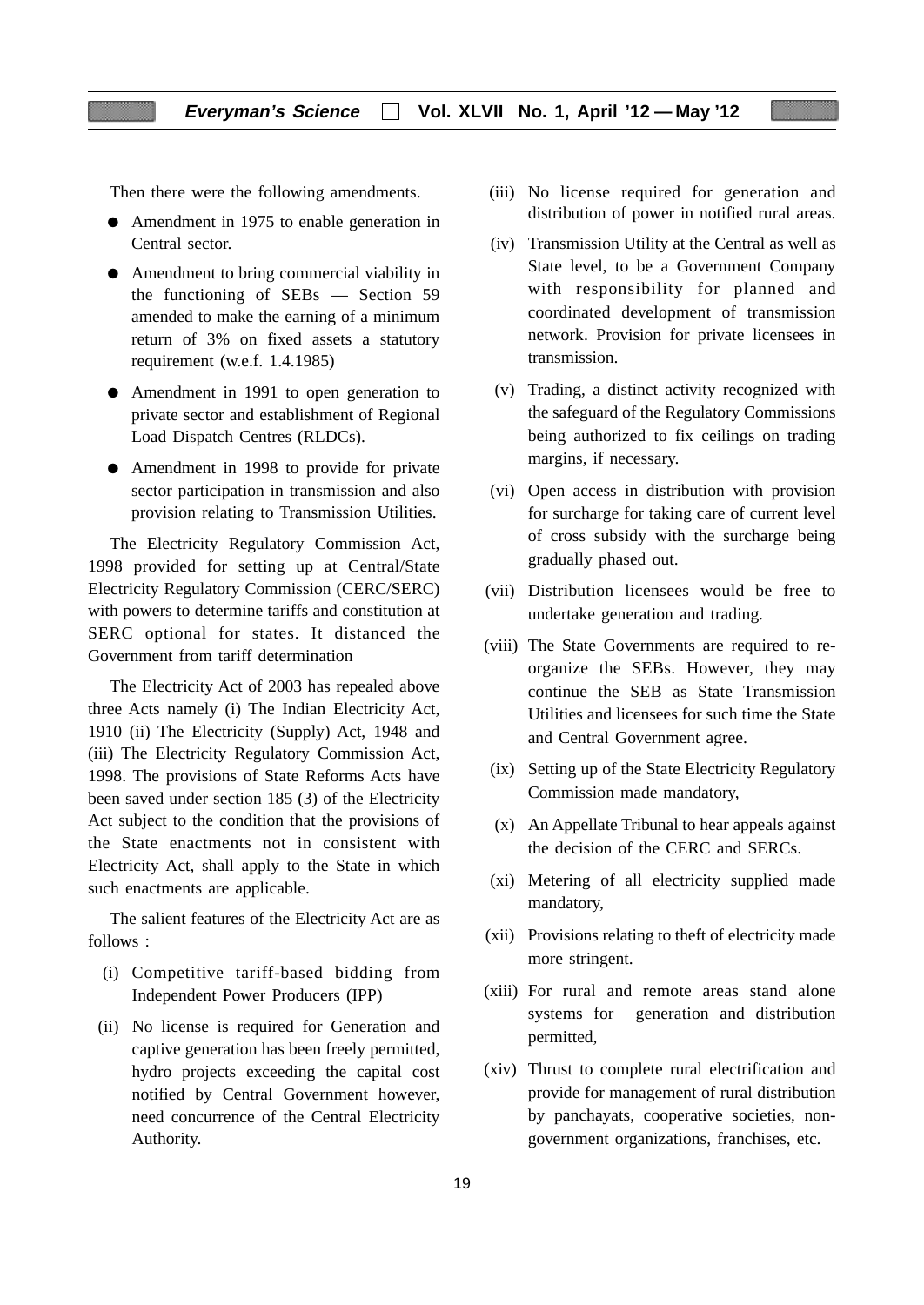#### **POLICY ON HYDRO-POWER DEVELOP-MENT—POLICY LIBERALIZATION**

To accelerate capacity addition in the Power Sector, a liberalized policy to encourage greater participation of private entrepreneurs in India and abroad in electric power generation has been announced. The Government has issued notifications for hydro projects incorporating several incentives to private developers which broadly cover incentives for better availability of machines, for generation of extra energy above design energy, compensation for hydrological risks, etc. The first step was announcing of hydro policy and followed with the Electricity Act 2003. To accelerate the development of Hydro Generation, revised hydro policy 2008 was introduced.

A Hydro Policy was announced earlier in August 1998 for the development of Hydropower incorporating several enabling steps and measures. The Hydro Policy among other things lays emphasis on basin-wise development, evolving consensus on inter-state issues, mitigation of geological risks, and simplified procedure for transfer of clearances, promoting joint venture arrangements etc. The main features of the policy are the following :

- Additional budgetary support for ongoing and new hydro projects under Central PSUs.
- Creation of Power Development Fund by levying a tax on electricity generated in the country.
- Basin-wise development of hydro potential.
- Advance action for Capacity Addition in the 10<sup>th</sup> Plan and beyond.
- Emphasis on survey and investigations.
- Resolution of small Inter-State issues.
- Renovation, modernization and upgrading of existing hydro stations.
- Promotion of small and mini hydel projects.
- Simplified procedures for transfer of clearances by CEA.
- Rationalization of hydro Tariff by allowing premium on sale rate during peak period.
- Realistic estimates of completion cost considering geological surprises.
- Promotion of hydel projects with joint ventures.
- Selection of developer through MoU/bidding route.
- Government support for land acquisition, resettlement and rehabilitation, Catchment Area Treatment (CAT) etc.

Even after adopting this policy, some of the measures announced by Government of India have already been also introduced. These included simplified procedures for transfer of technoeconomic clearances, streamlining of clearance process. The 'Three-Stage Clearance' approach for development of hydro Projects in Central Sector / Joint Ventures was also made. The Central Electricity Regulatory Commission (CERC) has also approved 5*%* hydro development surcharge on annual fixed charges for central hydropower generation.

#### **HYDRO POWER POLICY – 2008**

As the addition in Hydro Power was only 7886 MW against the target of 14393 MW and the participation from Private Sector meagre 700 MW only. So, for encouraging the Hydro sector, revised Hydro Policy in 2008 has been formulated and main features of the Policy are:

Since the vital issues of location of the Project, Geology and Resettlement and Rehabilitation were not covered earlier, the same have been taken care of in order to balance the competing interests of the various stakeholders.

● Existing dispensation available to Public Sector under National Tariff Policy 2006, regarding exemption from tariff based bidding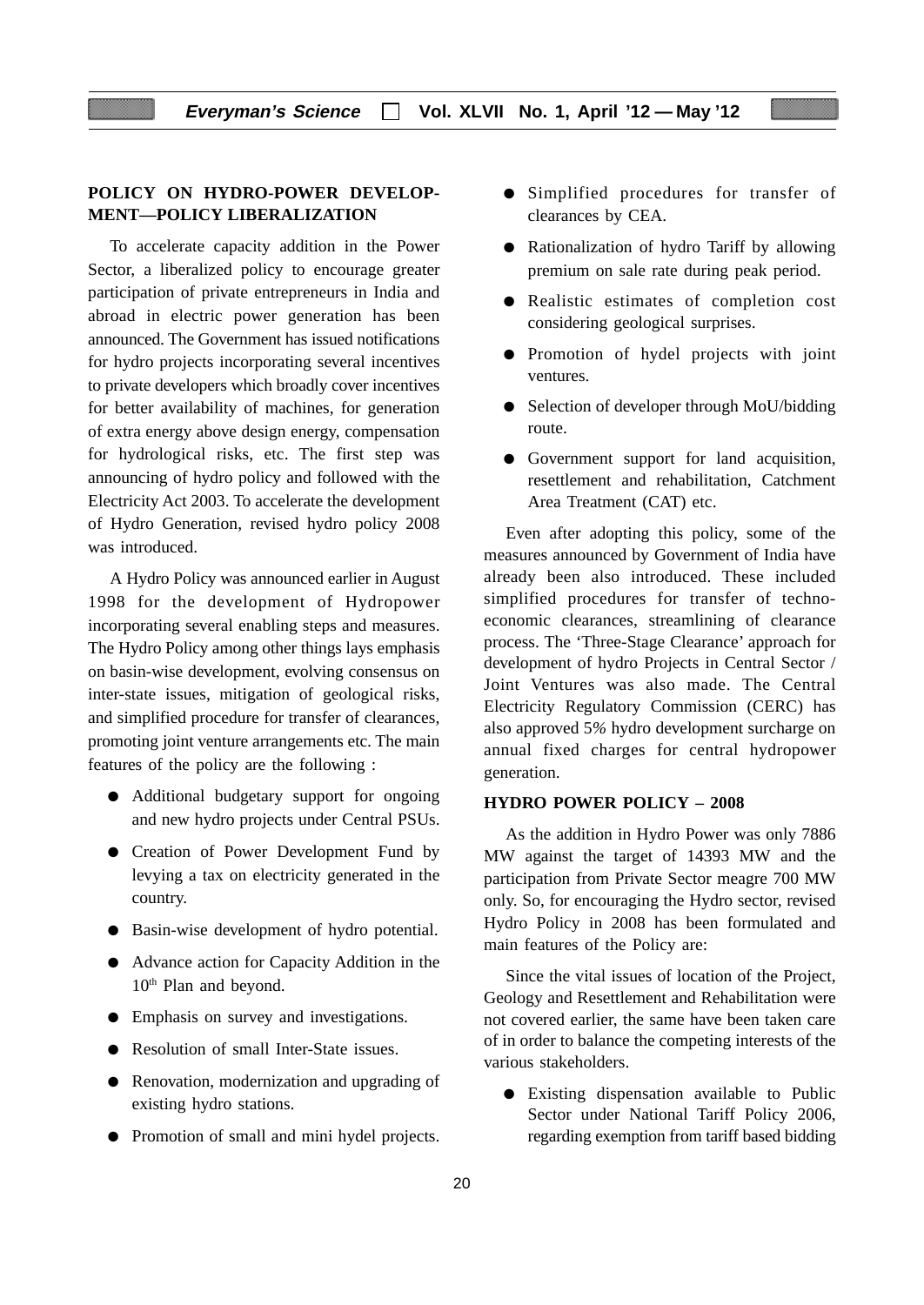up to Jan. 2011 is also extended to Private Sector Hydroelectric Projects, which obtain CEA's concurrence, sign PPAs with distribution licensees and achieve financial closurebefore Jan. 2011.

- Selection criteria in transparent procedure with stress on financial strength, experience, past track record of the developer.
- Developer to follow International Competitive Bidding (ICB) for award of civil and E&M works and to follow the procedure as applicable to Central/State utilities.
- Tariff to be decided by appropriate Regulatory Commission and any free power provided beyond the mandatory 13% (12% free power to State Govt. and 1% Fund for Local Area Development) to be met by the developers from their own resources and not to pass it to tariff.
- Merchant sales up to a maximum of 40% of the saleable energy to enable the developer to recover the costs and delay of every six months in the commissioning date to result in reduction of merchant sales by 5%.
- 100 units of electricity per month for a period of 10 years to be provided by developer to Project Affected Family.
- Resettlement and Rehabilitation Package made more liberal and 10% of the share of Rajiv Gandhi Gramin Vidutikaran Yojana (RGGVY) and the distance of Yojana implementation decided as per the capacity of the Project from 2 km to 10 kms.

#### **THREE STAGE CLEARANCE PROCEDURE**

The Government has also approved a 'Three-Stage Clearance' procedure for hydro projects to be executed by the Central Power Sector Units (CPSUs) in consultation with the Ministries of Finance, Environment and Forests. Under Stage-I, the CPSUs will incur expenditure on survey, investigation and preparation of a pre-feasibility report. Under Stage-II, the CPSUs will undertake activities relating to detailed investigation and preparation of Detailed Project Report (DPR). During this Stage, preconstruction activities and infrastructure development including land acquisition will also be undertaken. Under Stage-Ill, investment will be sanctioned through the Public Investment Board (PIB) / Cabinet Committee for Economic Affairs (CCEA).

The investment policy has been made more attractive from time to time and provides for (i) Debt: Equity ratio upto  $4:1$  (ii) 100% foreign equity participation (iii) liberalized rates of depreciation in respect of assets (iv) import of equipment for power projects at concessional custom duty (v) 16% rate of return on equity (vi) generating companies can sell power on the basis of a suitably structured two part tariff- one part to cover fixed costs and the other to cover variable costs at a prescribed level of performance.

Since hydroelectric projects have lower internal rate of return compared to the thermal and gas based projects, the Government has notified new norms for incentives where the availability factor threshold has been reduced from 90% to 85%. Similarly, the sale rate of secondary energy has been notified of the same rate as primary energy. The procedures relating to transfer of clearances from State Government to the different Central Public Sector Undertakings and- the State Government to Private Sector have been simplified. Under the revised guidelines, clearance is automatically transferred to the new agency if the scope of work has not changed whereas CEA only examines the revised cost and financial package of the new proposal before transferring the clearance. Ceiling limits of capital costs upto which technoeconomic clearance of CEA is not required has been enhanced for hydro projects. According to the present notification issued under Section 29 of the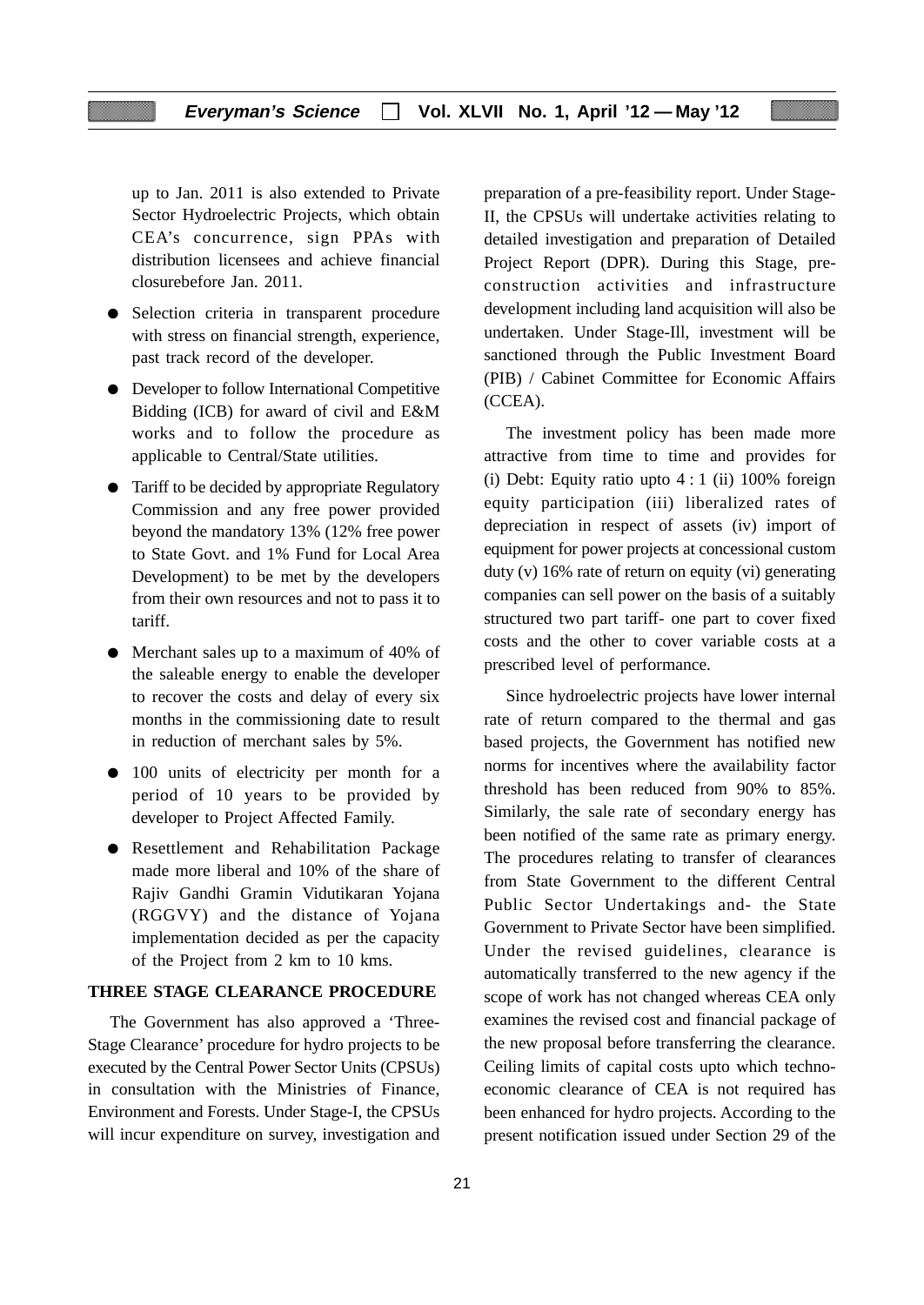Electricity (Supply) Act, 1948, hydro projects are covered by the following limits :

- Rs. 2500 million for projects awarded through the MoU route.
- Rs. 10000 million for projects awarded through competitive bidding.
- Rs. 25,000 million for projects whose tariff is determined by the CERC / SERCs.

All hydroelectric projects utilizing water of interstate rivers shall be submitted to CEA for its concurrence (irrespective of capital cost).

# **CATEGORIZATION OF HYDROELECTRIC POTENTIAL**

To give the necessary fillip for the development of the balanced hydroelectric schemes, Central Electricity Authority, Government of India, undertook ranking studies to determine inter-se priority for their development. The objective was to facilitate identification of the projects for implementation in order of their priority so that hydropower development could be taken up in appropriate sequence. Studies were carried out in consultation with the agencies related to environment, forests, water, geology and survey, etc. The ranking study was completed in 2001- 2002. Based on this ranking study, the Preliminary Feasibility Reports (PFRs) of selected schemes are being prepared incorporating the general description of the schemes, essential drawings, engineering aspects, approximate estimated cost and economic evaluation.

On the basis of the study conducted, the development of any river basin will be taken up as a whole so as to maximize the benefits and execution of priorities of the projects. This would enable an optimal harnessing of hydro potential in each river basin. The Government of India has taken prior action for capacity addition in the coming years.

## **INVESTMENT SET UP FOR HYDROPOWER DEVELOPMENT**

In view of the various geological risks and engineering difficulties that are encountered in the development of hydroelectric power projects, private sector development has been slow in spite of good enthusiasm and incentives. Consequently, hydropower development has been taken up primarily by the public sectors in the  $10<sup>th</sup>$  and  $11<sup>th</sup>$ Five-Year Plans of Government of India.

The 50,000 MW hydroelectric initiative to be implemented in  $11<sup>th</sup>$  and  $12<sup>th</sup>$  Plans require funds to the tune of Rs. 22,50,000 million with an equity of 700,000 million and debt of  $15,50,000$  million<sup>11</sup>. It has been proposed that the equity of 700,000 million can be met by way of gross budgetary support of Rs. 200,000 million each in  $11<sup>th</sup>$  and  $12<sup>th</sup>$ Plan and the remaining equity by proposing levying a tax of 3 paisa per unit on generation for a period of 10 years.

#### **FUNDING OF HYDROELECTRIC PROJECTS**

All the ongoing Central Sector hydroelectric projects are provided with full budgetary support till completion. Government of India will a|so provide budgetary support for new projects to be taken up by the CPSUs during the coming five-year plans of the government. Considering the large capacity addition envisaged in the state sector, it is necessary to

- (a) provide a mechanism for funding hydro projects by earmarking funds in the plan allocation of the State Governments by the Planning Commission of Government of India, and
- (b) organize supplementary funding of hydel projects where more than 50 percent of the expenditure has already been incurred.

Besides providing fund, the monitoring of all the projects has been intensified and a task force is constituted to ensure timely completion of the hydel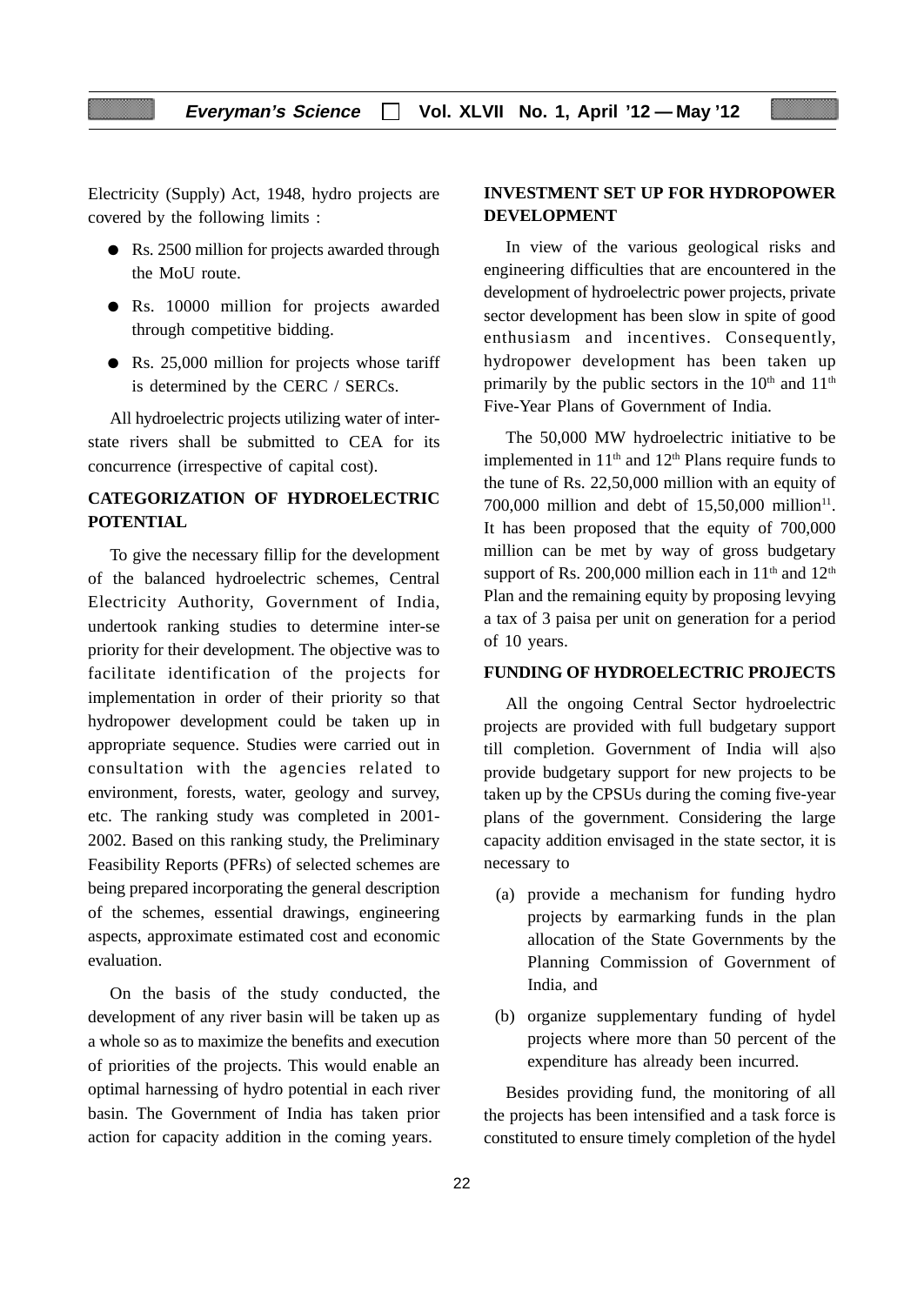projects. Awareness of the public is a must to improve the system by making people understand that timely payment by the consumer will give the impetus to the system, as non-availability of finance is the biggest obstacle in its development. The system can be made more economical, dependable and cost effective by taking steps in the following steps :

- Reducing transmission losses.
- Reducing power theft.
- Decreasing the Rate of Return (ROR) on equities from 16% to 8% to 10%.
- Decreasing the share of 12% free power to the State where the Hydro Power station is coming so as to make the Project more feasible.
- Taking of loans from World Bank and other financial agencies at LIBOR value (London Interbank Offered Rate) as the interest rates vary from 1.30% to 2.7%.
- The rate of interest still can come to lower side, if the guarantee to these loans by Government of India with the exemption of license fee.

#### **WHAT WENT WRONG WITH APDRP**

Earlier there has been a reference to APDRP and it was mentioned that several things went wrong with APDRP, Some of them are the following :

- It was an investment driven programme without any outcome accountability.
- The project reports were ill-prepared. The replicated the same type of investments without a full buy-in by the host utility.
- There was no baseline data established on the distribution losses or on billing/collection efficiency. This makes it difficult to determine what has been achieved.

● Unrealistic targets were set and the scheme did not provide incentive for SEB staff to cooperate.

So APDRP needs to be restructured in order to obtain better results.

# **STEPS TO BE TAKEN UP FOR ACCELERA-TION OF HYDRO DEVELOPMENT**

Further, the following steps need to be taken in order to accelerate the pace to hydro development :

- Preparation of a DPR based on economic viability is to be expedited.
- Clearances for pursuing priority projects are to be streamlined.
- Approval procedures need to be simplified.
- Early financial closure of projects is to be ensured.
- Priority is to be given to projects for which concurrence has already been issued by the CEA.
- High priority should to be accorded to smaller capacity Run of the River-type hydro projects having gestation period less than five years.
- Basin-wise optimization studies for all the major river basins should be carried out.
- Competitive bidding other than tariffbased competitive bidding could also be considered, for hydro projects since there are formidable risks in hydro power construction due to geological uncertainties and other factors.

#### **CONCLUSIONS**

A country's level of development and quality of life largely depends on the quantum of power generation and utilization. Power development has more pervasive effect on the quality of life as it is destined to play a pivotal role in the development of human society well into the future. At the flick of a switch, electricity provides all comfort, convenience and better quality of life.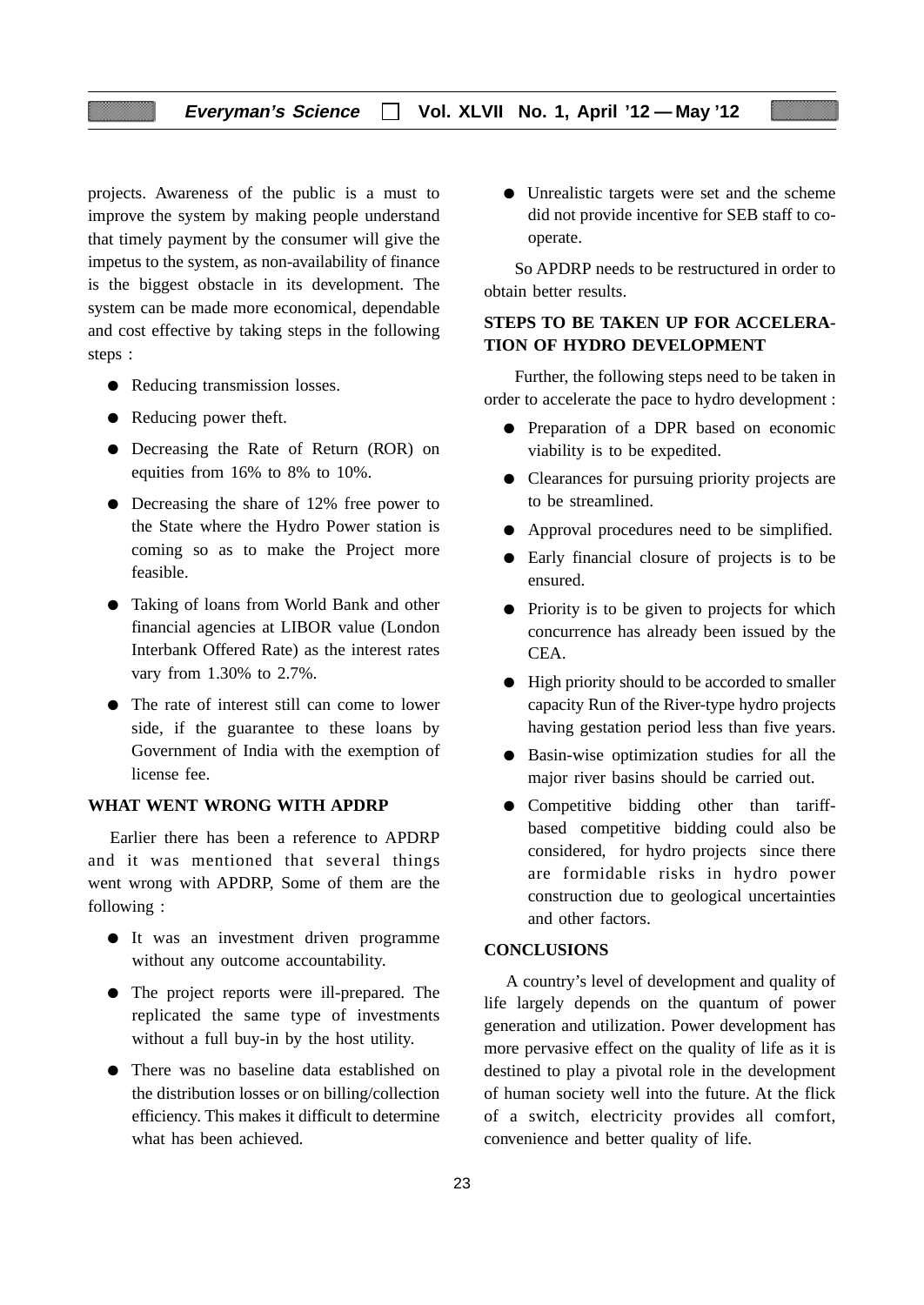The future development and policy on hydropower development in India along with investment setup is discussed in the paper. The policy liberalization of Government of India on hydropower development in the country will certainly accelerate the development of hydropower projects in the country. Besides it will increase the share of hydropower as compared to the thermal power in the country.

Simplified 'Three-Stage Clearance' procedure and funding of hydropower projects will also ensure a remarkable increase in hydro share of the country. This will in turn have a positive impact on environment with reduced emissions and cleaner environment that will improve the human health in the coming years. The development of electricity is going to take place enormously and continue for the days to come when electricity will be for everyone - so contribution of one and everyone is needed for its development.

#### **REFERENCES**

- 1. http://wbpower.nic.in/sidra.htm
- 2. http://beacononline.wordpress.com/tag/ darjeeling-municipality/
- 3. http://www.his.com/~mesas/lorenl.htm
- 4. Belfield, Robert Blake, "The Niagara Frontier: The Evolution of Electric Power Systems in New York and Ontario, 1880-1935." Ph.D.

Dissertation, University of Pennsylvania, U.S.A., 1980

- 5. Loren, Michael, "Water Resource Management in South India: Irrigation and Hydroelectric Power in the Cauvery River Basin, 1978-1939," Ph.D. Dissertation, University of Wisconsin, Madison, 1979.
- 6. P. D. Nair, "Small Hydro Power (SHP) Development in the Himalayan Region: A Brief History and a Few Case Remembrances." Himalayan Small Hydropower Summit, Dehradun, October 12-13, 2006.
- 7. Central Electricity Authority Website www.cea.nic.in
- 8. Ministry of Power, Government of India website www.powermin.nic.in
- 9. G.N.Mathur, *Hydroelectric Power Stations in Operation in India* (Central Board of Irrigation and Power, New Delhi, 2003).
- 10. H.L.Bajaj, Hydropower resources and opportunities for development, *Proc. Vol. I International Conference on Accelerated Construction of Hydropower Projects,* Gedu, Bhutan, 62-64, 2003.
- 11. Ministry of Power, 50,000 MW Hydropower Initiative, Government of India, New Delhi, 2002.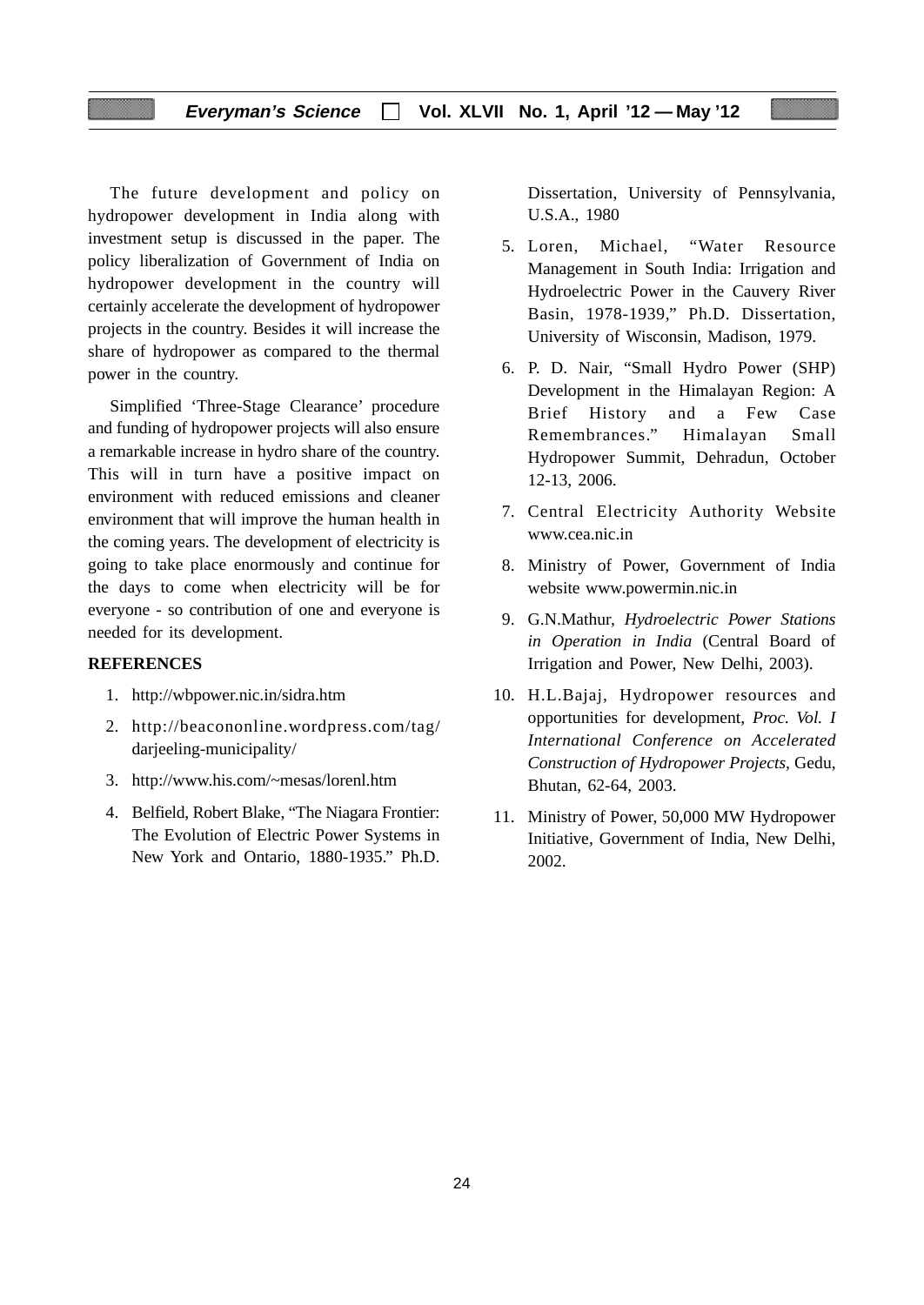# **HIGH THROUGHPUT DNA SEQUENCING AND ITS IMPLICATION IN PLANT SCIENCE RESEARCH**

Tapan Kumar Mondal\* and Mukesh Kumar Rana

**High-throughput DNA sequencing technologies are the most recent technologies used in biology to sequence the selective or entire genome of an organism. They generate millions of short nucleotide sequences which have various applications in biology, particularly in genomics, epigenomics and transcriptomics that are described here.**

#### **INTRODUCTION**

T he living organisms consist of cells which contain the genetic material that is popularly known as chromosome. Further, the chromosomes are made up of the DNA and protein. This DNA is a linear arrangement of genes made up of four basic units. i.e. adenine (A), thymine (T), guanine (G), cytosine (C), in different combinations. Sequencing of part or full genome always remains; a central focus of biotechnological research, therefore development of faster, costeffective sequencing technology remains a/challenge to the scientists. Significant achievements have been made in sequencing from a simple shortlength manual sequencing during 1977 to millions of bases per-day presently. The advancement of sequencing technology within 3 decades can be segmented in 3 different phases which are known as first generation, second or next generation and third generation.

**First generation sequencing :** The sequencing of DNA was started with the landmark discovery of Sanger's and Gilbert's groups during late 1970s which are known as Sanger dideoxy sequencing<sup>1</sup> and chemical cleavage method<sup>2</sup>, respectively.

Thereafter, Sanger's method remained major technique in sequence-driven research for several decades so much so that it was used to complete the human genome sequence which was led by the International Human Genome Sequencing Consortium and Celera Genomics<sup>3-5</sup>. However, in 1970s, and 1980s, scientists used to do sequencing manually by themselves through polyacryl amide gel electrophoresis, although in later stage it used to be done by automated sequencing machine with the same principle.

**Next generation or second generation sequencing :** Due to certain limitations such as low throughput, higher cost of sequencing per base. Sanger method has been partially supplanted by several "next-generation sequencing" or "second generation sequencing" technologies that offer dramatic increase in cost-effective high throughput sequencing, albeit at the expense of sequence lengths<sup>6</sup>. Several next-generation technologies are commercially available today as provided in Table 1. However, for a review of the history of DNA sequencing, the readers are referred to Hutchison  $(2007)^7$ .

**Third generation sequencing** : The technology of next-generation sequencing is evolving at a breath taking pace, with the latest version involving primarily the sequence of longer length at lower

<sup>\*</sup> National Research Centre on DNA Fingerprinting, National Bureau of Plant Genetic Resource, Pusa, New Delhi-110 012. Email : mondaltk@yahoo.com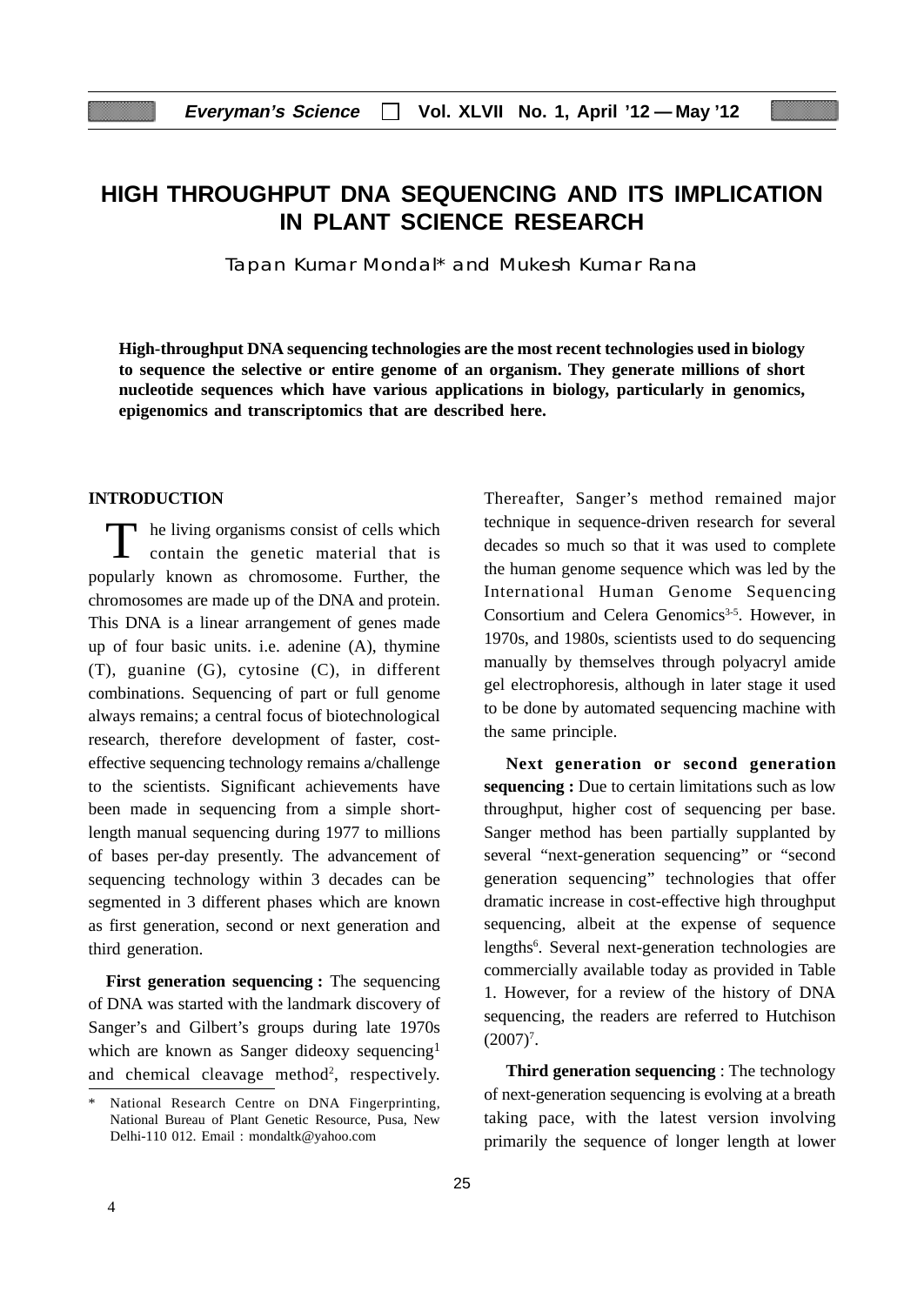cost as compared to the second generation sequencing techniques. Thus, they are termed as 'third-generation sequencing'8 . A major advantage of third-generation sequencing system is the use of real time single DNA molecule sequencing, rather than cluster of amplicons of step by step sequencing. This eliminates the risk of phasing errors which are encountered by second generation sequencing systems.

#### **NEED OF SEQUENCING**

Although the DNA of any organism in this universe is made up of four basic units or their derivatives, one may wonder as to how diverse organisms, starting from tiny bacteria to giant dinosaurs or small grasses to big banyan trees, are created by nature. This is because each of them has different genes in their DNA or in more simple sense, it is the difference in sequence of their genome. Thus, understanding or knowing the sequence of the entire genome is pre-requisite for modern day genomics study which can be achieved by whole genome sequencing, known as *de novo* sequencing: a terminology which is often used to indicate the sequencing of the entire genome for the first time. Once the genome sequence is known, then the information can be utilized in several ways but primarily for two purposes : (1) to detect the dissimilarity between the two organisms or group of organisms; (2) to identify new or different genes which make mosquito small or elephant so big or a mangrove tree can survive in high salty water of sea when others can not. Thus, sequence level variation can answer many of the questions which scientist can utilize either to identify improved superior cultivar or to create a specific cultivar.

# **CHEMISTRY OF DIFFERENT SEQUENCING TECHNOLOGIES**

Although different sequencing techniques use different chemistry yet there is commonality in the process of sequencing. First, DNAs of interest are

broken into small pieces, sequenced and then these small sequences are aligned or joined one by one to form contig or bigger piece of DNA molecule. Finally, the contigs are joined together to get entire long sequence of the genome.

First generation or Sanger sequencing method is popularly known as "chain termination" reaction which is based on DNA polymerase-dependent synthesis of a complementary DNA strand in the presence of regular deoxynucleotides (dNTPs) and modified one (2′, 3′-dideoxynucleotides : ddNTPs) that serve as nonreversible synthesis terminators<sup>1</sup>. The DNA synthesis reaction is randomly terminated whenever a ddNTP is added to the growing oligonucleotide chains, resulting in truncated products of varying lengths with an appropriate ddNTP at their 3' terminus. The products are separated then by their size in polyacrylamide gel electrophoresis and the terminal ddNTPs are used to reveal the DNA sequence of the template strand. Four different test tubes are required to sequence one piece of DNA for four different ddNTP terminator i.e. ddATP, ddCTP, ddTTP, or ddGTP. However, there is one major limitation of the technique i.e. sequencing of DNA strand requires an *in vivo* support which is normally done by cloning or inserting the DNA to be sequenced into bacterial plasmid but this cloning step is prone to host-related biases, is lengthy, and is quite labor intensive. Sanger sequencing is suitable for sequencing of individual gene.

The cloning in bacterial plasmid, prior to sequencing, was eliminated by various secondgeneration sequencing technology, although, they differ in chemistry of sequencing. As an example, instead of cloning, a highly efficient *in vitro* DNA amplification method, known as 'emulsion PCR' is done in Roche 454, the first next generation Sequencing technology to come to the market in 2005. The 454 approaches is known as pyrosequencing which is based on sequencing-by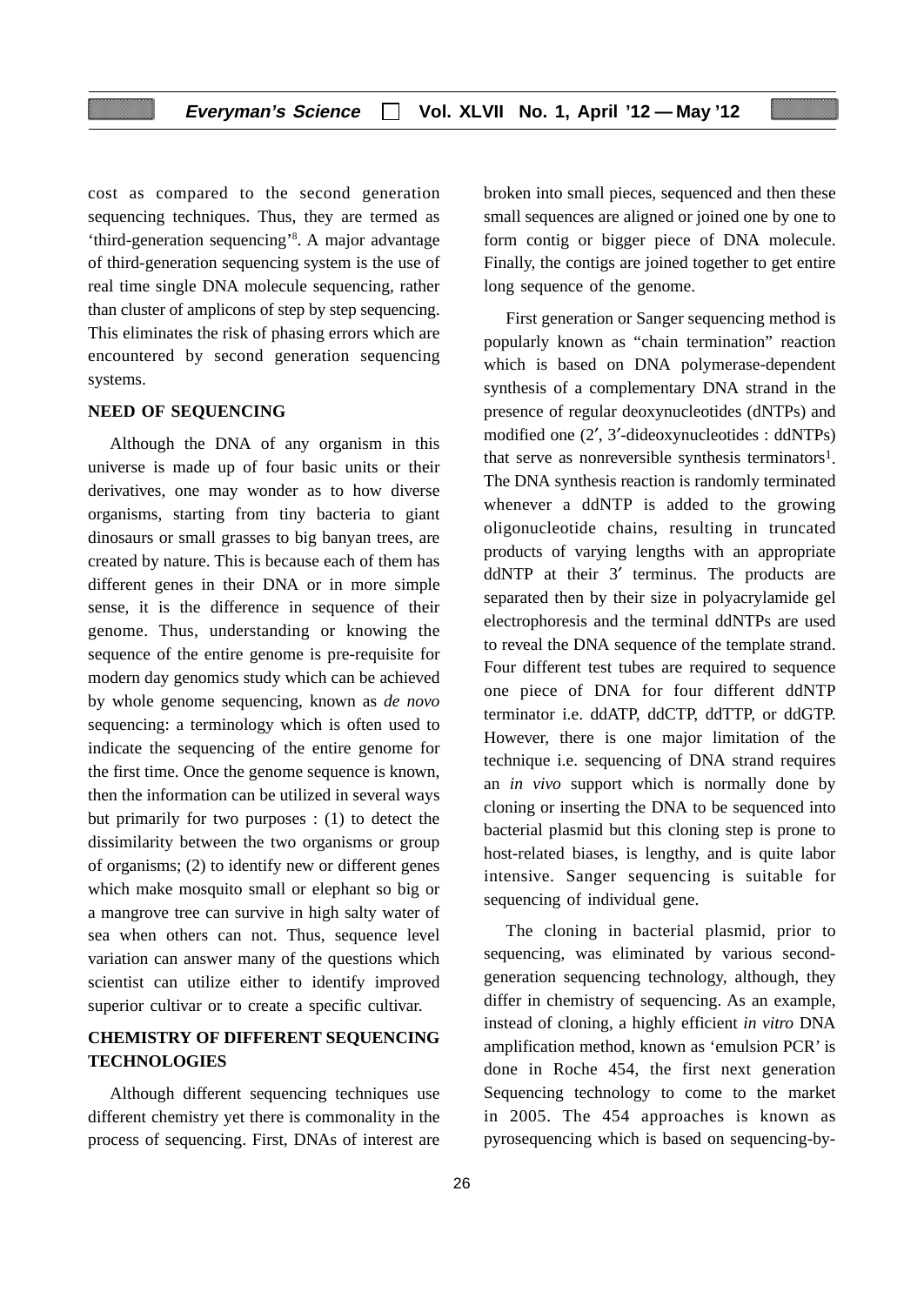synthesis technique that measures the release of inorganic pyrophosphate (PPi) by chemiluminescence during sequencing reaction. The sequence of DNA template is determined from a "pyrogram," which corresponds to the order of correct nucleotides that had been incorporated. Since chemiluminescent signal intensity is proportional to the amount of pyrophosphate released and hence the number of bases incorporated, the pyrosequencing approach is prone to errors that result from incorrectly estimating the length of homopolymeric sequence stretches. The advantage of this technique is that it can do the sequencing for longer read length but has demerits of having higher cost per unit of sequence. Nevertheless, due to larger sequencing length, this is used for *de nova* sequencing<sup>8-9</sup>.

In Illumina / Solexa, the DNA templates are sequenced in a massively parallel fashion using sequencing-by-synthesis approach which employs reversible terminators with removable fluorescent moieties and special DNA polymerases which can incorporate these terminators into growing oligonucleotide chains. The major merit is that it can generate more information volume but reads are smaller. Nevertheless, this technique is the most popular and also suitable for resequencing which has greater application for studying epigenetic modifications (change of chemical nature of DNA sequence) by chip-seq (identification of protein binding sequence of DNA), small non-coding RNA sequencing and degradome sequencing.

In SOLiD (Supported Oligonucleotide Ligation and Detection System), the chemistry of sequencing is based on massively parallel sequencing by ligation which is quite similar that of 454 but differs in the sense that after amplification, the sequencing is done in sequential rounds of hybridization and ligation with 16 dinucleotide combinations labeled by four different fluorescent dyes (each dye used to

label four dinucleotides). The advantage of this technology is that it has higher sequencing accuracy with the generation of larger amount of sequencing data at minimum time. Due to generation of large number sequencing result, it gives better coverage, a term which is often used to describe the number of times a region of the genome has been sequenced and which is an valuable information for accuracy in genome sequencing.

'Ion torrent' is another second generation sequencing technology which is based on the fact that adding one nucleotide in the DNA chain always releases one  $H^+$  in the medium that causes the change of pH which is then detected by ion sensor somewhat like a pH meter. This technique is also suitable for *de novo* sequencing of the genome with higher accuracy.

Recently in 2011, PacBio, a revolutionary third generation sequencer has come to the market based on SMRT (Single Molecule Real Time) technology which does single molecule DNA sequencing in real time. It has the potentiality of sequencing up to 20,000 bp long DNA within one hour. Therefore, this technique is highly recommended for *de novo* sequencing. Another third generation technology, known as 'Helicos', is gaining popularity with an advantage of direct RNA sequencing. Therefore the step of making cDNA library (collection of all converted RNA molecule to their complementary DNA) is eliminated which ultimately reduces the cost of sample preparation.

However, based upon the principle of nanotechnology, there are several, "future generation sequencing" or "fourth generation sequencing" technologies which will be available for commercial use in near future. These are based on single molecule real time sequencing but the sequencing length will be potentially unlimited which differs from the third generation sequencing.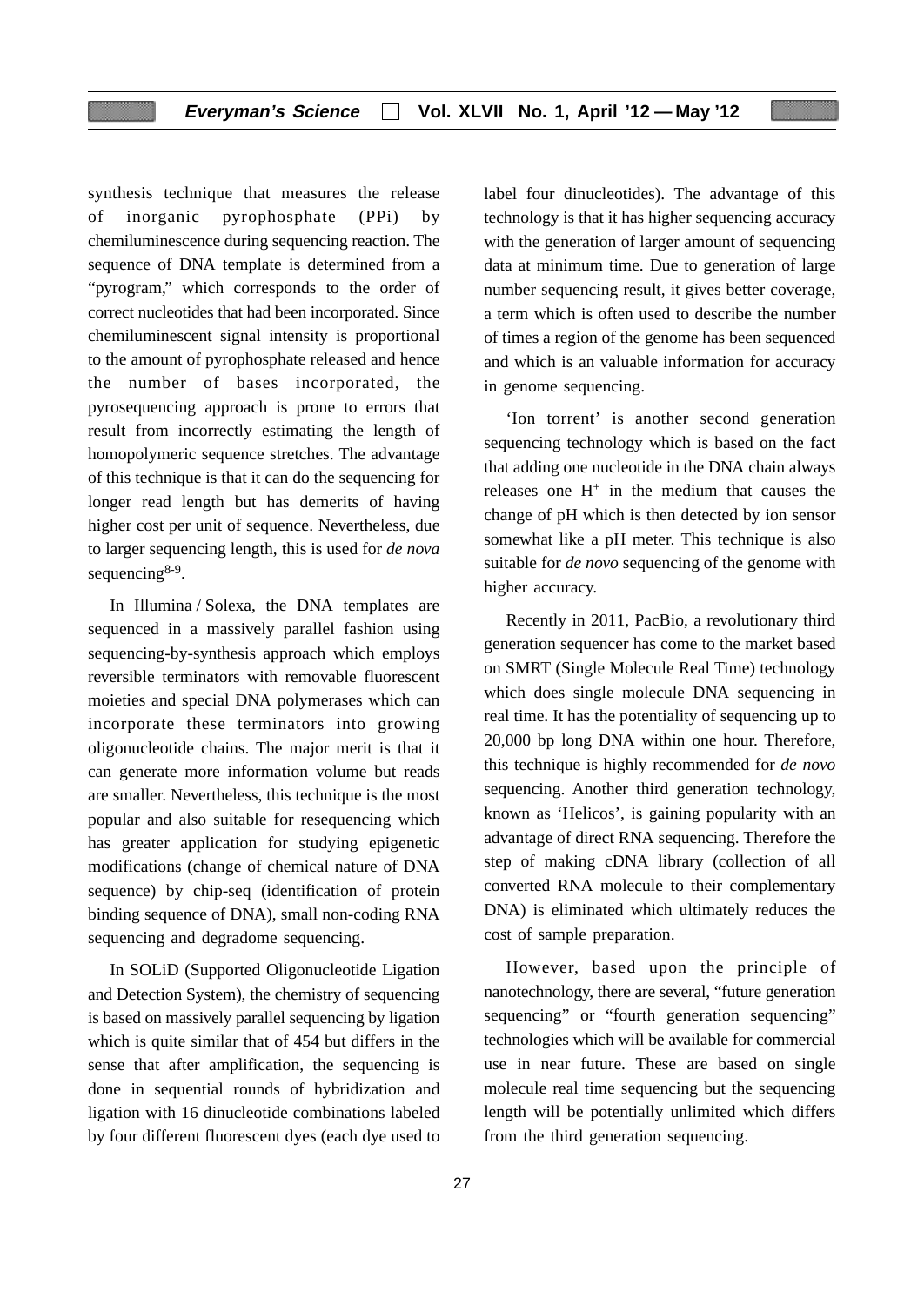| Technology                             | Approach                                                          | Length of sequences   | Manufacturer                      |  |  |
|----------------------------------------|-------------------------------------------------------------------|-----------------------|-----------------------------------|--|--|
| <b>First generation sequencing</b>     |                                                                   |                       |                                   |  |  |
| <b>Automated Sanger</b>                | Synthesis in the presence of dye                                  | $>1000$ bp            | Applied Biosystems                |  |  |
| sequencer e.g.<br>ABI3730 $\times$ 1   | terminators                                                       |                       |                                   |  |  |
| Second generation sequencing           |                                                                   |                       |                                   |  |  |
| 454/Roche FLX system<br>e.g. 454 XLR   | Massively parallel pyrosequencing<br>by synthesis                 | $> 1000$ bp           | Roche Applied<br>Science          |  |  |
| Illumina/Solexa e.g.Hi<br>Seq 2000     | Sequencing by synthesis with<br>reversible terminators            | $> 150$ bp            | Illumina, Inc.                    |  |  |
| ABI/SOLiD e.g.<br>$5500 \times 1$      | ABI/SOLID Based base massively<br>parallel sequencing by ligation | $> 50$ bp             | Applied Biosystems                |  |  |
| Ion torrent e.g. $PGM_{318}$           | Change of pH                                                      | $> 400$ bp            | Life technologies                 |  |  |
| Third generation sequencing            |                                                                   |                       |                                   |  |  |
| PacBio e.g. PacBio RS                  | SMRT (Single Molecule Real Time)                                  | $> 10,000$ bp         | Pacific Bioscience                |  |  |
| Helico                                 | Sequencing by synthesis                                           | $> 55$ bp             | Helicos Bioscience<br>Corporation |  |  |
| <b>Future generation sequencing</b>    |                                                                   |                       |                                   |  |  |
| <b>IBM</b> Nanopore                    | <b>DNA</b><br>Transistor<br>mediated<br>sequencing                | Potentially unlimited | <b>IBM</b>                        |  |  |
| Oxford Nanopore e.g.<br>Grid ON system | Direct electrical detection of single<br>molecule                 | Potentially unlimited | Oxford nano pore<br>technology    |  |  |

#### **Table 1 Different technologies used in sequencing**

#### **APPLICATIONS**

Although compiling the various applications of high throughput sequencing is the beyond the scope of this articie and readers may refer to the recent review for this purpose<sup>10</sup>, yet an introductory, account is given below.

# **IDENTIFICATION OF DIFFERENTIALLY EXPRESSED TRANSCRIPTS**

When the primary objective of a biological study is gene expression profiling between two samples, mRNA sequencing (RNAseq) is the most appropriate approach for number of reasons. This sort of analysis is particularly relevant for detecting the difference of mRNA population between the wild-type and mutant strains, between treated versus untreated cells, cancer versus normal, and so on.

28

Although this can be studied in a number of ways such as SSH (selective subtractive hybridization), cDNA-AFLP (amplified fragment length polymorphism), MPSS (massive parallel sequence signature), SAGE (serial analysis of gene expression) and microarray, yet each of them is embodied with merits and demerits. Nevertheless, newer techniques become always superior to older one. Thus, besides larger dynamic range and sensitivity of RNA-seq, several additional factors have contributed to the rapid acceptance of sequencing for differential expression analysis. For an example, microarrays are simply not available for many non-model organisms (for example. Affymetrix offers microarrays for approximately 30 organisms). Additionally, sequencing gives unprecedented detail about transcriptional features that arrays cannot, such as novel transcribed regions,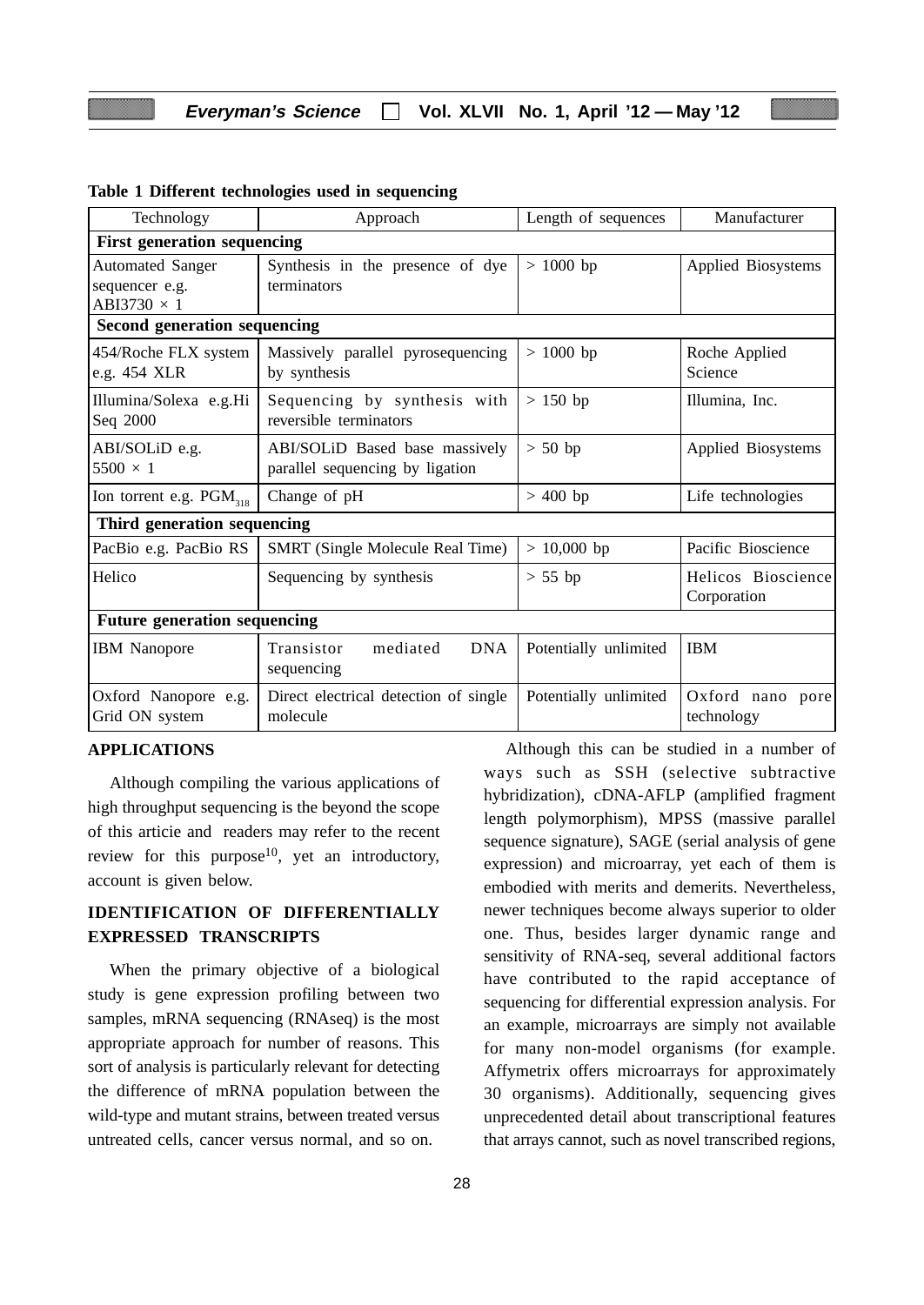allele-specific expression, RNA editing and a comprehensive capability to capture alternative splicing.

# *DE NOVO* **SEQUENCING OF CROP SPECIES WITHOUT REFERENCE GENOME SEQUENCE**

This is particularly important for sequencing of a crop for the first time. For years, people were doing in little different way which is known as 'shot gun' technique based on bacterial cloning. However, shot gun technique is slow, less efficient than this *de novo* sequencing or high throughput sequencing. It is noteworthy to mention here that recently pigeon pea and neem have been sequenced for the fist time by Indian scientists.

#### **DISCOVERY OF SNP**

One of the central themes in genomics is to study allelic differences or variations which can be detected by discovering biallelic markers such as single nucleotide polymorphism (SNP) or haplotype i.e. group of SNPs that are associated in particular trait. Short sequences can be compared to a reference genome sequence to detect the variants. These SNPs are of very good molecular marker for developing the genetic map which is useful information for plant breeder.

## **WIDE CROSSES AND ALIEN INTROGRES-SION**

Pre-breeding is an important component in plant improvement particularly for crops that have a narrow genetic base. Sequencing of wild races is anticipated to have a profound effect because additional molecular markers could be rapidly developed on a genome-wide scale that help to target more narrowly defined genome regions to trace introgression and selection cycles.

# **MAPPING OF DNA-BINDING PROTEINS AND CHROMATIN**

ChlP-on-chip [ChIP (chromatin immuneprecipitation) using microarrays] is a key approach to map *in vivo* binding sites of various DNAbinding proteins across the genome. Here DNAprotein complex is precipitated with the protein specific antibody after which DNA was isolated with protease K digestion for sequence. This approach is termed as 'ChIP-Seq', which should produce a huge windfall, in particular for studies of multi-cellular eukaryotes where whole genome coverage has generally required the use of several arrays.

#### **EPIGENETIC MODIFICATIONS**

Epigenetics is different from genetics which means changes of phenotype without any change in genetic material that is normally associated to methylation in cytosine bases of DNA or posttranslational modification of amino acid present in histone tails. They play a key role in gene expression and in plant development under stress. Genome-wide analysis of epigenetic modifications of DNA is an active area of research.

#### **SMALL NON-CODING RNA PROFILING AND THE DISCOVERY OF NOVEL SMALL RNAs**

Small RNAs play important role in eukaryote gene expression. A related application of nextgeneration sequencing technologies to the analysis of transcriptomes is small noncoding RNA (ncRNA) discovery and profiling. These ncRNAs are RNA molecules that are not translated into a protein product. This class of RNAs includes transfer RNA (tRNA), ribosomal RNA (rRNA), small nuclear and small nucleolar RNA, and microRNA and small interfering RNA (miRNA and siRNA).

#### **CONCLUSION**

The technology of sequencing has dramatically changed from a manual mode to fully automated machine generated operation $11$ . Greater speed, lower cost of sequencing, longer sequencing length with lower error rate are the main criteria for advancement of this technology which will yield the genome sequences of many organism in near future. This will help to discover new genes or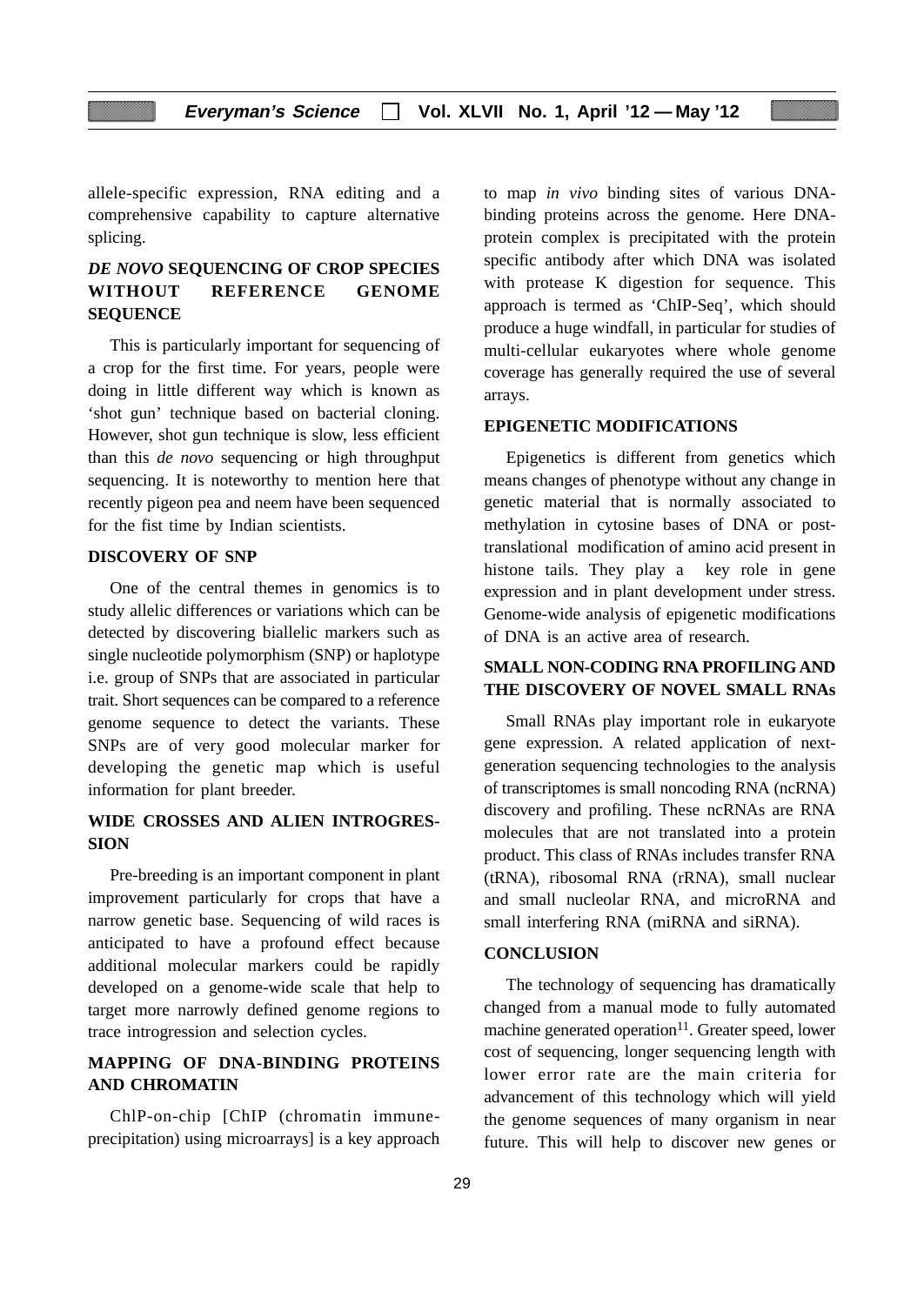developing new varieties with greater yield or suitability to grow in the context of climate changes. Thus, this will be a significant step towards the development of hunger free world : a dream of 'green revolution father', Dr Norman E. Borlaug.

**Acknowledgement :** Authors are thankful to Dr K. V. Bhat for his encouragement to write this article.

#### **REFERENCES**

- 1. F. Sanger, S. Nicklen, A.R. Coulson, *Proc. Natl. Acad. Sci.,* USA. **74**, 5463-5467, 1977.
- 2. A. M. Maxam, W. Gilbert, *Proc. Natl Acad. Sci.* USA, **74**. 560-564, 1977.
- 3. E.S. Lander, *et al.*, *Nature,* **409**, 860-921, 2001.
- 4. Anonymous *Nature,* **431**, 931-945, 2004.
- 5. J.C. Venter, *et al. Science,* **291**, 1304-1351, 2001.
- 6. O. Morozova, M. A. Marra, *Genomics* **92**, 255-264, 2008.
- 7. C.A. Hutchison III DNA sequencing: bench to bedside and beyond, *Nucleic Acids Res*. **35**, 6227-6237, 2007.
- 8. N. Rusk, *Nature Meth,* **6**, 244-245, 2009.
- 9. S. Deschamps, M. A. Campbell, *Mol Breeding* **25**, 553-570, 2010.
- 10. R. K. Varshney, S. N. Nayak, G. D. May, S. A. Jackson, *Trends Biotech*, **27**, 522-530, 2009.
- 11. J. Shendure, H. Ji, *Nature Biotech*, **26**, 1135 1145, 2008.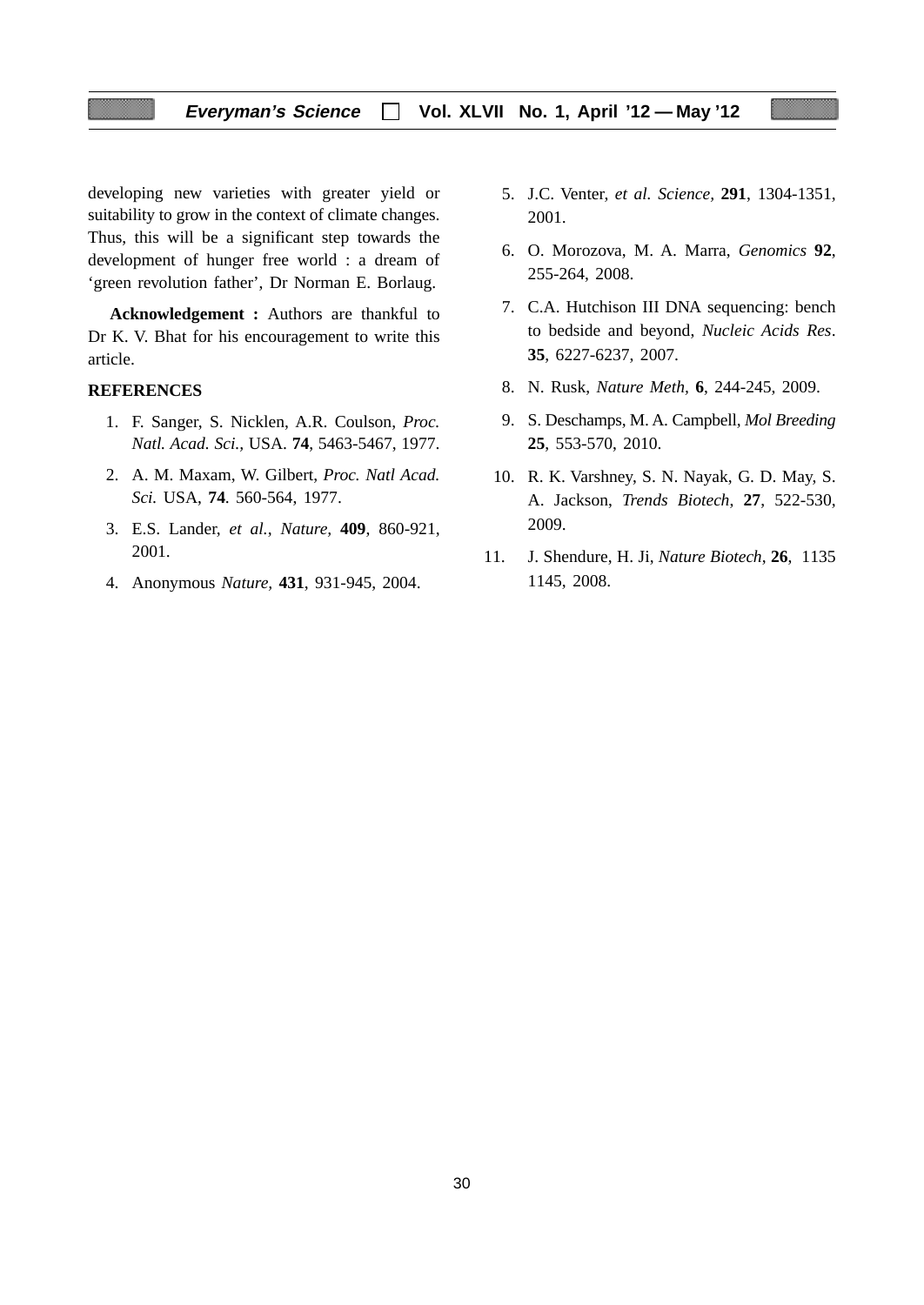# **FERTILITY ISSUE OF CANCER SURVIVOURS**

Debojyoti Dutta\* and Sanjib K Das#

**In recent times, due to advances in Cancer therapy survival rate of cancer patients has greatly increased. However, the treatment is toxic to gonads leading to impairment of sperm production in males and ovarian atrophy, marked loss of ovarian reserve leading to premature cessation of menstrual cycle in females. To solve the problem novel approach will be preservation of ovarian and / or testicular tissue (Biopsy) in liquid Nitrogen (Temperature –196°C) prior to therapy would enable the individual to utilize his or her own eggs**/ **sperm to have baby.**

#### **INTRODUCTION**

C ancer is one of the important threaten multifactorial disease, which had no answer in the past. But now a day due to collaborative approaches among different branches of science fruitful outcome is the radiotherapy, chemotherapy or combination regimen. These life saving techniques are available to increase the chance of survivalists in many patients and these treatments lengthen the total life span of a patient. Unfortunately, many of these treatments are damaging the reproductive organ in qualitative way and resulting in loss of fertility in patients and render him / her infertile. Infertility is one of the primary concerns for cancer survivors. The dimension of the problem is much more acquitted in case of childhood cancer survivors. In this article attempts are taken for the options for maintain fertility in the women and men undergoing treatment for cancer. It is also found that option available to any cancer survival will depend on the age of the patient at the time of treatment, cancer type severity and location of the cancer<sup>1, 7</sup>.

#### **STATISTICAL EVIDENCE**

Globally the burden of new pancer Cases in 2000 was estimated to be around 10 million with more than half of these cases originating from the developing world population. Although is estimated that by the year 2020 there will be almost 20 million new cases 4. The magnitude of the problem of cancer in the Indian sub continent in terms of sheer numbers is the most alarming. From the population census data for India in 1991, 609000 new cancer cases were estimated to have been diagnosed in the country. The figure had increased to 800,000 by the turn of the country. The estimated age standardized rates per 100000 were 96.4 for males and 88.2 for females. The most common cancer found in males is lung while among female is the cervix followed by breast<sup>2, 6</sup>.

### **IMPACT OF ONCOLOGICAL THERAPY ON FERTILITY**

Cancer can occur in any part of the body. Several techniques, such as surgery, radiotherapy and chemotherapy arise by which a patient can survive from the life threatening disease, cancer. But the applications of these techniques can hamper the fertility potential of man or women or even children. As a result though they become cured from cancer but find them infertile after cancer treatment.

Assistant Professor, Post Graduate Department of Zoology, Acharya B. N. Seal College, P. O. & Dt.-CoochBehar, West Bengal, Pin-736 101, Email : debojyotidutta200l@yahoo. com

Department of Zoology, Taki Government College, Taki, North 24 Paraganas, Pin-743 429, Email : sanjibkrd@gmail. com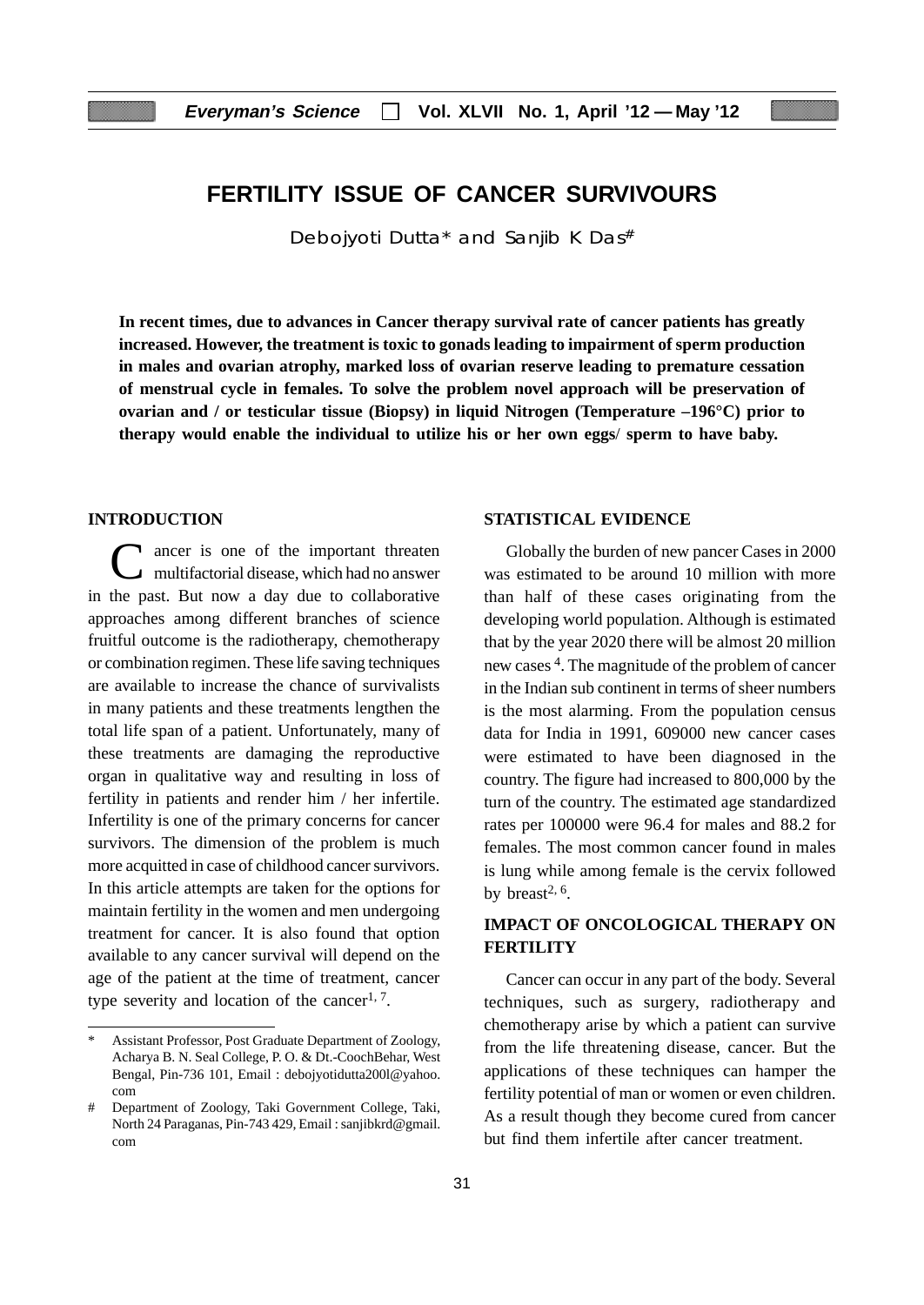

**Fig. 1. Word diagram explaining Selected Late Effects of Cancer treatment**

#### **(a) Effect of radiation therapy on fertility :**

The first established technique for cancer treatment is the radiation therapy. The principle of radiotherapy is based on the ionization of cellular atoms and molecules leading to the destruction of double and single DNA structures within the cell structure. A chain of events is setup, disrupting the cell cycle leading to apoptosis of the cells. Radiotherapy has its use in cancer treatment because unlike normal cells, most normal cells have the inert ability to recover from the effects of radiotherapy. Radiation therapy can damage the gonads temporarily as well as permanently. The extent of the damage in males and females due to radiation therapy depends on the dosages, fractionation schedule and treatment field.

Damage induced by radiation is progressive and irreversible in the ovary resulting in amenorrhea and infertility. Radio therapeutic effect on infertility is dose dependent. The female body is not only concerned with issues regarding fertility but also with hormone production as both seem to be equally affected by radiotherapy<sup>4</sup>. Although the uterus is relatively resistant to radiotherapy there is no doubt the uterine irradiation is harmful and even if fertility is conserved, uterine irradiation will result in poor Implantation. The vagina relatively radio resistant however, irradiation of this organ carries with it the risk of loss of lubrication and stenosis which may result in physical impairments to fertility as well as major psychosexual issues. Total body abdominal and pelvic irradiation can lead to an increased incidence of intrauterine growth retardation and spontaneous miscarriage, perhaps due to muscular or vascular injury.

The effect of radiotherapy on male fertility is dose dependent. Irradiation is cytotoxic to differentiating spermatogonia. Fractional radiotherapy to testis for treatment of carcinoma in *situ* of the testis usually involves high dose of radiotherapy which lead to permanent azoospermia. In addition libido and erection usually remain normal in men and development of secondary sexual characteristics continues to unaffected<sup>4, 5</sup>.

# **EFFECTS OF CHEMOTHERAPY ON FERTILITY**

Chemotherapy, with its various combinations and dosages can complete predictions of infertility risk. However, all chemotherapeutic drugs have the potential to cause gonadal injury. The extent of damage is determined by drug type, dosage and the age and gender of the patient<sup>3</sup>. Although the gonadotoxic effects of chemotherapy are well established, research on the effects of chemotherapy on future offspring is more promising. Numerous studies have found that there is no risk of toxicity to children of patients treated with chemotherapeutic drugs before pregnancy. Furthermore, teratogenic risk only exists during or immediately following chemotherapy and DNA integrity returns for men and women overtime. Unlike radiation, chemotherapy is not associated with an increased risk of congenital malformation or preterm labor in female cancer survivors.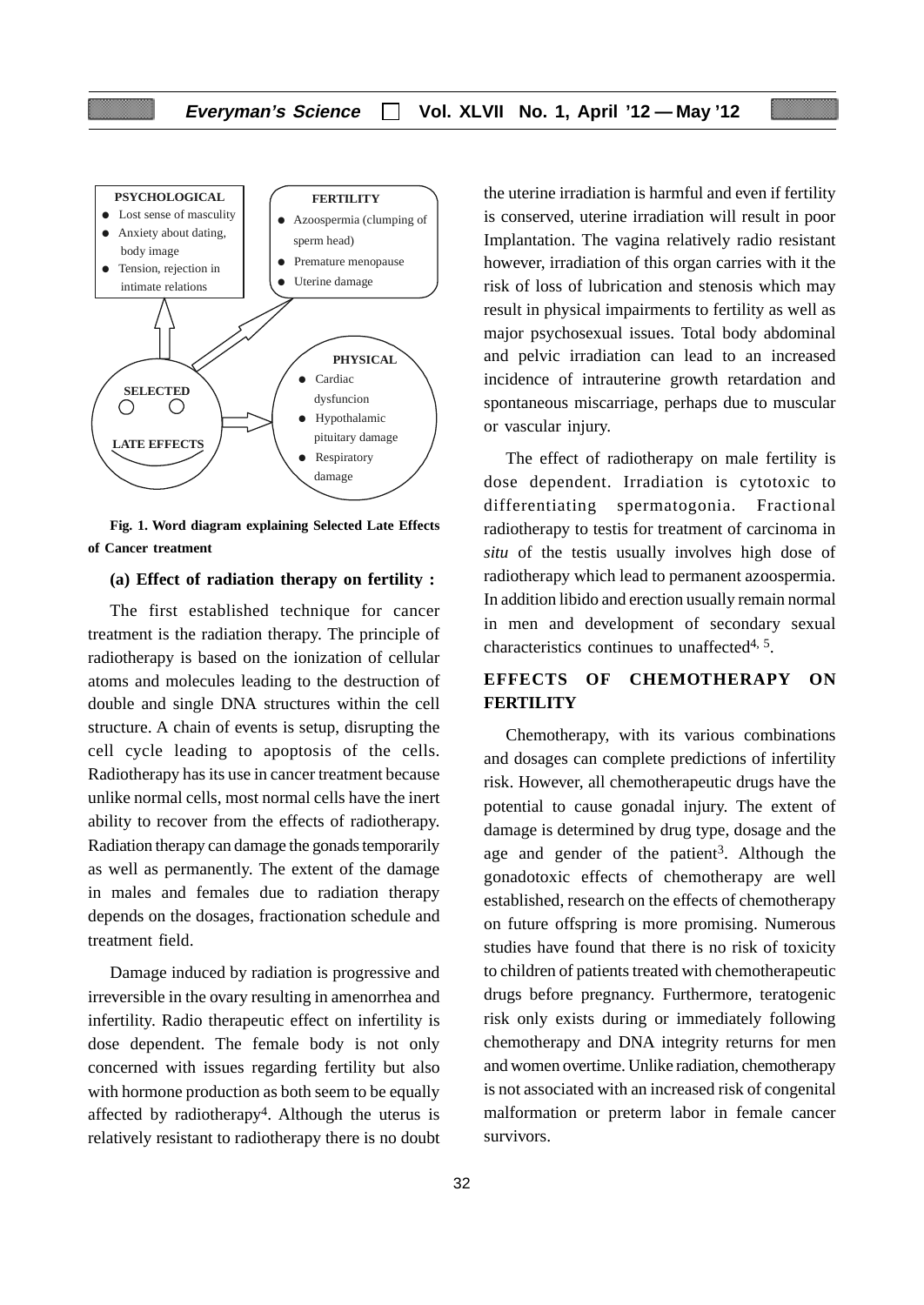#### **REPRODUCTIVE OPTIONS FOR CANCER SURVIVOURS :**

Infertility with its Biological and psychosocial implications cannot be narrowly defined. The prevalence complexity and detriment of infertility after treatment make it one of the most difficult and significant late effects to be addressed. Traditionally few options have existed for cancer patientsparticularly women- wanting to have their own biological children. Recent advances in reproductive science have changed what is possible now and what may be possible in the future.

#### **(a) Traditional Option**

Traditional options include adaption and third party reproduction such as gamete donation and surrogacy. Although these reproductive options exist for everyone seeking to have a family, they present more difficult challenges for survivors of cancer. Due to high demand, the majority of couplesregardless of their medical histories- struggle to adopt a healthy infant.

| Option                      | <b>Advantages</b>                    | Limitation                                                                                           |
|-----------------------------|--------------------------------------|------------------------------------------------------------------------------------------------------|
| Adoption                    | Commonly<br>avaibale                 | Limited availability of<br>infant's emotional,<br>financial constraints,<br>possible discrimination. |
| Third party<br>reproduction | Ability to raise<br>child from birth | Not as socially<br>acceptable, religious<br>contentions                                              |

#### **Table 1. Traditional options for fertility preservation**

## **(b) Fertility Preservation Options For Female Cancer Patients :**

Fertility preservation options in females depends on the patients age, type of treatment diagnosis whether she has a partner, the time available and the potential that cancer has metastasized to her ovaries<sup>1</sup>. The only two established techniques women have for fertility preservation are protecting the ovaries from radiation and emergency IVF here mature oocytes are collected and fertilized and an embryo is cryopreserved 2.

| <b>Intervention</b>                                         | <b>Definition</b>                                                                               | <b>Comment</b>                                                                                                                                                  | <b>Consideration</b>                                                                                                                                                                                                 |
|-------------------------------------------------------------|-------------------------------------------------------------------------------------------------|-----------------------------------------------------------------------------------------------------------------------------------------------------------------|----------------------------------------------------------------------------------------------------------------------------------------------------------------------------------------------------------------------|
| Embryo<br>cryopreservations (s)                             | Harvesting eggs, in vitro<br>fertilization and freezing<br>of embryos for later<br>implantation | most established<br>The<br>technique for fertility<br>preservation in women                                                                                     | Require 10-14 days of ovarian<br>stimulation from the beginning<br>of menstrual cycle<br>Require partner or donar sperm<br>High cost                                                                                 |
| Oocyte<br>Cryopreservations (I)                             | Harvesting and freezing<br>of Unfertilized eggs                                                 | Approximately 2% live<br>births per thawed ooctyes<br>$(3-4$ times lower than<br>standard than standard IVF)                                                    | Requires 10-14 days of ovarian<br>stimulation from the beginning of<br>menstrual cycle                                                                                                                               |
| Gonadal<br>shilding<br>radiation<br>during<br>therapy $(S)$ | Use of shielding to<br>reduce the dose of<br>radiation deliverd to the<br>reproductive organs   | Case series                                                                                                                                                     | Expertise is reguired to ensure<br>shielding                                                                                                                                                                         |
| Ovarian trans positions<br>(S)                              | Surgical repositioning of<br>ovaries away from the<br>radiation field                           | Large cohort studies and<br>series<br>suggest<br>case<br>approximately 50% chance<br>of success due to altered<br>ovarian blood flow and<br>scattered radiation | Same day outpatient surgical<br>procedure<br>Transposition should be<br>performed just before radiation<br>therapy to prevent return of<br>ovaries to former positon<br>May need repositioning or IVF<br>to conceive |

**Table 2. Option for female cancer survivours**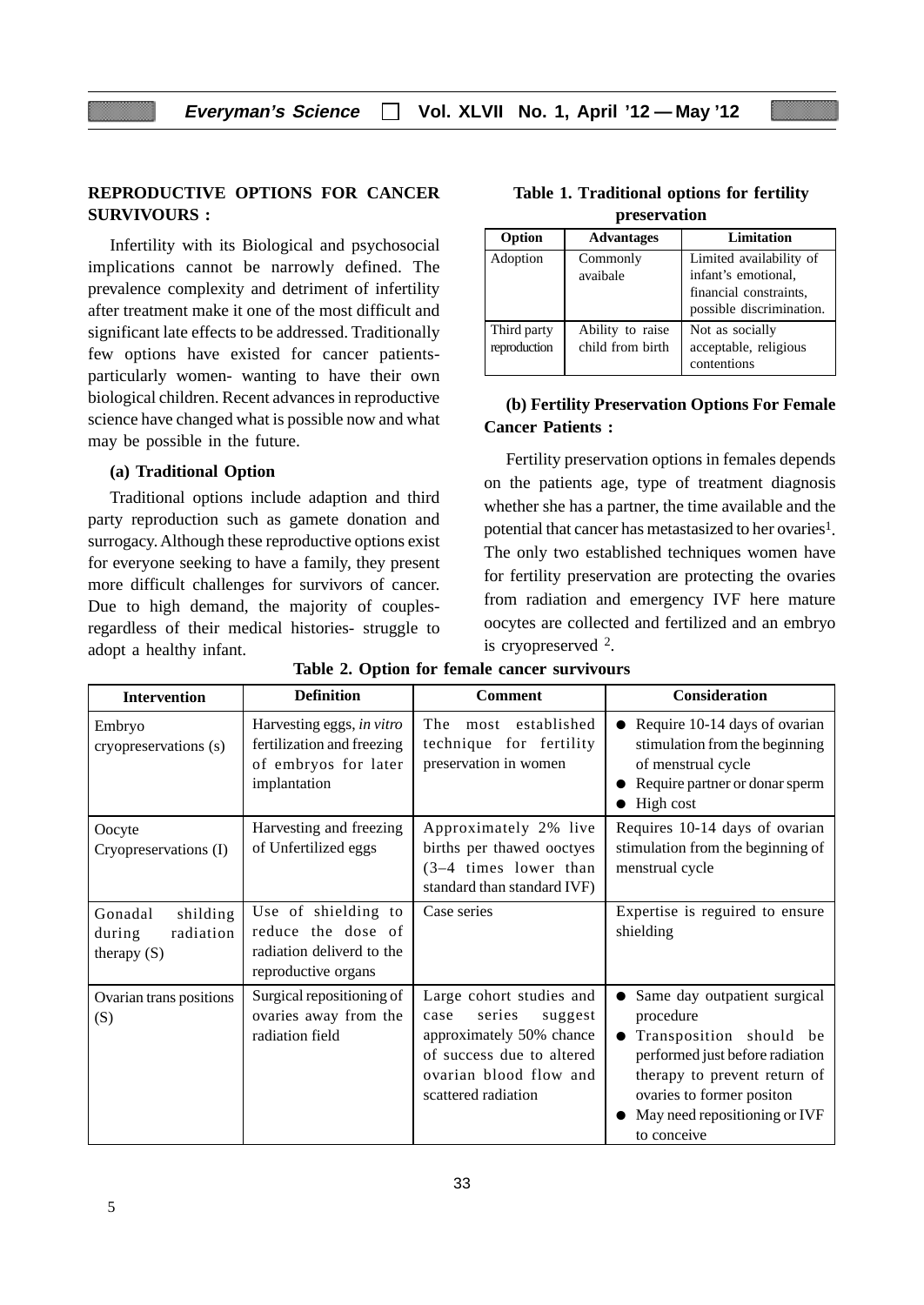| <b>Intervention</b>                                | <b>Definition</b>                                      | Comment                                    | <b>Consideration</b>                                       |
|----------------------------------------------------|--------------------------------------------------------|--------------------------------------------|------------------------------------------------------------|
| Other conservative<br>gynecologic surgery<br>(S/I) | Minimization of normal<br>tissue resection             | Large case series and case<br>reports      | Experties may not be widely<br>available                   |
| Ovarian suppression<br>with Gonadotrophin          | Use of hormonal therapies<br>to protect ovarian tissue | Small randomized suties<br>and case series | Medication given before and<br>with<br>during<br>treatment |
| releasing hormone<br>analogs or antagonist         | during chemotherapy or<br>radiation therapy            |                                            | chemotherapy                                               |

#### **(c) Fertility Preservation For Male Cancer Patients**

The available evidence suggests that sperm cryopreservation is an effective method of fertility

researchers. Infertility is one of the major outcomes after cancer treatment and addressing it through reproductive options that are available now a day can help the survivours to have their own offspring.

| <b>Intervention</b>                                                                             | <b>Definition</b>                                                                         | <b>Comment</b>                                                                                              | <b>Consideration</b>                                                                                                                                                                   |
|-------------------------------------------------------------------------------------------------|-------------------------------------------------------------------------------------------|-------------------------------------------------------------------------------------------------------------|----------------------------------------------------------------------------------------------------------------------------------------------------------------------------------------|
| Suprem cryopreser-<br>vation after masturba-<br>tion $(S)$                                      | Freezing sperm obtained<br>through masturbation                                           | The most established<br>technique for fertility<br>preservation in men; large<br>studies in men with cancer | Outpatient procedure costly                                                                                                                                                            |
| Testicular suppression<br>with gonadotrophin<br>releasing hormone<br>analog or antagonist $(S)$ | hormonal<br>Use<br>of<br>therapies to protect<br>testicular tissue during<br>chemotherapy | Studies do not support the<br>effectiveness<br>of<br>this<br>approach                                       | Testicular sperm extraction need<br>specialized surgical procedure.                                                                                                                    |
| shielding<br>Gonadal<br>radiation<br>during<br>therapy (s)                                      | Use of shielding to<br>reduce the dose of<br>radiation delivered to the<br>testicles      | Case series                                                                                                 | Only possible with selected<br>radiation fields and anatomy<br>Expertise is required to ensure<br>shielding does not increase<br>delivered<br>dose<br>the<br>to<br>reproductive organs |
| Testicular<br>tissue<br>cryopreservation (I)                                                    | Freezing testicular tissue<br>or germ cells                                               | Has not been tested in<br>humans; successful                                                                | Outpatient surgical procedure                                                                                                                                                          |

|  |  |  |  |  | Table 3. Option for Male cancer survivours |
|--|--|--|--|--|--------------------------------------------|
|--|--|--|--|--|--------------------------------------------|

preservation in male patients treated for cancer. The other available options for males are testicular hormonal suppression and testicular tissue cryopreservation. In contrast gonadoprotection through hormonal manipulation is ineffective.

#### **CONCLUSION**

Increased cancer care is associated with increased cure rates. As cancer survival rates continue to increase, secondary issues such as reproductive outlook are becoming a primary concern among Survivours who have lost his / her fertility after cancer treatment. IVF and ICSI are the very useful techniques the change their reproductive outlook. Reproductive endocrinologists and Urologist continue their efforts to perfect cryopreserving technologies to retain ovarian and testicular function. Conservative treatment is an option which is highly motivated young women desiring future fertility with certain cancers of the reproductive treat. Other than these treatments hormonal gonad protection, ovarian suppression, spermatogonia transplantation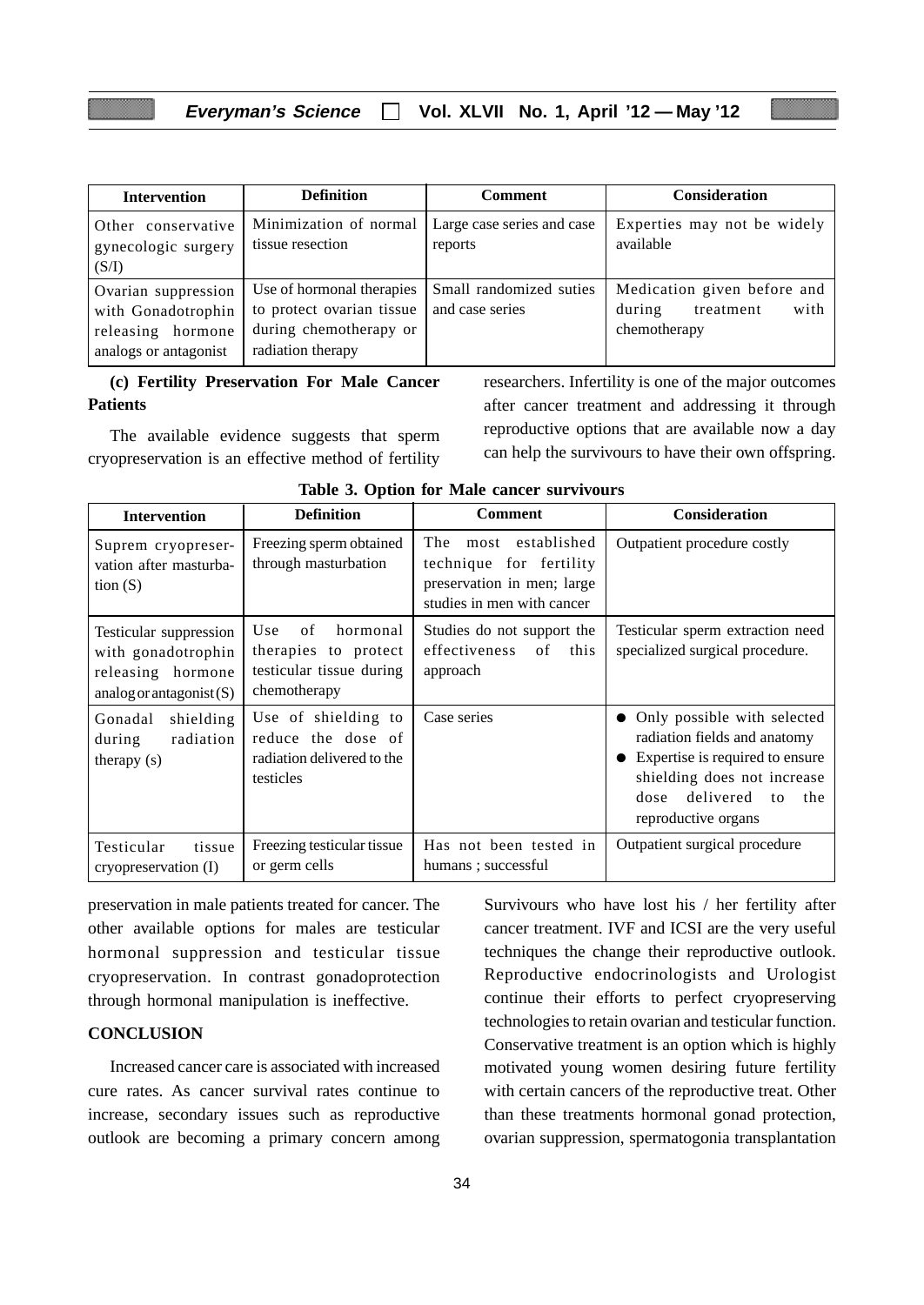is the options that are available to female and male patients to restore his / her fertility. Patients need to be made aware of their options. However, the knowledge needed to translate many of their options to the reproductive clinic is missing. Patients must be aware of the standard therapies, risk and benefits of conservative treatment and need for careful follow up. As research continues to excel, bringing men, women and children a way to preserve their fertility, the role of the provider in delivering these advances will become vital to returning survivors to the lives they once knew.

#### **REFERENCES**

1. J.E. Roberts and K Oktay, *J. Natl. Cancer Inst. Monogr.,* 57-59, 2005

- 2. M. Sonmezer and K Oktay, *Hum Reprod. Update* **10,** 251-266, 2004
- 3. A.B. Thomson, H.O.D Critchley, C.J.H Kelner and W.H.B Wallace, *Best practice and research: clinical endocrinology and metabolism,* **16,** 311-334, 2002
- 4. W.H.B Wallace, R. A. Anderson and D.S Irvine, *Lancet Oncol.* **6***,* 209-218, 2005
- 5. M. Brydoy, S. D. Fossa and O. Klepp, *Jr. of the National Cancer Institute,* **97,** 1580- 1588, 2005
- 6. M. Ridley, S. Nicosia and A. Meadows, *Cancer,* **55**, 2355-2363, 1985
- 7. H. Tournaye, E. Gossens and G. Verheyen, *Hum. Reprod. Update,* **10,** 525-532, 2004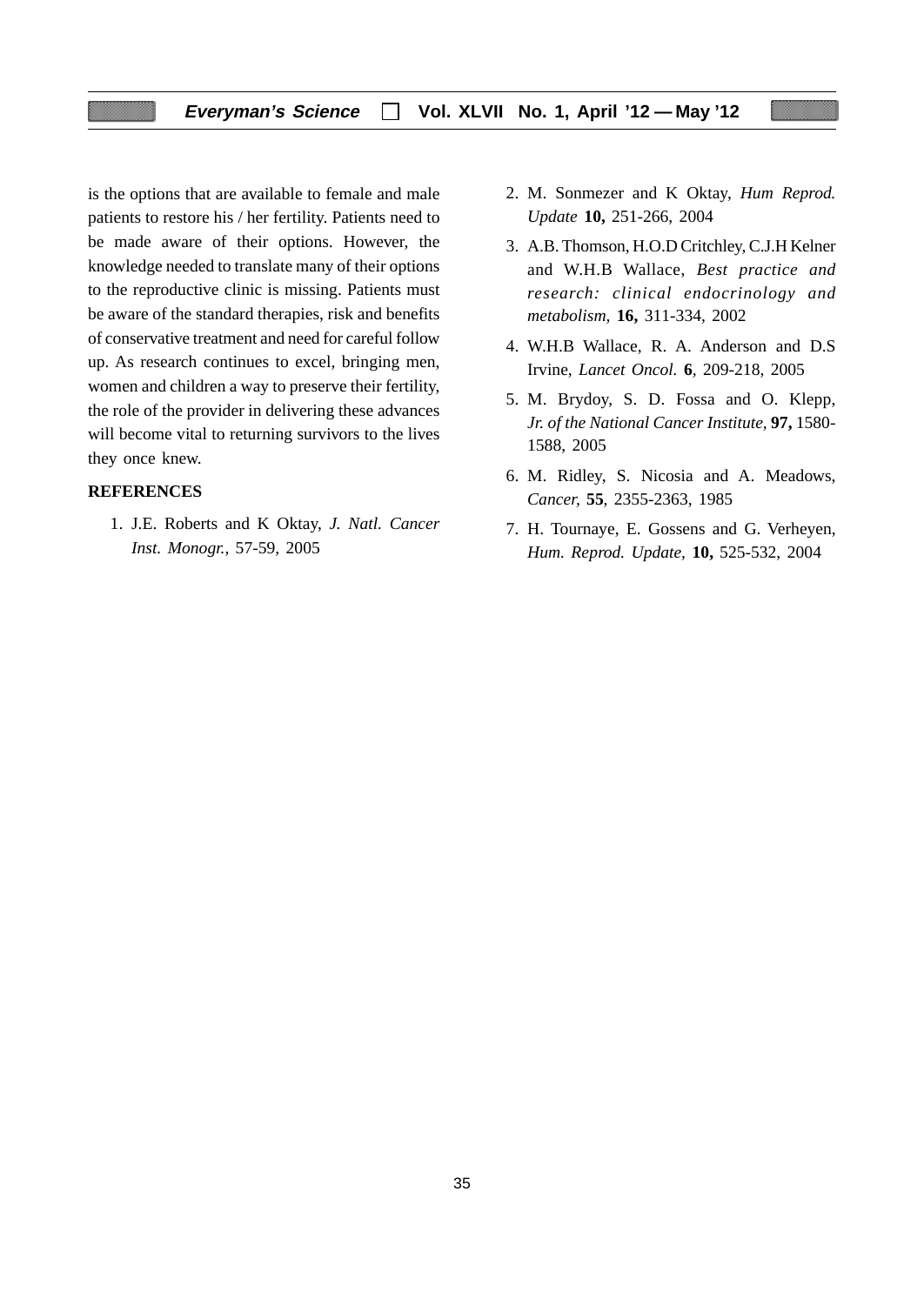# **LIFE SKETCHES OF OFFICE BEARERS, SECTIONAL PRESIDENTS & RECORDERS OF THE INDIAN SCIENCE CONGRESS ASSOCIATION, 2012-2013**



**DR. MANMOHAN SINGH General President Hon'ble Prime Minister of India**

India's fourteenth Prime Minister, **Dr. Manmohan Singh** is rightly acclaimed as a thinker and a scholar. He is well regarded for his diligence and his academic approach to work, as well as his accessibility and his unassuming demeanour.

Prime Minister Manmohan Singh was born on September 26, 1932, in a village in the Punjab province of undivided India. Dr. Singh completed his Matriculation examinations from the Punjab University in 1948. His academic career took him from Punjab to the University of Cambridge, UK, where he earned a First Class Honours degree in Economics in 1957. Dr. Singh followed this with a D. Phil in Economics from Nuffield College at Oxford University in 1962. His book, "India's Export Trends and Prospects for Self-Sustained Growth" [Clarendon Press, Oxford, 1964] was an early critique of India's inward-oriented trade policy.

Dr. Singh's academic credentials were burnished by the years he spent on the faculty of Punjab University and the prestigious Delhi School of Economics. He had a brief stint at the UNCTAD Secretariat as well, during these years. This presaged a subsequent appointment as Secretary General of the South Commission in Geneva between 1987 and 1990.

In 1971, Dr. Singh joined the Government of India as Economic Advisor in the Commerce Ministry. This was soon followed by his appointment as Chief Economic Advisor in the Ministry of Finance in 1972. Among the many Governmental positions that Dr. Singh has occupied are Secretary in the Ministry of Finance; Deputy Chairman of the Planning Commission; Governor of the Reserve Bank of India; Advisor of the Prime Minister; and Chairman of the University Grants Commission.

In what was to become the turning point in the economic history of independent India, Dr. Singh spent five years between 1991 and 1996 as India's Finance Minister. His role in ushering in a comprehensive policy of economic reforms is now recognized worldwide. In the popular view of those years in India, that period is inextricably associated with the persona of Dr. Singh.

Among the many awards and honours conferred upon Dr. Singh in his public career, the most prominent are India's second highest civilian honour, the Padma Vibhushan (1987); the Jawaharlal Nehru Birth Centenary Award of the Indian Science Congress (1995); the Asia Money Award for Finance Minister of the Year (1993 and 1994); the Euro Money Award for Finance Minister of the Year (1993), the Adam Smith Prize of the University of Cambridge (1956); and the Wright's Prize for Distinguished Performance at St. John's College in Cambridge (1955). Dr. Singh has also been honoured by a number of other associations including the Japanese Nihon Keizai Shimbun. Dr. Singh is a recipient of honorary degrees from many universities including the Universities of Cambridge and Oxford.

Dr. Singh has represented India at many international conferences and in several international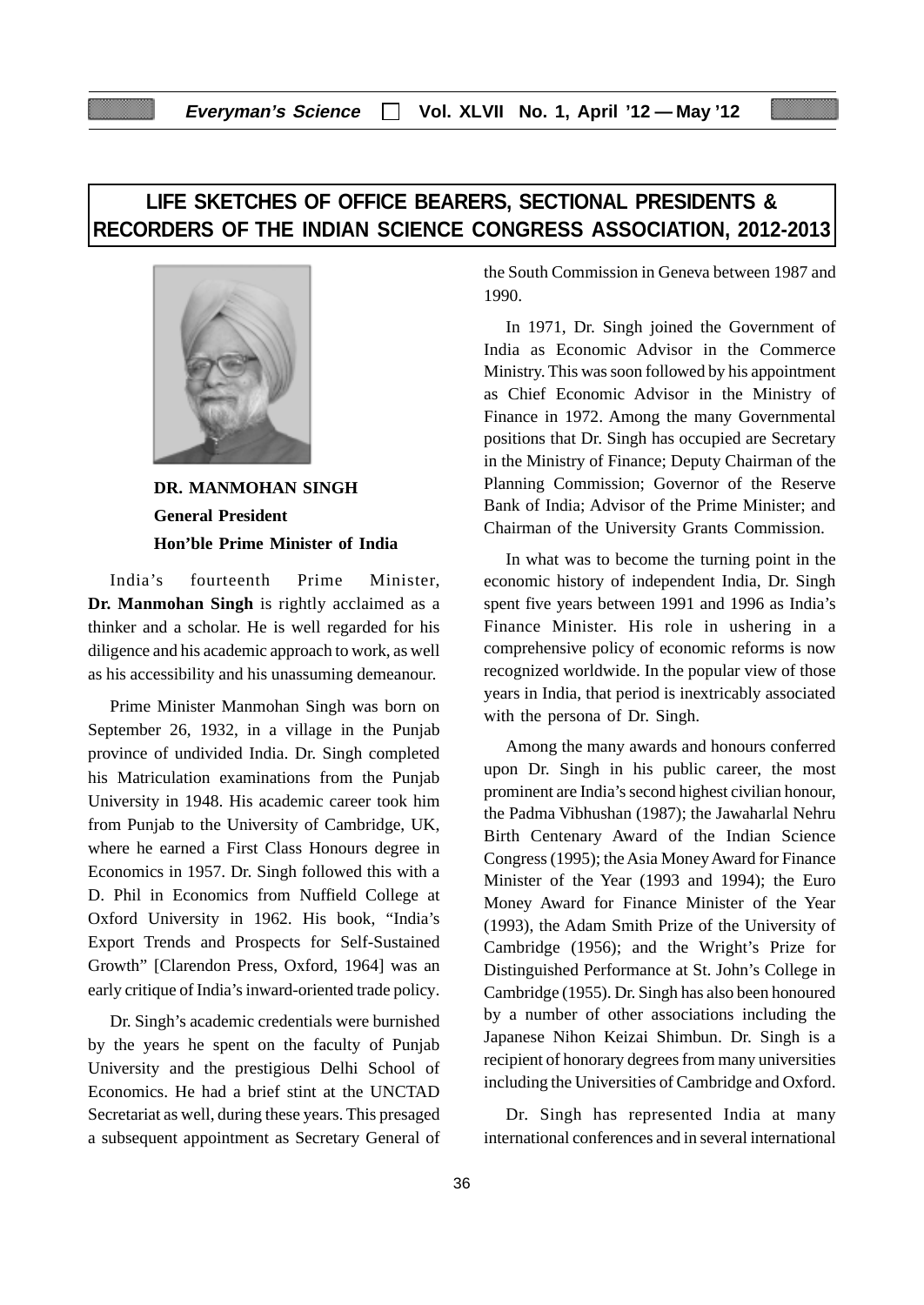organizations. He has led Indian Delegations to the Commonwealth Heads of Government Meeting in Cyprus (1993) and to the World Conference on Human Rights in Vienna in 1993.

In his political career, Dr. Singh has been a Member of India's Upper House of Parliament (the Rajya Sabha) since 1991, where he was Leader of the Opposition between 1998 and 2004. Dr. Manmohan Singh was sworn in as Prime Minister on 22nd May after the 2004 general elections and took the oath of office for a second term on 22nd May 2009.

Dr. Singh and his wife Mrs. Gursharan Kaur have three daughters.



# **DR. MANOJ KUMAR CHAKRABARTI General Secretary (Membership Affairs)**

Dr. Manoj Kumar Chakrabarti is the Deputy Director (Senior Grade) of the National Institute of Cholera and Enteric Diseases, Kolkata. He did his M.Sc. from University of Calcutta and in 1982 received his Ph.D. degree from the same University. He did postdoctoral research on the mechanism of action of *E.coli* heat-stable enterotoxin at the Department of Microbiology, University of Kansas, USA. He also worked at the Department of Bacteriology of Nagasaki University, Japan.

Dr. Chakrabarti has contributed in the understanding of pathogenesis of different diarrhoeagenic bacteria, development of vaccine, Super ORS and use of proper antibiotics against diarrhoea. His current research interest is

37

investigation of receptor specificity and signal transduction of different bacterial toxins. He is also working towards the development of a candidate vaccine against shigellosis. He has been working on different projects some of which are as follows :One of his studies reveal that oral immunization of rabbits by heat killed *Shigella flexneri* 2a can give 100% protection against shigellosis. 34 kDa outer membrane protein (OMP) has been identified as a protective antigen. Recombinant 34 kDa protein has been found to be cross-reactive, surface exposed and induces protective immune responses, which are the criteria of an optimal vaccine antigen. This study may lead to develop a simple, practical and effective vaccine against shigellosis. Furthermore, it has been shown that the protein is antigenically conserved among *Shigella* spp., and hence can be used to develop a diagnostic kit. In another study the intracellular signal transduction pathway involved in the induction of intestinal secretion by *E.coli* heat-stable toxin (STa) has been evaluated. It has been shown that besides cyclic Guanosine  $-3$ ', 5' –mono phosphate *E.coli* STa also involves phosphatidy1-inositol specific phospholipase C, inositol trisphosphate, diacylglycerol, calcium and Protein kinase C-in its mechanism of action in a human colonic carcinoma cell line COLO-205. Recently, it has been found that actin cytoskeleton network plays a crucial role in the activation and translocation of PKC-Recently, it has also been shown that *E.coli* STa downregulates the cell proliferation through Protein Kinase G-Mitogen Activated Protein Kinase pathway and has been considered as a potent anti-angiogenic and antimetastatic molecule.

Apart from this, he is also involved in teaching and other academic activities of different Universities and professional societies in India. A large number of students have been trained by him for their Ph.D. / M.Sc. /M.Tech. program. Several collaborative projects are also going on with many National and International Scientists of different Organizations and Institutes and published several papers in National and International Journals of repute.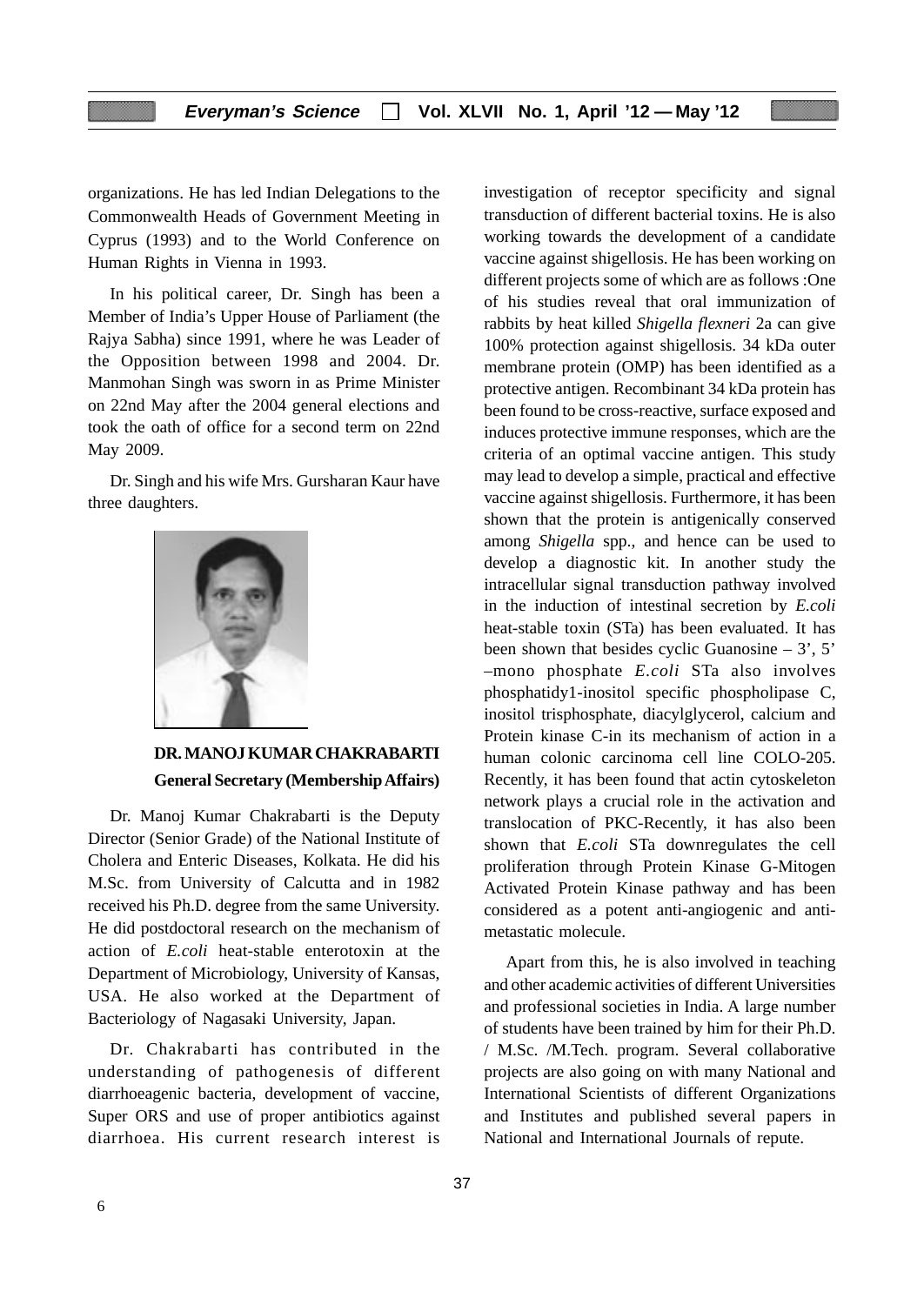He has participated as WHO sponsored intercountry course facilitator and guest lecturer on various pathophysiological aspects of diarrhoea. Dr. Chakrabarti acted as a resource person on various orientation/refresher programmes of Academic Staff College of different Universities. He has been invited to deliver talks and to chair Sessions in Microbiology and Immunology in different National and International Conferences and has been serving as a member of the Editorial Board of the three Indian Journals and reviewer of different International Journals.

Dr. Chakrabarti is serving as Vice-President of the Physiological Society of India. He was the president of the Section of Physiology (presently Medical Sciences including Physiology) during 89th Session of Indian Science Congress, 2001-2002. He has been elected as Fellow of West Bengal Academy of Science and Technology in 2001 for his contribution in research on pathogenesis of diarrheal diseases. Presently, Dr. Chakrabarti is the convener of Medical and Veterinary Sciences section of the Academy. He was awarded Ramendra Sundar Sinha Memorial oration of 1999 by the PSI, Platinum Jubilee oration of 2007 by Indian Science Congress and Prof. A. K. Mukherjee Memorial Award in 2007. He was the Convener of ISCA Kolkata Chapter from 2007 to 2010.



# **DR. (MRS.) VIJAY LAXMI SAXENA General Secretary (Scientific Activities)**

Dr. Vijay Laxmi Saxena is at present Head of the Department of Zoology, D. G. College, C.S.J.M. University, Kanpur, and Coordinator, Bioinformatics Infrastructure Facility Centre of DBT (Govt. of India).

She was appointed as Lecturer in Zoology Women's College B.H.U. Varanasi, worked in P.P.N. College, Kanpur for 3 sessions, worked as a lecturer in A.N.D. College, Kanpur and joined Dept. of Zoology, D.G.College, Kanpur in 1983 and working there till to date.

Dr. Saxena had held different posts in different organizations like General Secretary,Indian Science Congress Association (Scientific Activities) 2010- 11,2011-12,2012-13, General Secretary-Indian Society of Life Sciences from 2008 to 2010, Convener, Kanpur Chapter, ISCA from 2007 to 2010, Elected Executive Committee Member of ISCA from 2006 to 2009, Elected Council Member of ISCA from 2005-2006, Elected Recorder of the Section of Zoology, Entomology & Fisheries of ISCA in 1996 to 1998, Elected Member of the Section of Zoology,Entomology & Fisheries of ISCA in 1994-1996.

Dr. Saxena has received several Awards/Prizes like Dr. B.S. Chauhan Medal was awarded by Zoological Society of India on 29 Dec 2011 at the Inaugural Session of 22nd All India Congress of Zoology held at Lucknow Univ., Lucknow, Women Scientist Award for the year 2009-2010, Certificate of Award for outstanding contribution for advancement of Science and Welfare, Certificate of Honour from Society of Pest Management & Environment Protection, Winner of Gold Medal award of Indian Society of Life Sciences, etc. Member of Editorial Boards-Connect journals, Asian Journal of Environmental Science, Trends in Life Sciences, International Journal, Science India, National Science Magazine, published from Cochin, Kerala.

Dr. Saxena has research experience of 36 years and teaching experience of 30 years. Thirty students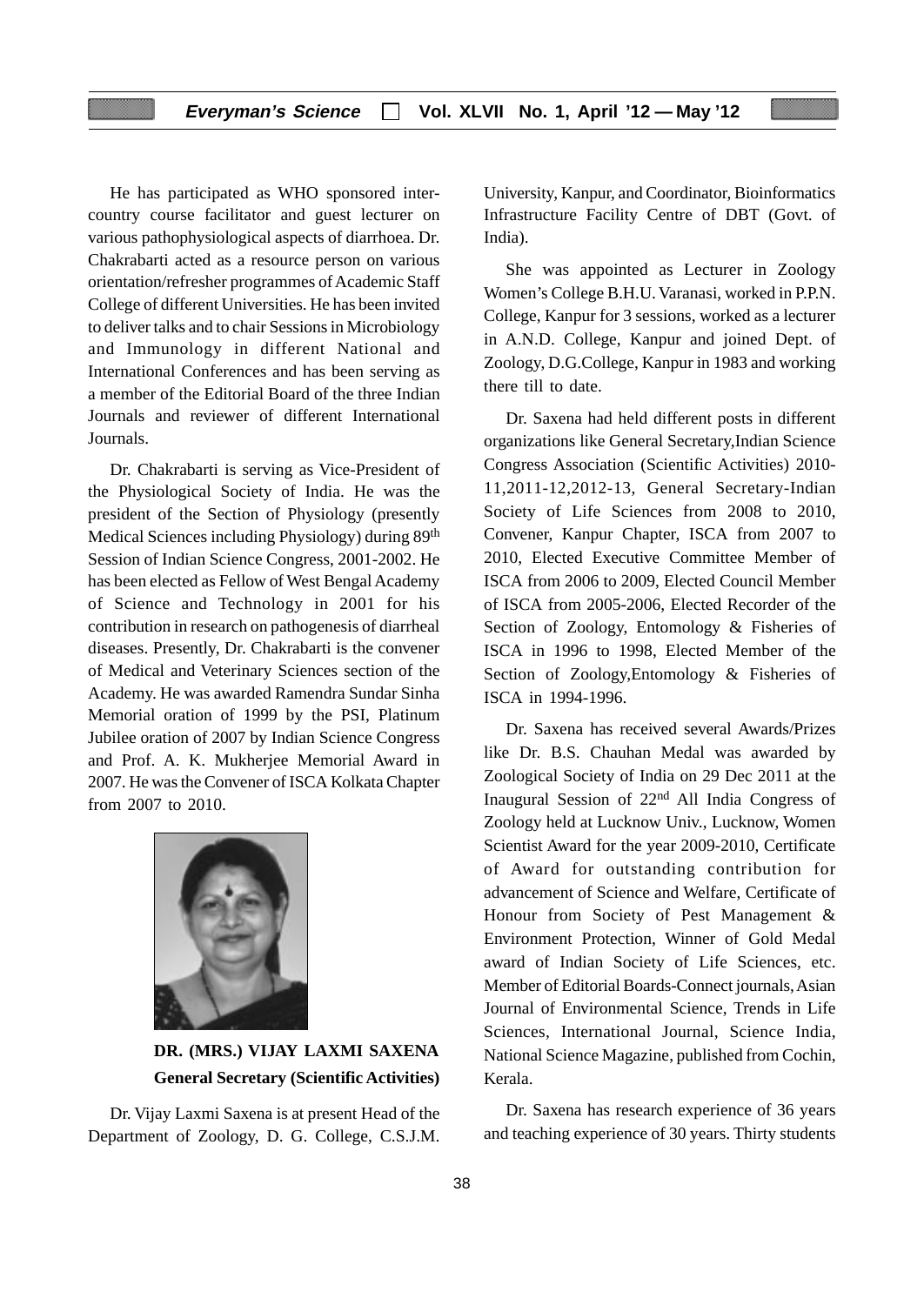have obtained Ph. D. under her guidance. She has sixty three papers in journals of National and International repute and edited twenty books. She is member of several professional bodies and have participated and presented papers in several National and International Symposia/Seminar and also gave invited talks in SKK,University,South Korea. She has travelled worldwide i.e. Italy, Paris, Germany, Innsbruck, Malaysia, Austria, Singapore, Hongkong, South Korea and America, Chaired several Sessions as a Resource person and conducted many research projects funded by U.G.C., D.S.T. and J.S.P.S. (Japanese Society for Promotion of Science). She was Coordinator N.S.S., C.S.J.M. Univ., Kanpur, organized National Integration Camp, C.S.J.M. Univ., Kanpur, Participated as Contingent Leader in All India N.S.S. Republic Day Parade and Camp, New Delhi, Organized Aids Symposium sponsored by N.S.S. Regional Centre, Lucknow, Organized Life Style Education Centre Workshop, organized Aids Rally and Poster Competition sponsored by U.T.A., N.S.S. Regional Centre, Lucknow, and Member of University Advisory Committee (N.S.S.) of C.S.J.M. Univ., Kanpur .



**SRI NILANGSHU BHUSAN BASU Treasurer**

Born on 14th day of July, 1956, Sri Nilangshu Bhusan Basu graduated in Civil Engineering from Bengal Engineering College in the year 1977 with distinction. He completed Master's degree in Structural Engineering from Jadavpur University in the year 1983 with distinction and successfully undergone training in River Basin Management at Thames Water Authority, U. K. in the year 1989. He has served as Chairman of Architectural Engg. Division of Institute of Engineers, West Bengal Chapter. He is also adorning the honoured post of the Vice President at the Institute of Public Health Engineers. Presently, he is working at The Kolkata Municipal Corporation in the capacity of the Principal Chief Engineer (civil). Under the supervision of his Engineering skills a good number of infrastructure projects for the city of Kolkata have been completed successfully. 40 MGD water treatment plant at Palta, 100 MGD pressure station for clear water at Palta 100 MGD intake jetty with intake station of Palta, Networking for water mains, Booster pumping stations at Parkcircus, Bagmari, Ranikuthi, Kalighat Drainage pumping station of Southern Avenue, Automated computerized car parking system at Rowdan street (over ground ) at Lindsay street (underground) etc, are only a few among the large number of successful projects that he has so far undertaken. All the JNNURM projects of KMC worth Rs. 1000 crores had also been formulated and is being executed in his leadership. These prestigious projects include 134 year old underground brick sewer rehabilitation of Kolkata also.



**DR. PROBIR KUMAR GHOSH President Section of Agriculture and Forestry Sciences**

Dr. P. K. Ghosh was born on 13<sup>th</sup> December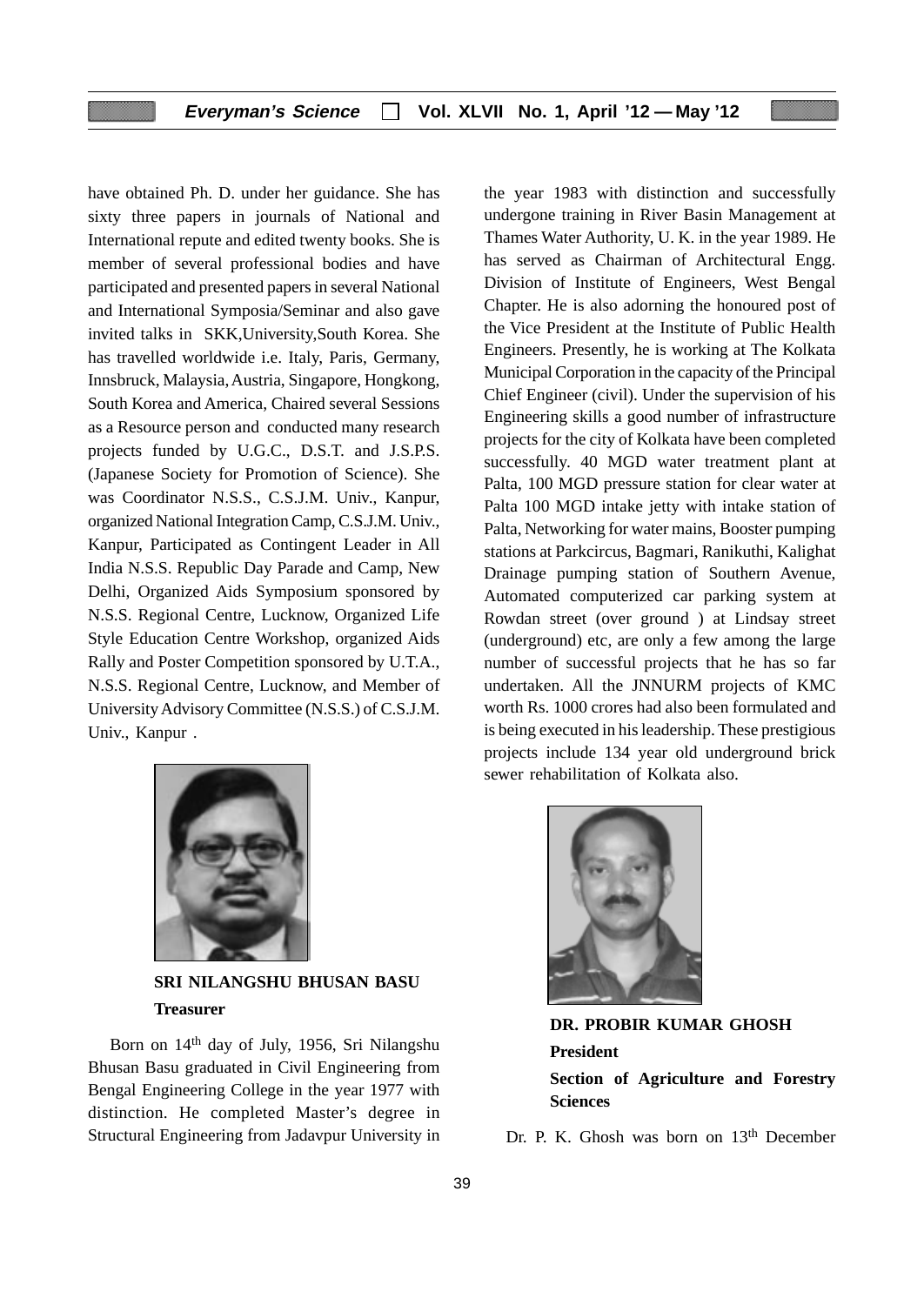1962 at Kumarpur, Murshidabad, West Bengal, did schooling at native place, graduated from Visva-Bharati, Santiniketan and obtained M.Sc. (Agri) and Ph.D. degrees from GBPUA&T, Pantnagar with an illustrious academic record of excellence. He started his career as an ARS scientist in 1993 at Directorate of Groundnut Research, Junagadh, Senior Scientist at Indian Institute of Soil Science, Bhopal (1999-2006); Principal Scientist at ICAR Research Complex for NEH Region, Shillong (2006-2009) and former Head, Crop Production at Indian Institute of Pulses Research, Kanpur (2009 onwards). He is presently Director, Indian Grassland and Fodder Research Institute, Jhansi.

Dr. Ghosh by virtue of hard work and foresight established himself as a renowned Agronomist of country in the field of cropping system research, soil fertility and fertilizer use, crop nutrition and soil quality, conservation tillage, soil water conservation. His cited pioneering research works are assessing carbon sequestration potential in groundnut, soybean and pulse based cropping systems, developing a new concept for assessing nutrient competition and interspecific interaction of above and below ground components in intercropping system, identifying perennial grasses for improving soil quality and checking soil erosion in fragile hill ecosystems, standardizing and perfecting conservation Agriculture for North-East hill region, demonstrating participatory rainwater management through lowcost *in-situ* soil moisture conservation practices and micro-water harvesting structure. He is a fellow of National Academy of Agricultural Science and Indian Society of Agronomy and is a recipient of many awards viz; Groundwater Augmentation Award, Dr. K.G Tejwani award, ICAR Inter-disciplinary Team Research award, PPIC-FAI Award, AAAS Senior Award, IMPHOS-FAI Award, Best Scientific Oratory Award. Dr. Ghosh has around 150 publications in the journal of national and International repute including 4 books.



# **DR. ANIL PRAKASH SHARMA President Section of Animal, Veterinary and Fishery Sciences**

Dr. Anil Prakash Sharma, began his professional career in fisheries in 1982 after completing Doctoral Degree in Zoology (Limnology) from Kumaun University, Nainital. He presently serves as the Director of Central Inland Fisheries Research Institute (CIFRI), ICAR, Barrackpore, Kolkata. Dr.Sharma is known for distinguished services to the cause of development of the fisheries sector, through his long association with the College of Fisheries, G.B. Pant University, which rose to the status of Centre of Excellence under his stewardship as the Dean from 2003 to 2009. His contributions in establishing advanced farming systems and seed production facilities for a number of fish species are highly acclaimed. He has evolved a package of research management strategies, squarely focussed on broodstock improvement, input-use efficiency, diversification and sustainable management of fishery resources, which are well accepted at the grass root level. Dr. Sharma has served with distinction in many responsible capacities in the National Agricultural Research System (SAUs & ICAR) with remarkable achievements to support the food and nutritional security of the country. Dr. Sharma played an instrumental role in triggering the drive for much needed conservation of germplasm of golden mahseer, the endangered cold water fish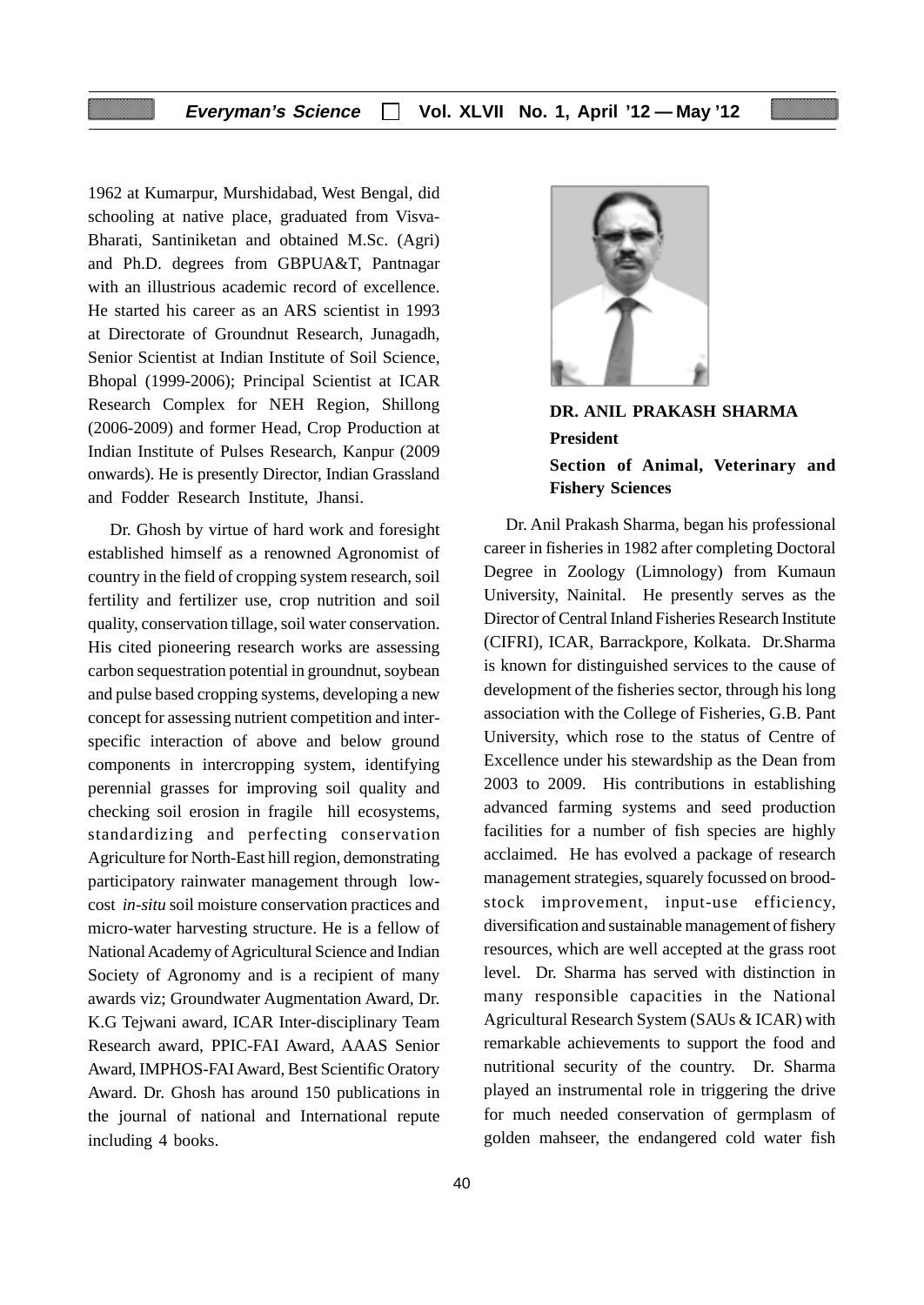species from Himalaya and the Sub-Himalayan regions. He achieved a high degree of success in launching the restoration mission for fishery of mahseer in the most polluted natural lake of Central Himalaya, i.e.*,* Nainital lake. He developed a unique aeration technology that greatly facilitated complete aeration of the lake for ecological restoration. This was hailed as the first ever successful attempt in any mountain lake in the country with constructive and tangible results in combating pollution in Nainital lake. As the Dean, College of Fisheries, Pantnagar University, he played a crucial role in strengthening and developing all support facilities to elevate the College to the status as the National Centre of Inland Fisheries Education. Under his leadership the College of Fisheries was accredited by ICAR and got recognised as ISI 9001-2000 Institution. He was responsible for developing bilateral exchange programme of education with the Institute of Piscicola, Legta De Lozere, Ministry of Agriculture, France, which paved the way to launch bilateral exchange programmes for students and faculty members for international exposure and further improvement in education. He spearheaded successful implementation of a large number of projects under different modes, in different agroclimatic conditions, opening up new vistas in fishery conservation, fish seed production, recirculatory aquaculture system etc.

Prior to joining ICAR, Dr. Sharma has served with dignity in various capacities, such as Vice-Chancellor, Dean, College of Fisheries, Officer Incharge, Fisheries Research and Training Center, Head, Department of Fishery Hydrography, G.B. Pant University of Agriculture and Technology, Pantnagar. During Dr. Sharma's stint as the Vice-Chancellor, the university has released as many as 10 High Yielding Varieties of rice, wheat, soybean, sugarcane, pea, vegetables, mango etc. A number of new initiatives were taken to make the G.B. Pant University of Agriculture and Technology, Pantnagar as an Institution of Excellence viz., advanced analytical instrument, ICT, development of linkages with renowned agriculture universities like University of Illinois, Michigan, Minnesota etc. A number of university programmes were accredited by reputed organisations in order to bridge the gap between Lab and Land, while also paving the way towards effective linkage with farmers and Government agencies of Uttarakhand in the field of agriculture, horticulture, fisheries and animal husbandry. He has served in the board of the Institute / Universities.

Under his leadership as the Director several initiatives had been undertaken to actively involve the Department of Fisheries, State of Uttarakhand on the National Map and development of a roadmap for fisheries initiative, human resource development, renovation of farms and hatcheries etc. As a direct outcome of this the reservoir fisheries development programme in the state was energised. The Uttarakhand State Seed Certification and Organic Agency was also energised when he served a stint as the Director of the Agency.

Dr. Sharma has published several research papers in the national and international journals and participated in world class workshops, conferences and symposia. He had a pioneering role in revising commemorating publication titled 'Five Decades of Pantnagar'.Dr. Sharma has been conferred with many national and international honours. He is a Fellow of a number of professional societies, viz., Institute of Applied Sciences, Allahabad (FIAS), National Institute of Ecology, New Delhi (FNIE), Inland Fisheries Society of India, ICAR (IFSI), Association of Aquaculturists, ICAR (FAA), Agriculture Science, Engineering and Technology (ASET) and is now serving as the President of Inland Fisheries Society of India. In recognition of his devoted work and commitment to the cause of science and fisheries, Dr. Sharma has been decorated with several awards, i.e., 'Uttaranchal Ratan', 'Life Time Achievement Award', 'Bharat Jyoti Award', 'Dr. VRP Sinha Gold Medal'*,* to cite just a few.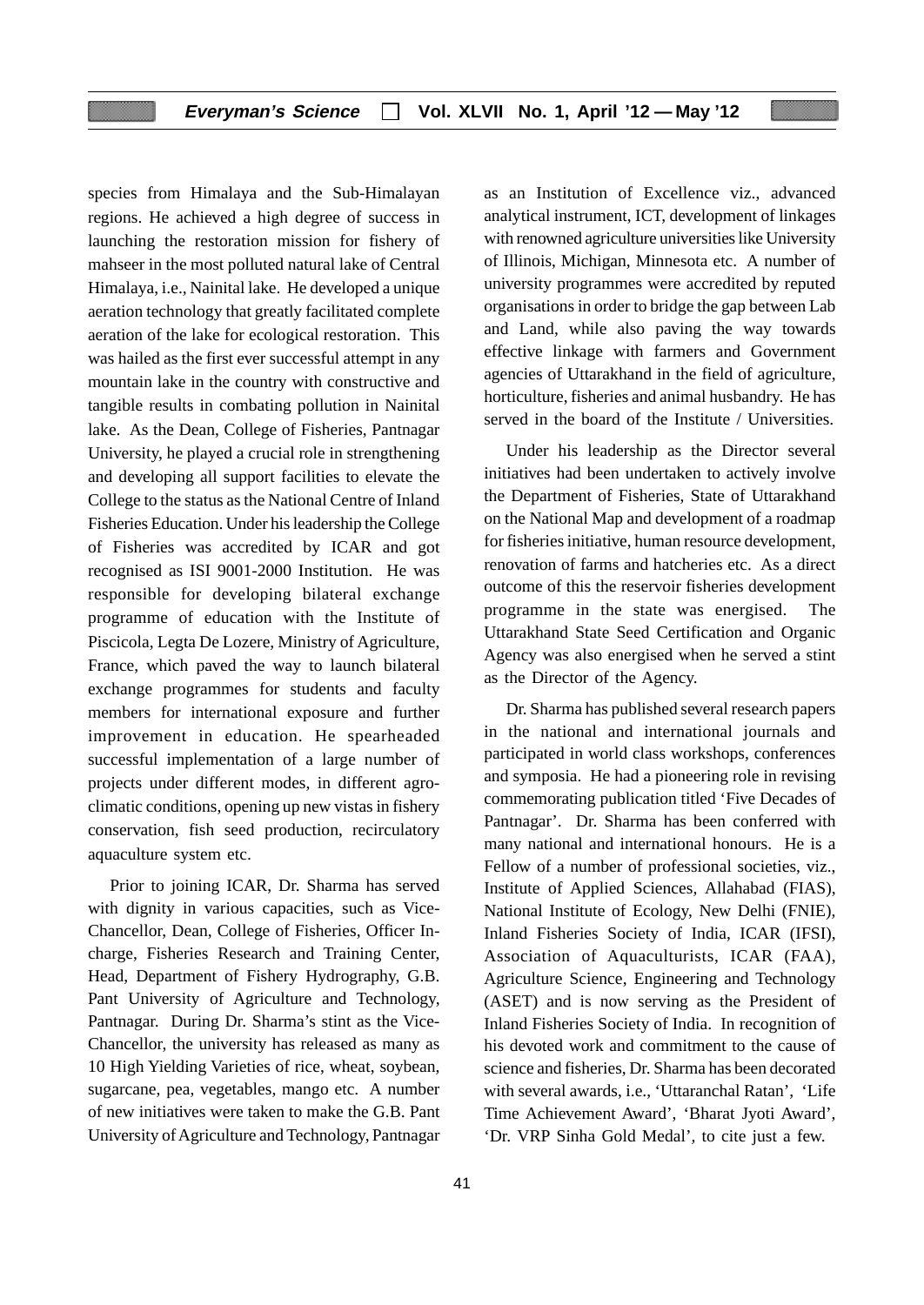

**PROF. ARUP RATAN BANDYOPADHYAY**

**President**

**Section of Anthropological and Behavioural Sciences (including Archaeology and Psychology & Educational Science and Military Sciences)**

Dr. Arup Ratan Bandyopadhyay, born in Kolkata is currently the Professor of Anthropology, University College of Science, Technology and Agriculture, University of Calcutta and Deputy Coordinator of the Post Graduate Course in Human Rights, University of Calcutta. Prof. Bandyopadhyay received his B.Sc. (Hons.) degree as well as M.Sc. in Anthropology and Ph. D. degree from University of Calcutta. He also obtained M.Phil. in Environmental Science in 1986. Furthermore, Prof. Bandyopadhyay has received National Scholarship from Government of India in Post Graduate study. The area of Research of Prof. Bandyopadhyay for his Ph. D. dissertation was selection and polymorphism of human serum protein (Haptoglobin groups). Prof. Bandyopadhyay has received ISCA Young Scientist Award in 1991 as the first candidate from Department of Anthropology, University of Calcutta.

Prof. A. R. Bandyopadhyay served as Guest Lecturer for post graduate study in Vidyasagar University, Midnapore. He has been a permanent faculty member in post graduate faculty of Anthropology Visva Bharati, between 1993 and 2000. During the tenure in Visva Bharati he designed the curriculum development to introduce specialization in Biological Anthropology. He also successfully guided one Ph. D. student to receive the Ph. D. degree in the research area of reproductive performances of Santal females of India and Bangladesh under the auspices of Visva Bharati.

Prof. Bandyopadhyay joined Department of Anthropology, University of Calcutta in 2000 as Reader in Anthropology and is currently serving as Professor since 2008. So far, three Ph. D. students have received their degrees in the research field of Variation of Primate Hairs, relationship of anthropomteric and metabolic variables in Type 2 diabetes mellitus (NIDDM) and Somatotype variation in two discrete tribal population of India under the auspices of University of Calcutta. Currently seven students are working under him in the major research areas around nutritional status assessment from scalp hair, breast cancer and BRCA genes in Bengalee females, prevalence of sex chromatin and relationship with breast cancer among Bengalee females, evolutionary biology of Primate Hair in terms of morphological and quantitative traits towards developmental biology, Hemoglobinopathy and dermatoglyphics with various research funding such as UGC, DST, Anthropological Survey of India. Ph. D. students of Prof. Bandyopadhyay have been also awarded with Young Scientist Award from ISCA. He has been Recorder in the section of Anthropological and Behavioural Sciences, ISCA (2005 and 2006). Prof. Bandyopadhyay also supervised five MD students of West Bengal Health University for their dissertations in anatomy. His current research areas are anthropometry with references to bio-medical application specially noncommunicable disease, population and ethnic variation, somatotyping, reproductive health relating biosocial aspects, Dermatoglyphics with reference to genetic study and population variation, Morphological and histological studies of human scalp hair with reference to quantitative genetics,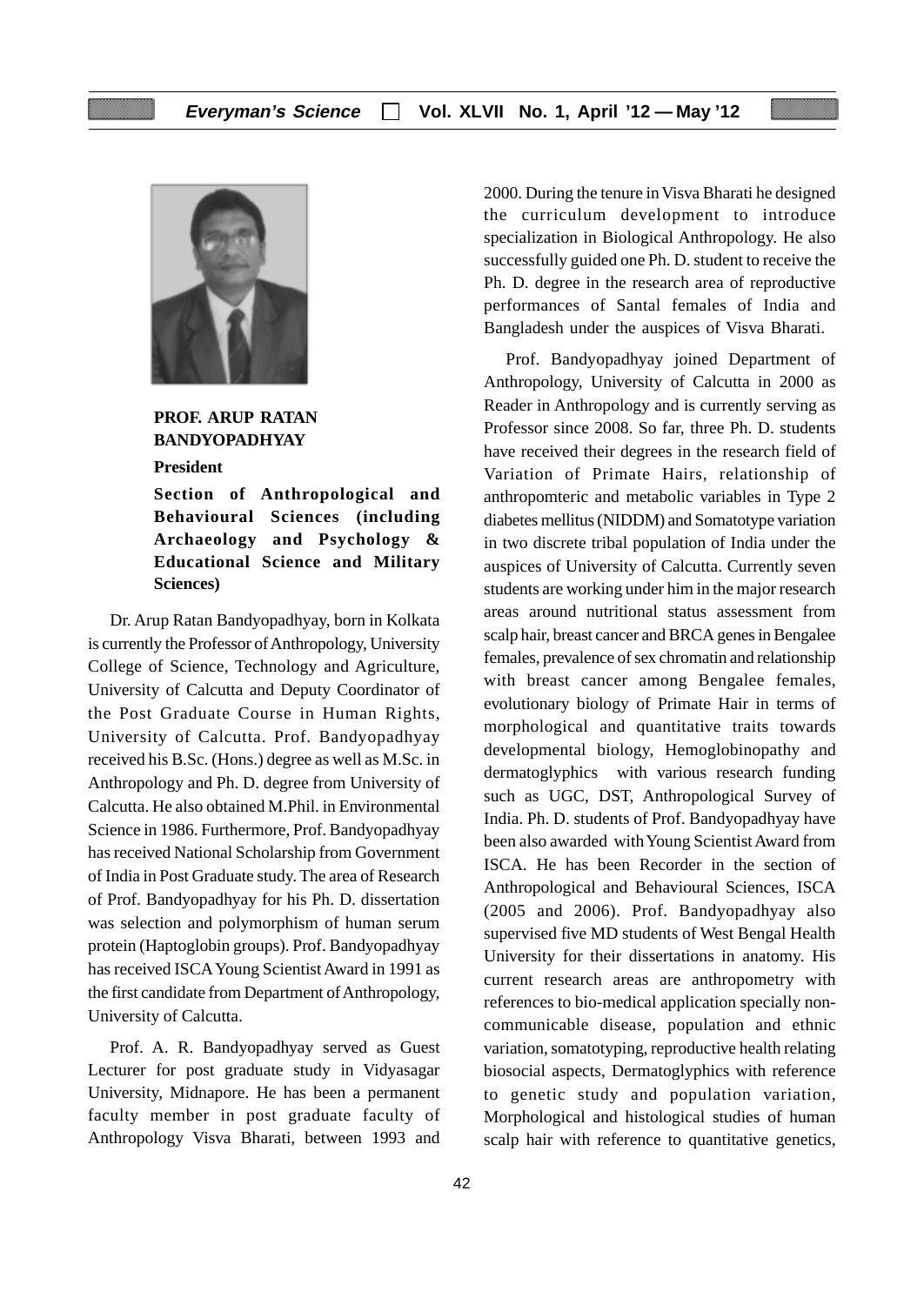forensic application and age effect, Evolutionary significance of hair study: Morphological, histological and quantitative aspect of non-human primate hair, Cytogenetics in terms of sex chromatin study, Sero-genetics with reference major blood group population variation, polymorphism, segregation, selection effects, Electrophoresis of polymorphic genetic markers with reference serum protein (Haptoglobin groups and Transferrins) polymorphism and selection effects, Growth and development, Nutritional aspects of rural, urban and tribal population, Forensic Anthropology and personal identification, Osteometry including craniometry with reference to evolutionary and Forensic study. Prof. Bandyopadhyay has about sixty original research publications in National and International peer reviewed Journals of repute.



**PROF. (DR.) KAMAL KANT DWIVEDI President Section of Chemical Sciences**

Prof. Dr. Kamal Kant Dwivedi is the Vice Chancellor of Apeejay Stya University in India. He is a Scientist, Researcher, Teacher, Educator, Administrator, Diplomat and Science Communicator. For over 40 years he served in India and abroad in different capacities. Previously, Prof. Dwivedi served as the Vice-Chancellor, Arunachal University, Head of Division, Adviser, and Director in the Ministry of Science and Technology, Govt. of India, Counsellor (Science, Technology, Health and Education), Embassy of India, Washington DC, Visiting Professor/Scientist, University of Giessen, University of Marburg and Hahn-Meitner Institute, Berlin, Germany and Faculty member at North-Eastern Hill University, Shillong. During his tenure as Vice-Chancellor of Arunachal University now a Central University named as Rajiv Gandhi University, Prof. Dwivedi steered the University to become a 'University with Potential for Excellence' a highest UGC recognition.

Prof. Dwivedi has significantly contributed to enhancing scientific understanding by participating in over two hundred scientific conferences, symposia and seminars, by chairing technical sessions and delivering plenary and invited talks. His area of specialization covers - Interaction of heavy ions with matter, Studies on fusion-fission and particle evaporation in 4π-geometry, Development of computer codes for range and energy loss, Heavy ion induced creation of Buckminsterfullerene in graphite, Radiation induced modification of polymers, Use of food animals as indicators of airpollution, Radon monitoring for Radioprotection and for earthquake prediction, Assessment of breathing level air quality in urban environment.

For about 20 years, He served as a member of the editorial advisory board of 'Radiation Measurements' an International scientific journal published by Elsevier Science. Prof. Dwivedi has been heading a number of National and International professional and scientific organizations as their President, Chairman, Fellow or Member. From 2000- 2002, Prof. Dwivedi held a prestigious position of the President of International Nuclear Track Society representing more than 40 countries. He is recipient of 10 different national and international fellowships and "India 2000 Millennium Award (1999)". Prof. Dwivedi is elected as a Fellow of the Indian Chemical Society (FICS), and also a Fellow of the International Academy of Physical Sciences (FIAPS) in 2010.

He obtained his Ph.D. in 1977 from I.I.T. Kanpur and M.Sc. in 1972 from Lucknow University. He has specialized in the fields of Chemical, Nuclear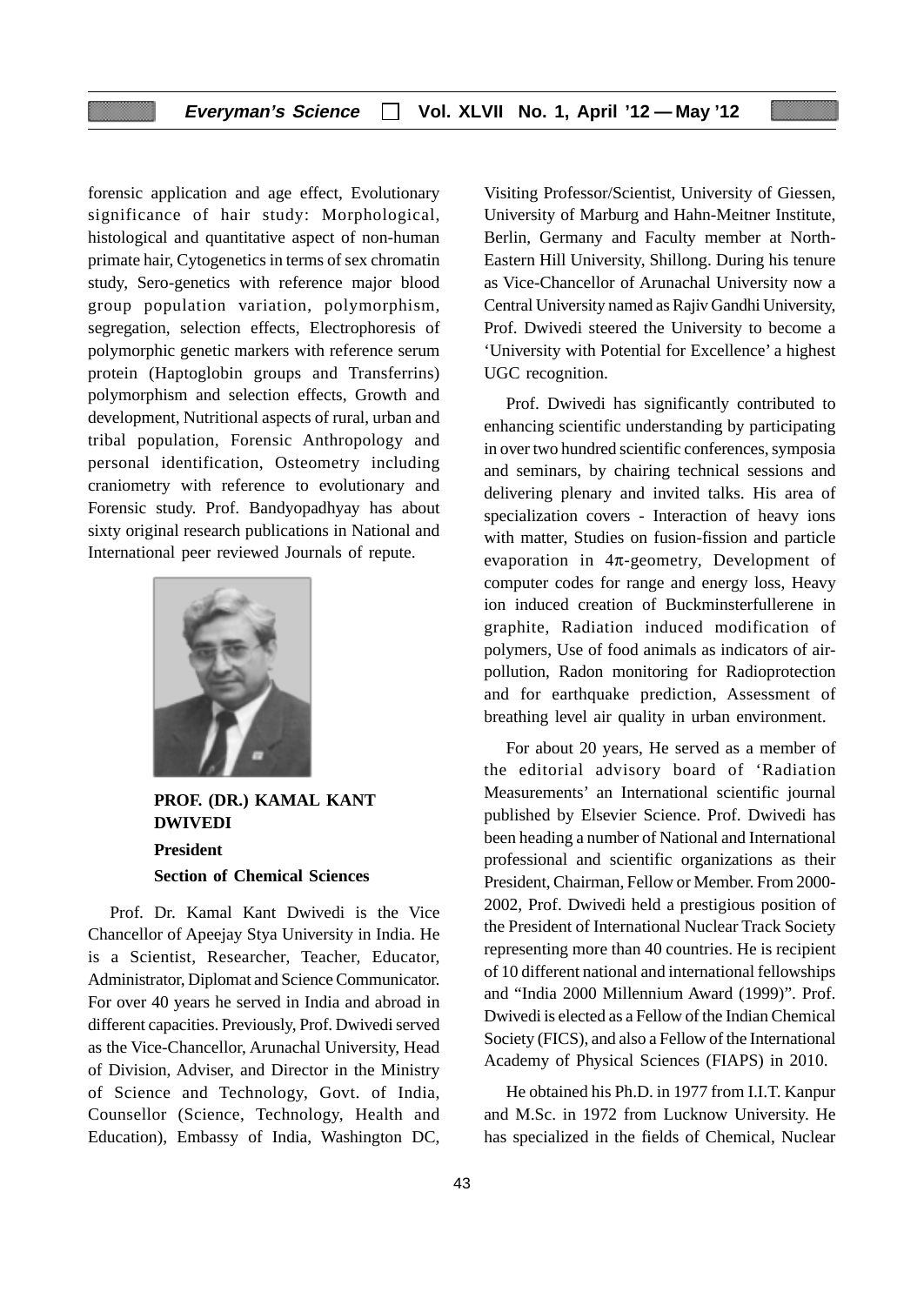and Environmental Science, Science and Technology Cooperation, Administration and Communication. Prof. Dwivedi pursued research in truly interdisciplinary areas and published about 200 research papers in refereed journals in the area of Chemical, Environmental, Nuclear and Material Sciences. Some of Prof. Dwivedi's research work has been prominently cited in Science and Engineering text books published by leading international publishers.



**DR. AJAI President Section of Earth System Sciences**

Dr. Ajai, born on October 5, 1953 at Allahabad, obtained his master's and doctorate in 1972 and 1977 from the University of Allahabad. He joined Space Applications Centre, ISRO in 1978 as Scientist –SC and contributed significantly to the earth observations programme of ISRO and its applications in various capacities during the past 34 years. He is presently the Group Director of Marine, Geo and Planetary Sciences Group at Space Applications Centre and leading a team of scientists working on several important and challenging aspects of earth system sciences, these include snow and glaciers, coastal zones and desertification that have assumed greater significance in the context of global climate change. He is also leading another team of researchers investigating the Moon and Mars using orbital remote sensing data.

Dr. Ajai has led a national team of scientists to prepare desertification status map of India. This national inventory has been made for the first time and will be used as a base line for future monitoring of the desertification/land degradation in India as well as an indicator of climate change. Large scale inventory of the entire Himalayan glaciers has been done by the team led by Dr. Ajai. More than 2000 glaciers, well distributed across the Himalaya, have been monitored for retreat/advance. This information is valuable for climate change studies. Another notable work of national importance led by Dr. Ajai is monitoring of the entire coastal zone of India. He has also developed model for assessing the vulnerability of Indian coast to sea level rise.

His systematic investigations of lunar surface morphology, rheology, mineralogy and surface age, using Chandrayaan-1 and other orbital mission's data, have led to several novel results which are very significant in understanding the evolution of moon, specifically. These include, identification of a new lunar mineral (Mg-spinel), records of recent lunar volcanism, exposure of sub-surface pluton during the Tycho impact event and a suitable site (a large volcanic tube) for future habitability on moon. His earlier important contributions include experimentations for selection of optimum spectral bands for the Indian Remote Sensing Satellites, IRS-1.

Dr. Ajai's contributions in the field of earth and planetary sciences is very well recognized, nationally and internationally. He is on the panel of experts at the United Nations Convention to Combat Desertification (UNCCD). He is expert on the Benchmark and Indicators (B&I) for desertification and has played key role in development and finalization of B& I for Asian region. He has served as consultant to UNCCD for Impact indicators and as moderator and chaired several sessions conducted by UNCCD on monitoring and assessment of desertification. He is also on the board of editors of the "World Atlas on Desertification" being made by UNEP and European Commission. Dr. Ajai is a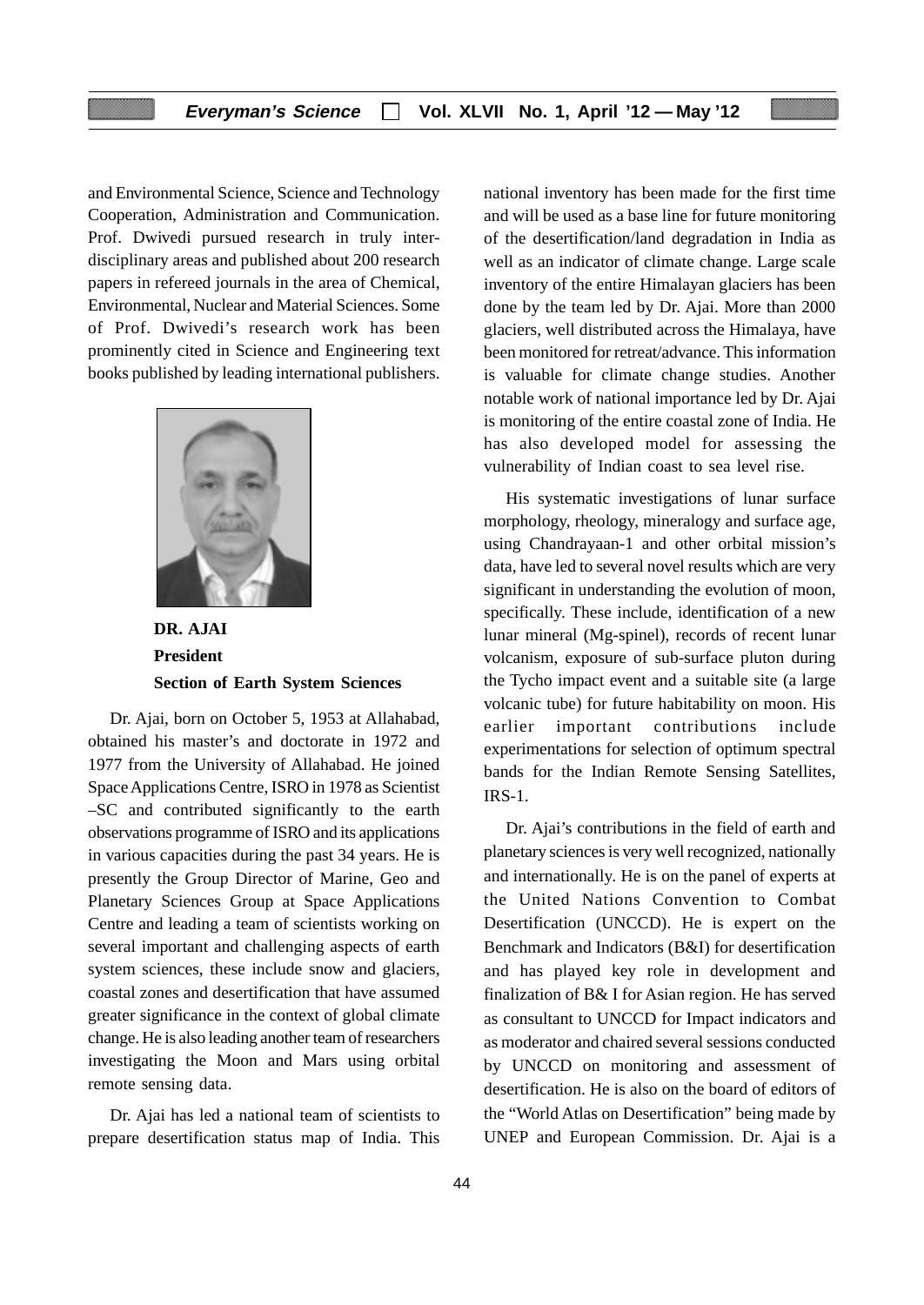fellow of National Academy of Sciences and the Society of Earth Scientists, India. He is the recipient of National Remote Sensing Award (1997) and ISRO's team excellence Award (2008).

He has delivered JJ Chinoy memorial lecture (Gujarat University), 2006. He has been National vice President of Indian Society of Geomatics (2003- 09). He is member of the many professional societies and also in various committees constituted by the government of India. He is an honorary Professor, guiding research students, at Gujarat University, NIRMA University and CEPT University. Dr Ajai has 290 publications to his credit that includes 60 papers in peer reviewed journals, four atlases and two books.



**PROF. DEBABRATA PAUL President Section of Engineering Sciences**

Prof. Debabrata Paul, Head, Mechanical Engineering Dept., Dr Sudhir Chandra Sur Degree Engineering College, JIS Group, Kolkata, is a former Principal Scientist, National Institute of Research on Jute & Allied Fibre Technology (NIRJAFT), ICAR at Kolkata, and a consultant in biomass energy & waste management. Born in 1947, Prof. Paul worked in the industry after graduation from NIT (erstwhile R.E College) Durgapur in Mechanical Engineering in 1969, and thereafter joined the ICAR service as Junior Scientist in 1975 where he served in different capacities. He had post graduation in Mechanical Engineering from Jadavpur University and developed

JUROBOT, an indigenously designed pneumatically operated microprocessor controlled robot in 1982.

Prof. Paul held many key positions in NIRJAFT as Head, Design, Development & Maintenance and carried out innovative research in multidisciplinary fields on mechanizing the extraction of jute & allied fibres from different plant crops by developing appropriate ribboner machine. He was co-investigator in IJO-FAO project on ribboning & ribbon retting and presented papers in international conferences. He nurtured ardent interest in exploitation of agroresidues and biomass waste for carbon neutral green energy and explored new avenue by utilizing jute caddies as a potential source for renewable energy. The technology of briquetting of biomass waste and its thermo-chemical conversion to gaseous fuel for thermal energy and power has been his attempt towards mitigating the global warming, climate change during the last two decades.

Prof. Paul was deeply associated in various academic assignments for more about 13 years in engineering institutions under Calcutta University and West Bengal University of Technology in different capacities viz. senior faculty & Head, Mechanical /Automobile Engg., visiting faculty for post graduate management study, member of Board of Examiners, Calcutta University, member of the governing body of post graduate institute and others. He is also a regular reviewer of engineering text books of reputed publishers. He has many publications in journals, proceedings of seminars, conferences, workshops, books and presented papers in various national & international seminars & conferences apart from editing 36 volumes of reports, research documents and contributing some chapters in books. Prof. Paul is a regular invited speaker in various seminars, conferences, including awareness campaigns on renewable energy also for school children and writer of popular scientific & technical articles in Bengali periodicals very often. Prof. Paul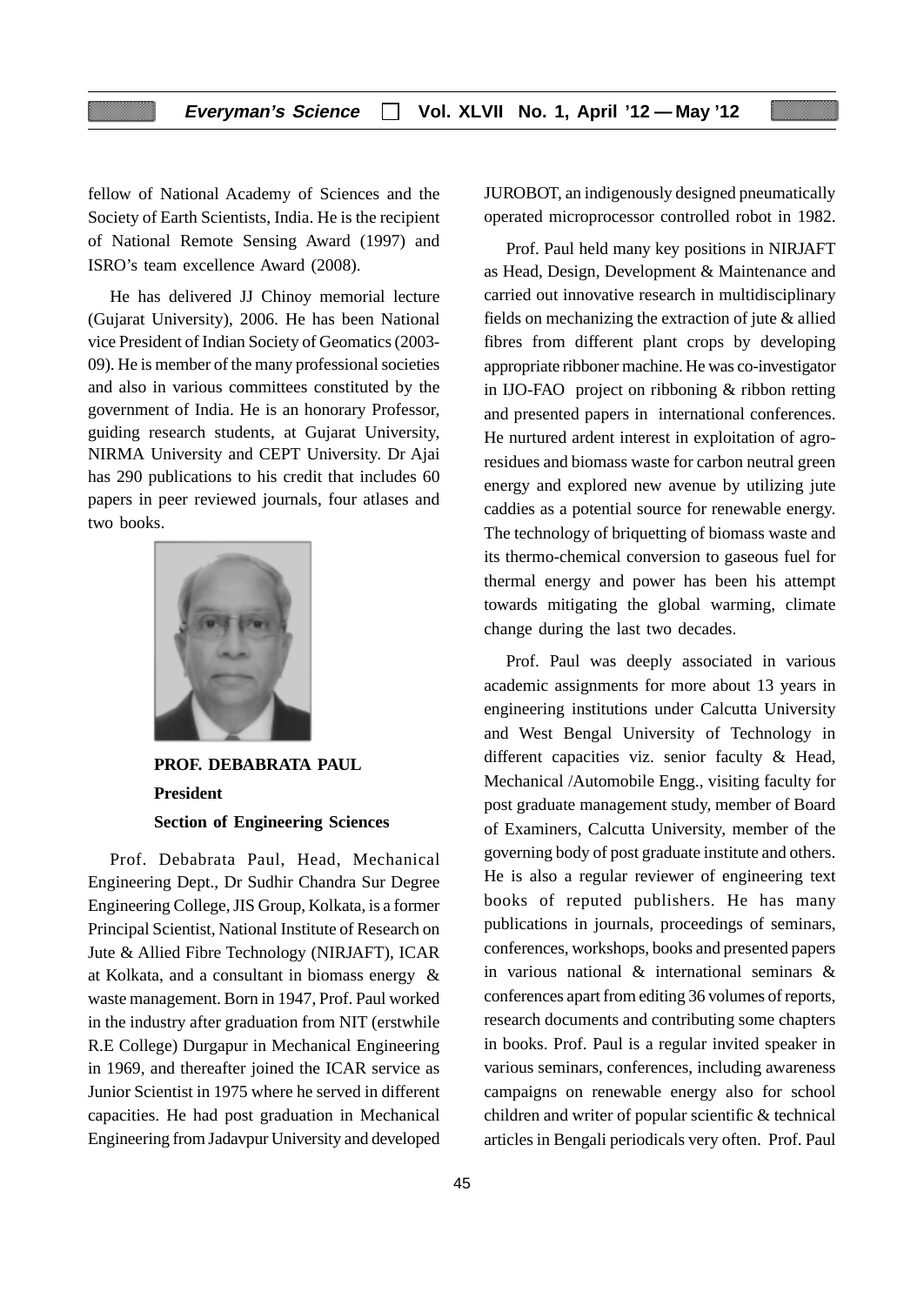is a past Recorder of Engineering Sciences Section (2010-12) and life fellow of the Institution of Engineers(I). He is also life member of several professional bodies.



# **DR. SHASHI BHUSAN MAHATO President Section of Environmental Sciences**

Shashi Bhusan Mahato was born on 1935. He obtained Ph. D. from Calcutta University, He was Deputy Director & Emeritus Scientist (CSIR), Indian Institute of Chemical Biology, Kolkata and Professor of Biotechnology, Haldia Institute of Technology, Haldia, West Bengal. He is credited with pursuing pioneering research in natural products, medicinal chemistry, microbial steroid biotransformation and plant cell culture towards development of potential products and methodology for the benefit of mankind. He has to his credit 132 original research publications, 18 comprehensive reviews , 8 book chapters and 7 Indian process patents.

Dr. Mahato played a key role in developing chemotherapeutic agents for the treatment of leishmaniasis. In addition to developing suitable processes for preparation of antileishmanial drugs such as urea stibamine and pentamidine, he synthesized some potential pentamidine analogues. The indolyl quinolines synthesized by him by his novel one-step process under Freidel-Crafts conditions were found to inhibit the relaxation and decatenation reactions catalysed by Type I and Type II topoisomerases of *Leishmania donovani*, the causative agent of Indian Kala-azar. The results suggested that the compounds act as dual inhibitors of enzymes and can be exploited for rational drug design in human leishmaniasis. Moreover, these indolyl quinolines were also tested cytotoxic to *L.donovani* promastigotes and amastigotes *in vitro* and effective in treating murine visceral leishmaniasis. His approach to the one-step synthesis of the biologically important analogues under Freidel-Crafts conditions is notable for its preparative simplicity, general applicability and conceptual novelty. His exhaustive work on novel and potential natural products particularly saponins (glycosides), terpenoids and alkaloids received wide acclaim as would be evident from his invited scientific articles published in prestigious scientific journals of world repute and world renowned book series.He delivered lectures all over the world.

Dr. Mahato had the leading role in developing methods for isolation and structural elucidation of six new saponins, bacopasaponins A-F, paving the way for proper standardisation of the drug. A simple process of isolation of asiaticoside the major saponin from *Centalla asiatica*, another medicinal plant in great demand was patented. Asiaticoside is known for its antilaprotic property. Its structure and stereochemistry was determined by single crystal xray crystallography. It was tested in liposomal form against *Mycobacterium leprae* and *M.tuberculosis* which demonstrated that liposomal asiaticoside has better microbicidal property against these two bacterial pathogens.

Dr. Mahato's work on cleomiolide, a diterpene lactone with unprecedented structural features from the commonly available plant *Cleome icosandra* has assumed much importance of late. The chemical convertibility of this diterpene to a tricarboxylic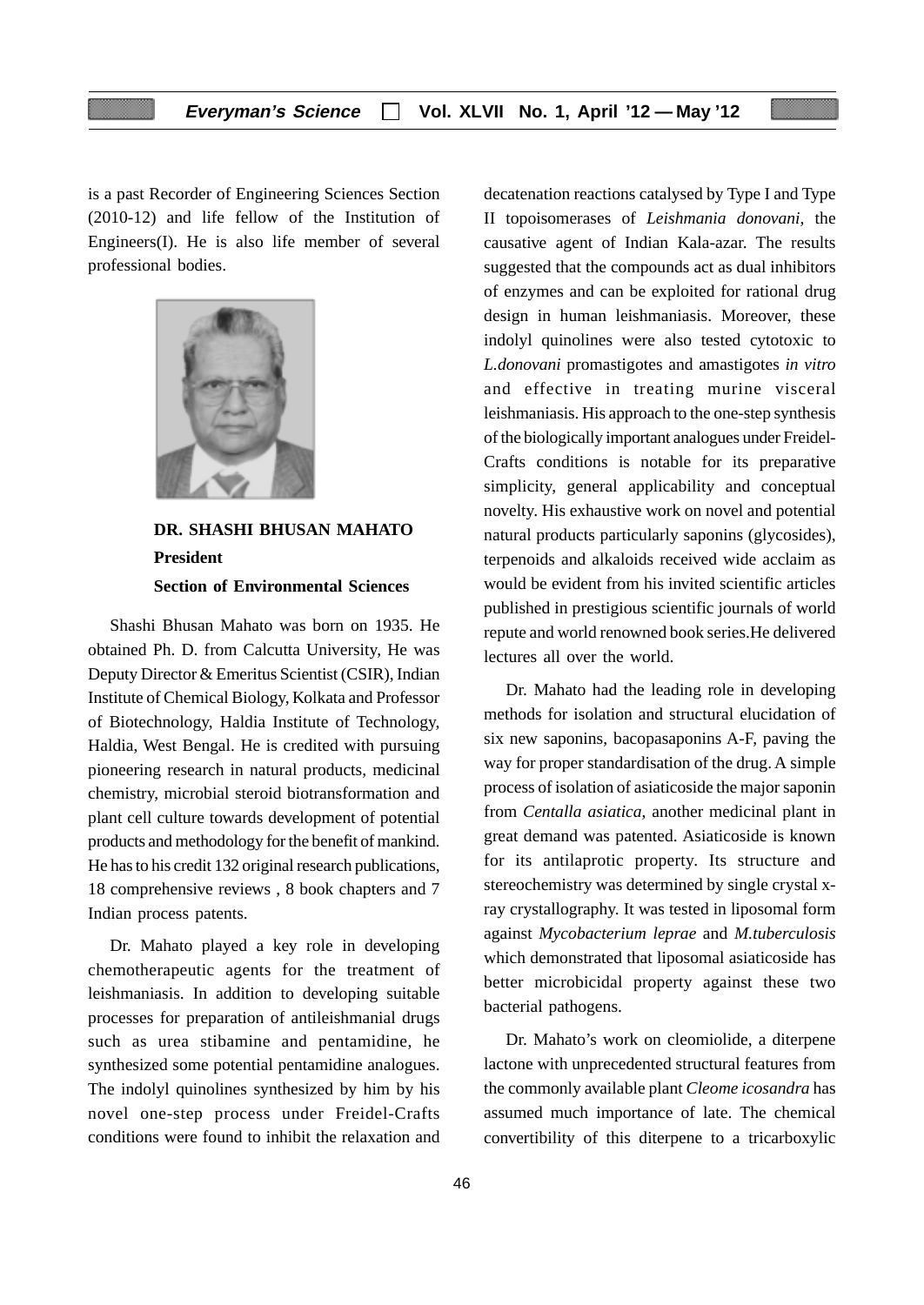system analogous to that found in taxane disclosed its potential for use as a base material for the synthesis of taxol analogues which are drawing much attention in recent years for their use as anticancer drugs Caesalpinine A, a spermidine alkaloid with a novel skeleton isolated from the shrub, *Caesalpinia digyna* has also attracted attention for its use as an anticancer agent.

Dr. Mahato's work on microbial biotransformation led to the development of several new potential steroid metabolites as well as methodology for beneficial exploitation. His process of employing acetone –dried fungal cell in presence of β-Cyclodextrin in steroid biotransformation for improvement of product yield holds promise in preparative organic chemistry. He made valuable contribution on the development of certain microbial strains for the production of several useful steroids which are otherwise inaccessible by chemical means. Moreover, microbial transformation methodology are compatible with green environment. His contributions on the use of plant cell culture for the production of secondary metabolites for the production of pharmaceutical importance are notable. His works, e.g. on the production of forskolin in *in vitro* cultures and in untransformed root cultures of *Coleus forskolii*, emetine and cephaeline from cell suspension and excised root cultures of *Cephaelis ipecacuanha* and rapid micropropagation of *Mucuna pruriens* f.*pruriens*, etc. attracted considerable attention.

Dr. Mahato is Member of several Professional Bodies, Societies and Academies and Fellow of Royal Society of Chemistry (London), West Bengal Academy of Science and Technology, Indian Chemical Society, etc., Twenty Ph. D. were awarded under his supervision.



# **PROF. (DR.) UTTAM KUMAR SINGH President**

**Section of Information and Communication Science & Technology (including Computer Sciences)**

Prof. Uttam Kumar Singh completed his Bachelor of Science in Bio-Sciences Degree, Master of Business Administration from Bihar University, Muzaffarpur in the year 1972 and 1974 and was awarded Ph.D. in Management from IOU, Netherland in the year 1992. From the very beginning, he opted to act as an institution builder and established Indian Institute of Business Management at Patna in the year 1979 and initiated for the first time Post Graduate Programme in Management, Computer Sciences in undivided Bihar. He founded Dr. Zakir Husain Institute at Patna, Asian Institute of Information Technology, Bangalore and in due course established institutes at Pune, Bhubaneswar and other 22 locations in India. He is credited for establishment of first Microsoft IT Academy in India in the year 2002 and for introduction of MBA(e-Governance). Prof. Singh also established Software Technology Park Unit at Patna under Ministry of IT in the year 1999 in the state of Bihar. Presently, he has been appointed as Pro-Chancellor of The Global Open University, a State University of Govt. of Nagaland.

As an institution builder and pioneer personality in the areas of technical and vocational education, especially in Computers & IT, he was instrumental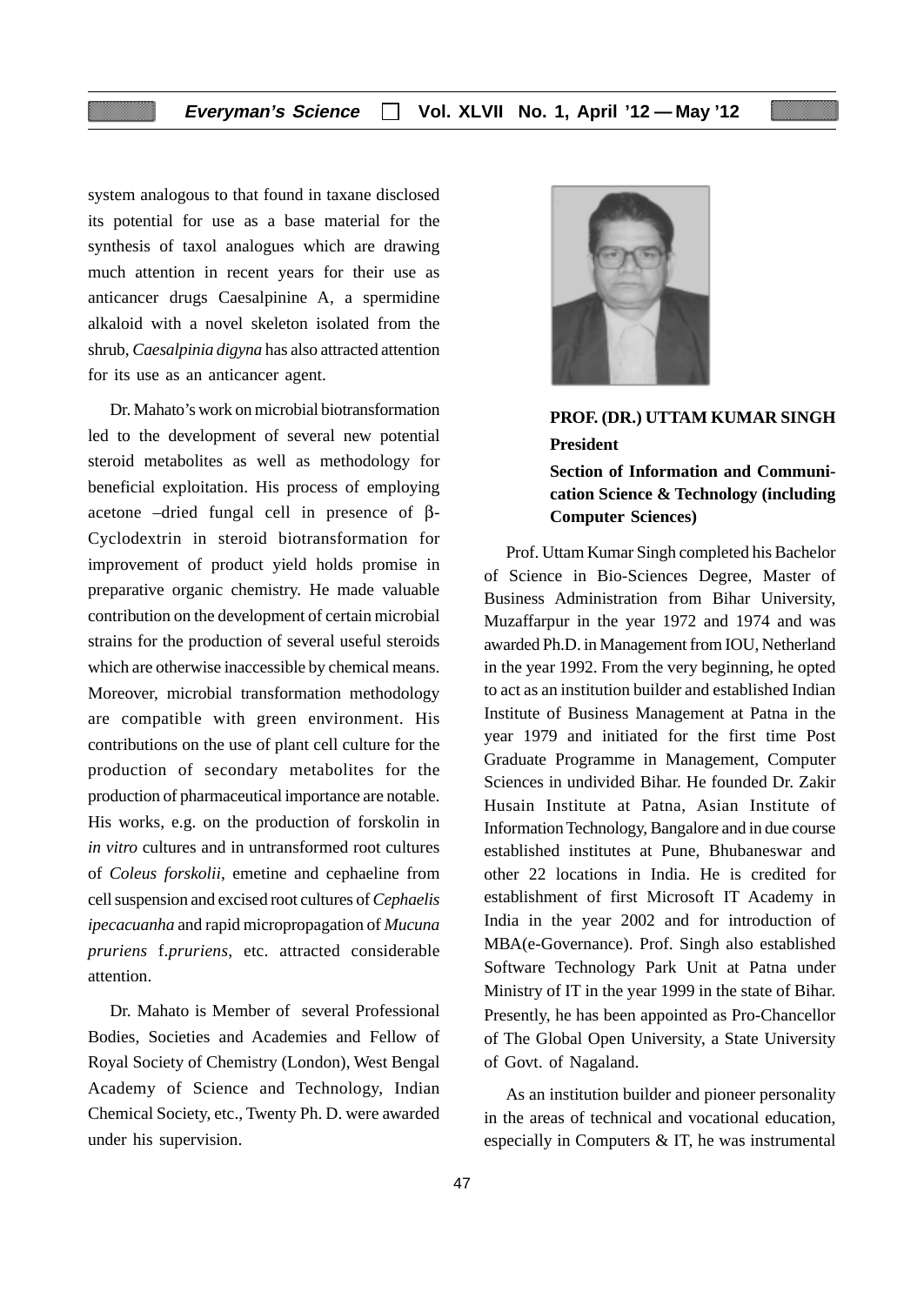in initiating computer science programme for women's, school teachers & Govt. officials in the year 1984 . He is also the founder of Computers India Limited, the first computer manufacturing company in the year 1988 in Bihar inaugurated by Hon'ble Dr. Sam Pitroda.

Prof. Singh is Life Member of various Institutions and founder Vice Chairman, Computer Society of India Patna chapter. Later, on served CSI as the Chairman, Patna Chapter, Divisional Chairman (Data Communication), Regional Vice President (East), Member Nomination Committee. He was also nominated as TC Member of Education to the International Federation of Information Processing (IFIP), Vienna, Austria. Prof. Singh was elected as National President of Indian Commerce Association for the year 1997-98 and also served as member of All India Council for Technical Education (AICTE) for five years. Prof. Singh is a prolific writer on and his book was recommended by the Govt. of Bihar as text book for intermediate students in the year 1984. Prof. Singh is also national evaluator & examiner of DOEACC scheme, Ministry of IT, Govt. of India, City & Guilds, U.K. and several institute's & Universities of National and International repute.



**PROF. SHANKER RAM President Section of Materials Sciences**

Prof. Shanker Ram was born on August 15, 1954, at village Sherpur (Sachui), District Mau Nath Bhanjan (UP). He started his academic career in Physical sciences with M. Sc. (1978) and Ph. D. (1982) in Physics from Banaras Hindu University. In Ph. D. thesis, he studied vibrational and electronic spectra of organic molecules of biological importance. He is serving at Materials Science Centre, Indian Institute of Technology, Kharagpur, as a faculty member since 1996 in various capacities from assistant Professor to full Professor. He was promoted to full Professor of Materials Science & Engineering in 2004, followed by high academic grade Professor in 2010, and at present he is heading the Materials Science Centre.

Before a regular faculty, he served as a postdoctoral Research Associate at Advanced Centre of Materials Science, IIT Kanpur (1982-87), where he developed variety of optical, electronic, and magnetic materials in the forms of single crystals, glasses, fine glass-ceramics, or ceramics. He developed for the first-time hexagonal ferrites in controlled shapes of small fibrils from glass-liquids, useful for high frequency applications at low power loss, radar, or microwaves devices. During 1988–89, he worked as a Visiting Scientist at the Department of Materials Science & Engineering, McMaster University (Canada) on optical glasses and superionic conductors of nanoglasses. In 1989, he joined Domain University, Grenoble (France), as an Associate Professor and served till 1992. Along with the French group he introduced a novel chemical coreduction reaction for synthesizing finely divided loose magnetic nanopowders of pure metals and alloys with bonded surface layers. Now it is a wellidentified economic route for producing nanomagnets of alloys and composites from natural resources. Specific examples include amorphous and nanocrystalline powders of high-energy-density magnetic materials of rare-earth (R/R′) based  $R_{1-x}R'_{x}Co_{5}$ ,  $R_{2}Fe_{17}$ , or R-M-B alloys (M = transition metal), and polymer bonded composites useable for space technology, defence, and medicals.

Dr. Ram joined as a visiting faculty at IIT Madras in 1992. He moved to National Metallurgical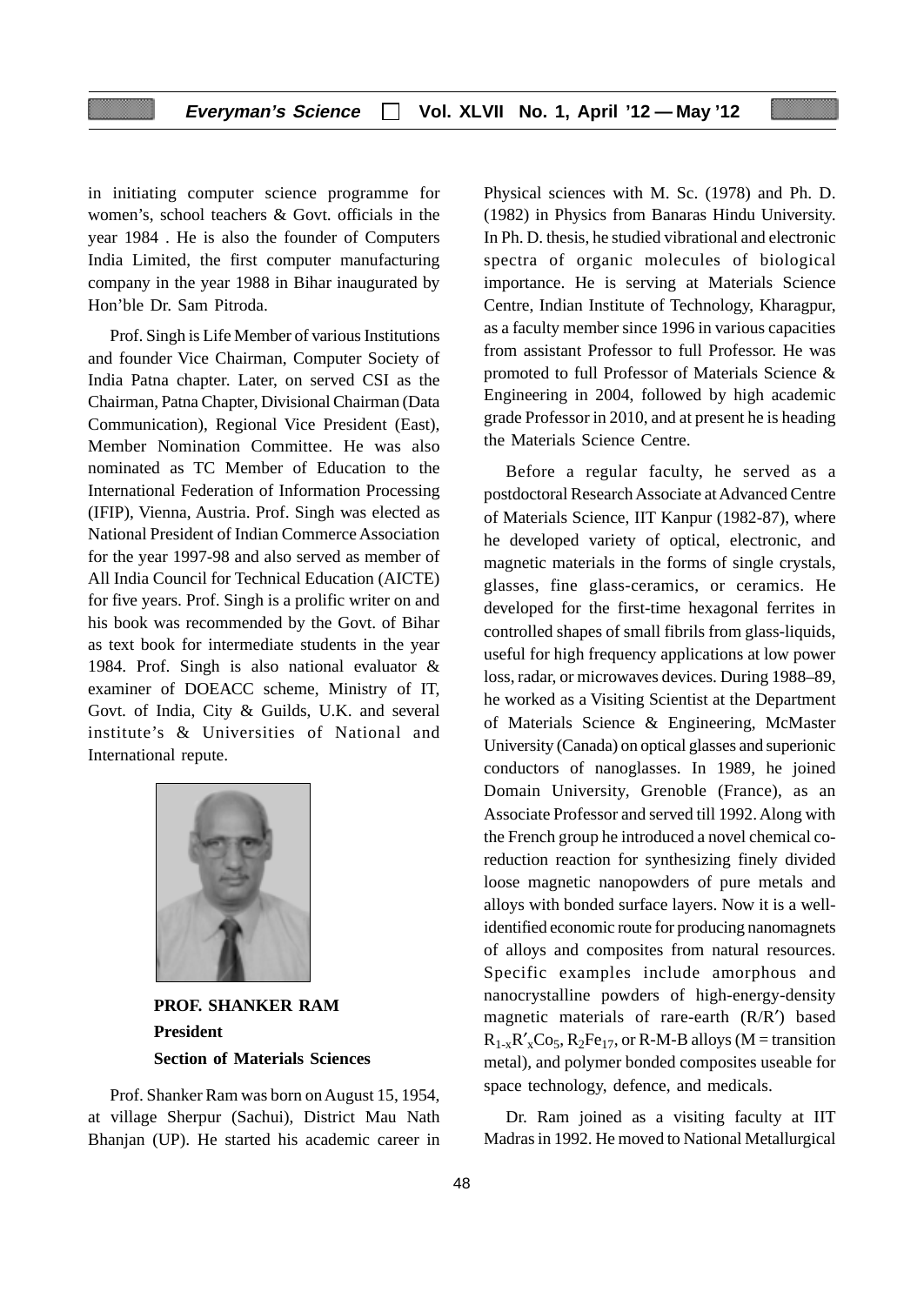Laboratory (Jamshedpur) and was promoted at Scientist EI before availing Alexander von Humboldt Fellowship at Technical University Berlin (1994- 96). Other distinctions include CNRS Fellow-1989 (France) and MRSI (India) medal-2003. He is life member of several professional bodies.

Professor Ram's field of current research interest are glasses, magnetoceramics, intermetallics, nanofluids, magneto-optic materials, cermets, highenergy-density magnets, multiferroics, magnetic sensors, GMR, GMS and GMC materials, hydrogen energy storage materials, solid fuels, nanostructured materials, fibres and composites, photonics, and energy materials. This includes development of green synthesis from herbs to produce value aided nanomaterials with graphene for medicines, drugs, and biosensors. He has active research collaborations with several German Universities and Defence/ CSIR laboratories in India. Till date, he has published over 220 peer-reviewed papers, 11 patents, 06 book chapters, supervised 12 Ph. D. (15 ongoing), 38 M. Tech., and 20 B. Tech. theses, carried out about 12 sponsored projects on nanomaterials and applications, and organized seven conferences and winter/summer schools.



**PROF. DINESH SINGH President Section of Mathematical Sciences (including Statistics)**

Prof. Dinesh Singh is the Vice Chancellor of the University of Delhi since October 2010. Prior to his assuming charge as the Vice Chancellor, he served

as the Director of the University of Delhi South Campus. He has also been the Head of the Department of Mathematics of the University of Delhi.

Apart from his present distinguished engagement, Prof. Singh is Adjunct Professor of Mathematics, University of Houston, USA since 1999. He serves as a member of several important committees of the Government of India such as the Scientific Advisory Committee to the Cabinet, on the senate of the Academy of Scientific & Innovative Research, CSIR, the Steering Committees on Science & Technology and Higher & Technical Education, Planning Commission, Government of India as well as a member of the Board of Governors of IIT Mumbai and as Chairman, Executive Committee of National Science Centre, Delhi. He is a member of the Governing Council of All India Institute of Medical Sciences, New Delhi. He is on the Boards, Executive Councils and Committees of many universities, professional bodies and institutions. At the international level too, Prof. Singh has been involved in many organizations promoting Mathematical research and education. He has been the Member of the Executive Organizing Committee of the International Congress of Mathematicians, 2010. He has lectured at various universities all over the world.

Prof Singh is a graduate from St. Stephen's College, University of Delhi from where he also received his Masters and M. Phil. degrees. He obtained his Ph.D. degree from the Imperial College of Science, Technology and Medicine, London. His area of specialization is Functional Analysis, Operator Theory, and Harmonic Analysis on which he has published extensively in national and international journals of high repute. His work has been cited extensively in books and journals and he has been awarded for his academic achievements. He has coauthored/coedited three books. His contribution to the quality and effectiveness in furthering education and research has been widely acknowledged. He has received several awards and honours for his academic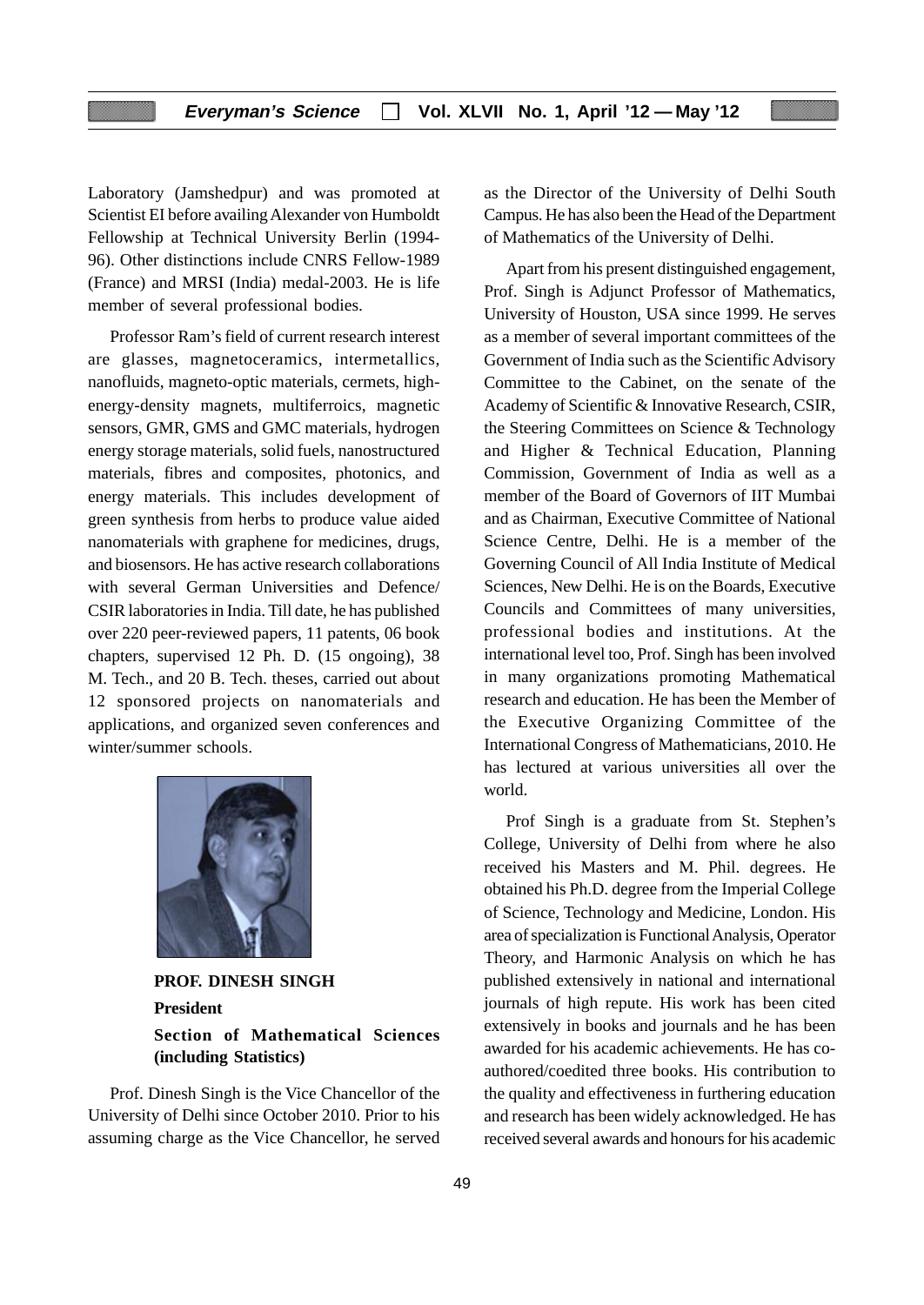achievements. He has received the AMU prize of the Indian Mathematical Society, and has delivered the Ramaswamy Aiyar Award Lecture of the Indian Mathematical society in its centenary year as well as the Platinum Jubilee Award Lecture (Mathematical Sciences) of ISCA, and was conferred the title of Adjunct Professor, University of Houston, Houston, Texas, USA and in 1994 received the Career Award in Mathematics of the University Grants Commission, India. He takes an avid interest in literature (English and Hindi) and painting and has held a successful solo exhibition. He is an acclaimed public speaker and has published an article in Hindi on the life of Evariste Galois which has been widely acclaimed. He is a student of Gandhian philosophy.



**PROF. TUSHARKANTI GHOSH President Section of Medical Science (including Physiology)**

Dr. Tusharkanti Ghosh, Professor in Physiology, University of Calcutta pursued Physiology throughout his career life and passed out B.Sc. (Hons.) and M.Sc. in Physiology from the University of Calcutta. After his post graduation he continued his career as Junior Research Fellow, CSIR at the Centre of Neuroscience, University College of Medicine, Calcutta University and the topic of his Ph.D. thesis was "Cerebellar Modulation of Cardiovascular Reflexes in cats". He completed his post doctoral research in the Department of Pharmacology, Howard University College of Medicine, Washington DC, USA. The research

interest of Prof. Ghosh includes neurophysiology, neuropharmacology, chronobiology and neuromuscular development in undernutrition. He has published a large number of research papers in national and international journals of repute and also published few books.

Dr. Ghosh was selected for Pradhan foundation fellowship, USA, 1986-87, Prof. A.K. Mukherjee Memorial Oration, 2007, Dr. J.N. Maitra Memorial Oration, 2008. He participated in the meeting of Federation of American Societies for Experimental Biology 1986 (St. Louis), American College of Neuropsychopharmacology 1986 (Washington DC), Society of Neuroscience 1987 (Washington DC). He was elected Recorder of the Section Medical Science (including Physiology) for the year of 2002-2003 and 2003-2004. He taught at Dept. of Physiology, Surendranath College, Kolkata, Dept. of Human Physiology with Community Health, Vidyasagar University, S.N.Pradhan Centre for Neurosciences, University of Calcutta and finally joined Dept. of Physiology, University of Calcutta as Professor. He was visiting teacher/guest lecturer in Tripura University, Kalyani University and in many other institutions. Prof. Tusharkanti Ghosh is the life member of several societies and professional bodies.



**PROF. N. R. JAGANNATHAN President Section of New Biology (including Biochemistry, Biophysics & Molecular Biology and Biotechnology)**

Professor N. R. Jagannathan obtained his M.Sc.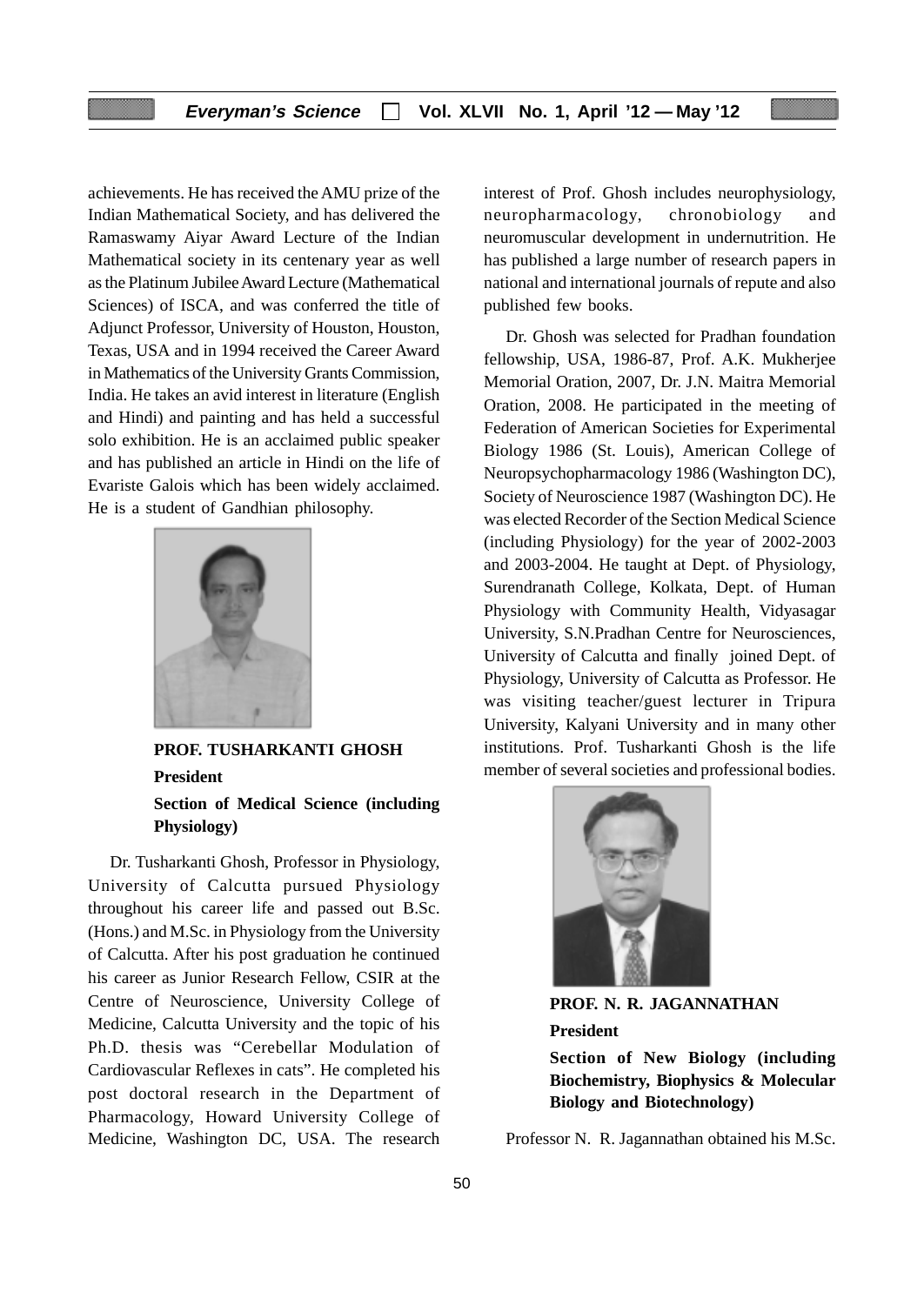in Physics and Ph. D. in Physics (Biophysics) from University of Madras in 1982. He had his postdoctoral training at the University of British Columbia, Vancouver, Canada; Colorado State University, Fort Collins, USA; and at University of Arkansas for Medical Sciences, Little Rock, USA. Presently, he is Professor & Head, Department of NMR & MRI Facility, All India Institute of Medical Sciences, New Delhi, India, since 1998. Prof. Jagannathan's research interests are in the area broad area of Clinical and pre-clinical cancer research using molecular imaging methods like magnetic resonance imaging (MRI), diffusion MRI, dynamic MRI and MR Spectroscopy. His specific area of research is on (a) Application of advanced MRI functional MRI and MR spectroscopy methods in breast and prostate cancers; (b) Magnetic Resonance Imaging (MRI) including functional MRI/MRS and *in-vivo* NMR spectroscopy in animal model of various diseases; (c) MR metabolomic studies using high-resolution NMR of tissues, serum, CSF, etc. He is author or co-author of over 290 publications and 5 edited volumes.

Prof. Jagannathan is an elected Fellow of the International Society for Magnetic Resonance in Medicine (ISMRM), USA. He is also a Fellow of National Academy of Sciences (India), FNASc; Fellow of the Indian Academy of Sciences, FASc; and a Fellow of the National Academy of Medical Sciences (India), FAMS. Prof. Jagannathan is a member of the Editorial Board of several journals of international repute. Prof. Jagannathan serves in many National and International bodies related to NMR, MRI and Biophysics. He is currently President, Asian Biophysics Association; Member, Executive Council, International Union of Pure and Applied Biophysics, Member of the Steering Committee, Asian Biophysics Association ; Member of the Chapters Committee, International Society for Magnetic Resonance in Medicine, was President, Indian Biophysical Society, Members of Education Committee, International Society for Magnetic Resonance in Medicine, FIST Committee of DST; PURSE committee of DST; Scientific Advisory Committee of the National Brain Research Center and SAIF committee of the NMR Facility at the Indian Institute of Science, Bangalore.



**DR. AWADHESH KUMAR RAI President Section of Physical Sciences**

Dr. Awadhesh Kumar Rai, Professor of Physics in the University of Allahabad, Allahabad, was born in 1958 in village Reotipur, district Ghazipur, UP. He obtained his M.Sc. and Ph.D. degrees from Banaras Hindu University (BHU), Varanasi, India, in 1978 and 1983 respectively. He started his research career in the field of molecular and laser spectroscopy at Physics department, BHU. He proceeded to Max-Planck Institute, Munich, Germany as a Max-Planck Post Doctoral Fellow (1984-85) and worked on generation of tunable Vacuum Ultra Violet Radiation, using four wave mixing process. During 1985-88, he was Pool Scientist at the Physics Department, BHU, and had developed a new experimental facility in the area of Laser Optogalvanic Spectroscopy to study the molecules. He joined G.B. Pant University of Agriculture & Technology and became Associate professor. During his stay at Pantnagar, Dr. Rai developed the experimental facility of Photoacoustic Spectroscopy to study plant and biomaterials. He has visited ICTP, Trieste, Italy, in 1987 and 1992 to participate in the workshops on Laser Spectroscopy and Biophysics respectively. He has worked as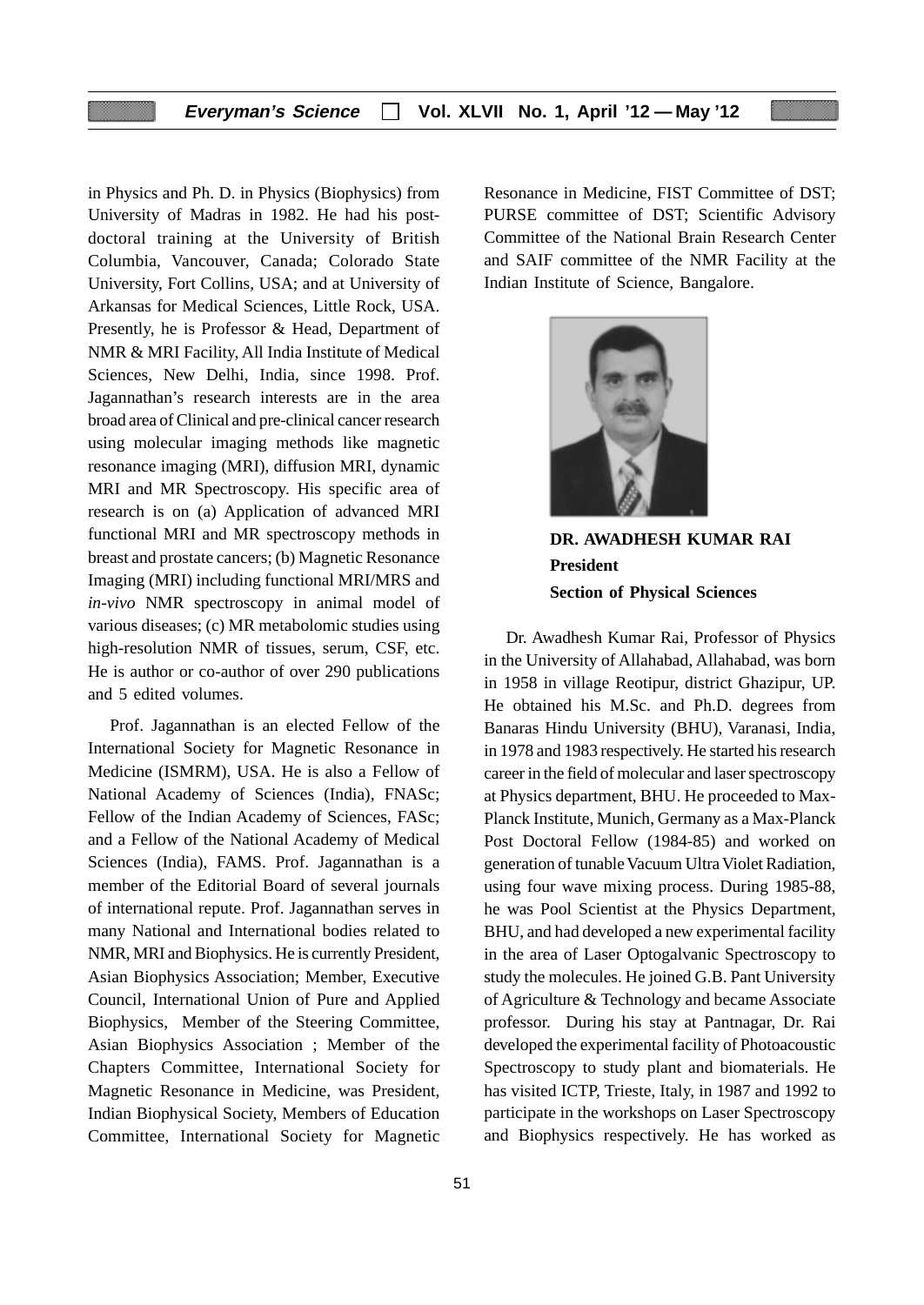Visiting Professor at Mississippi State University, USA, and had developed a laser-induced breakdown spectroscopy sensor for the online analysis of molten Aluminum alloy. Dr. Rai joined University of Allahabad in 2004 as a Professor of Physics. He has developed a new laser based experimental research facility in the area of laser-induced breakdown spectroscopy for the study of materials of any kind and any phase.

Professor Rai is a recipient of Indian Science Congress Association (ISCA) Young Scientist Award in 1987. He had been selected as UGC Research Scientist "A" 1988. Prof Rai was Recorder of the Physical Science Section in 98th and 99th Sessions of Indian Science Congress Association. He is Visiting Fellow in Physics, School of Physical Sciences, Swami Ramanand Teerth Marathwada University, Nanded. His biography was listed in Marquis Who's Who in Science and Engineering-2009, Marquis Publishers, New Jersey, U.S.A. Prof. Rai is the recipient of Vijay Shree Award by India International Friendship Society for Meritorious Services. His research papers have received best paper awards in various conferences; Indian Science Congress Association held at Mysore in 1982 and Indian Phytopathological Society 2000.

 Prof. Rai has visited Addis Ababa University, Ethiopia as examiner of Ph. D. theses. He is Life member of National Academy of Sciences India, and other professional bodies. Prof. Rai has one patent to his credit on Fiber Optic Laser-Induced Breakdown Spectroscopy Probe for Molten Material Analysis and two of his patents are in pipeline. He has edited one book and published more than one hundred fifty research papers in national and international journals and has delivered nearly fifty invited lectures in the conferences/workshops/ refresher courses. He has guided seven Ph.D. students so far and several students are working under him. He has organized several conferences/symposia and is the reviewer of several journals. He has worked as Principal Investigator in several major projects funded by DRDO/DST/CSIR/BRNS/BRFST. His research interests are conventional spectroscopy, laser optogalvanic spectroscopy, photoacoustic spectroscopy, laser-induced breakdown spectroscopy and laser induced fluorescence.



# **DR. UMESH CHANDRA LAVANIA President Section of Plant Sciences**

Born on July 08, 1952 in village Taintigaon of Mathura district (U.P.), Umesh Chandra Lavania earned his M.Sc. (1973) in Botany from the Agra University. He joined the faculty of the PG Department of Botany at Hindu College Moradabad in August (1973). He worked at the Centre of Advanced Studies in Cell and Chromosome Research at the Botany Department of Calcutta University as a UGC Teacher Fellow to earn his Ph.D. (1980) and D.Sc. (1998) from Calcutta University. He joined the CSIR-Central Institute of Medicinal and Aromatic Plants (CIMAP), Lucknow as Scientist 'C' in July 1982, became Scientist 'G' in April 2002, and Head of the Division of Genetics and Plant Breeding in August 2006, and continues there as the Chief Scientist. He has visited UK and Japan under various exchange, invitation and collaborative programmes.

Lavania's scientific contributions are focused on structure and behavior of chromosomes at cellular, *in vitro* and organismic level, to elucidate evolutionary dynamics of chromosomes and genomes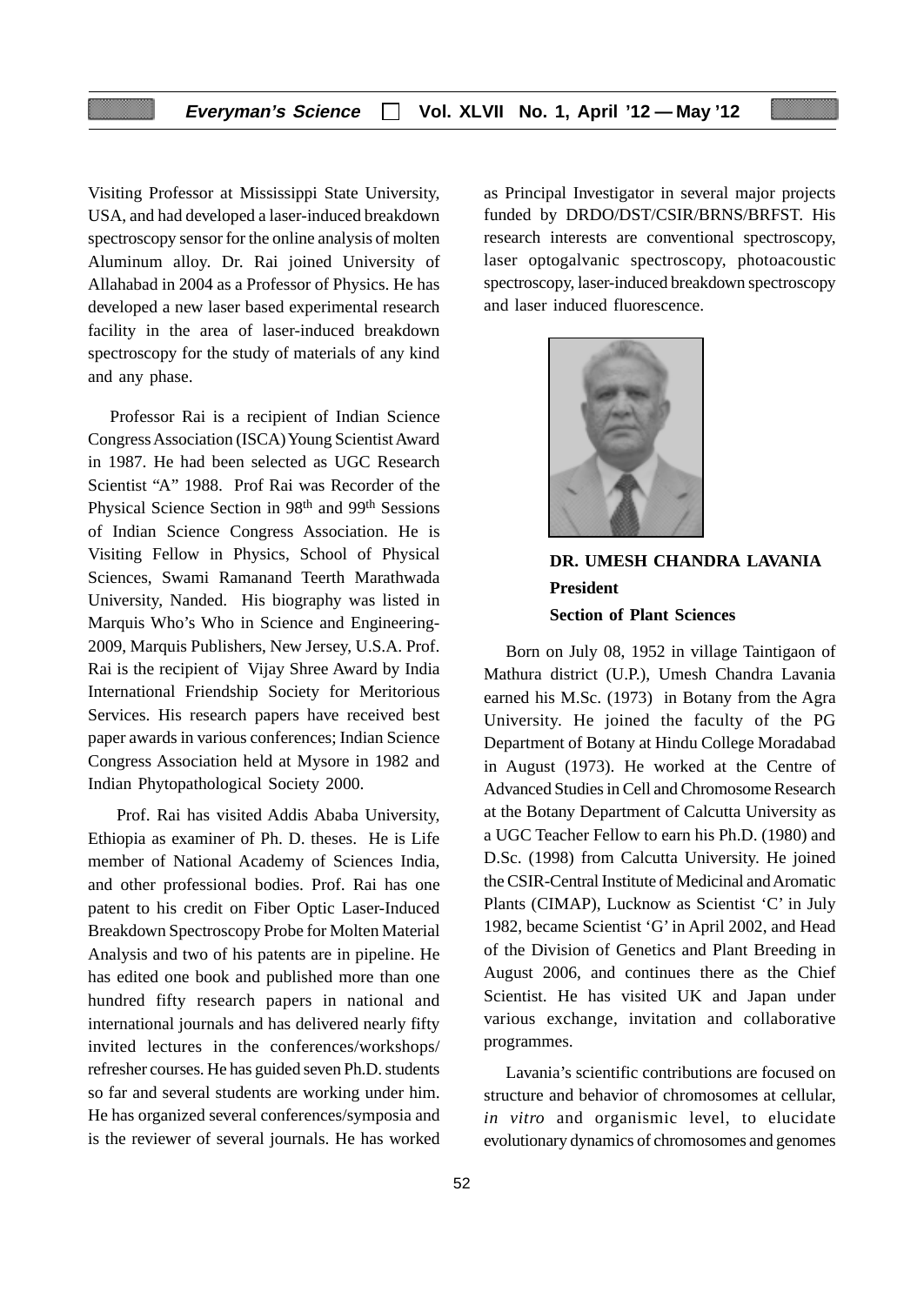in speciation and genetic improvement. Based on extensive studies on cytogenetics of polyploids he has proposed and implemented 'polyploid model' for fixation of heterozygosity, suggested and implemented 'genotypic strategy' for pre-selection of diploid progenitors for distal chiasma localization to realize high fertility and stability of autopolyploids, elucidated differential response of polyploidy to body size *vis-à-vis* qualitative composition and metabolic costs of native secondary metabolites, underpinned mining of *de novo* diversity in palaeopolyploids, and demonstrated that elevated ploidy level causes enhanced cytosine methylation as revealed from immunodetection *in situ* . He has the credit of developing the species cladogram in *Papaver* based on karyo-evolutionary features and postulating that there is equal reduction of DNA in homoeologus chromosomes leading to increased karyotype asymmetry with speciation, and pinpointing that there is progressive reduction in heterochromatin through preferential loss of intercalary followed by telomeric fraction as adjudged from comparative banding of several taxa. His findings are published in reputed journals, including Nature, Plant Journal, TAG , Genome and Heredity.

Lavania has been on the editorial board of several journals of international repute including Associate Editor of J. Genetics, and reviewer of topnotch journals - Genome, J. Hered*.,* Plant Breeding, Pl. Syst. Evol., Plant Cell Rep., Biol. J. Linn Soc.; Ph. D. Examiner of UNSW, Australia and Expert Member of the Plant Science Research Committee of CSIR. Lavania is a recipient of many awards and honours that include : Agra University Gold Medal, INSA Medal for Young Scientists ; Hira Lal Chakravarty Award of ISCA; YS Murty Gold Medal of the Indian Botanical Society ; RB Ekbote Prize of the Maharashtra Association of Cultivation of Science, JSPS Invitation Fellowship; Editorial Award by the journal Plant Genetic Resources (Cambridge); Uma Kant Sinha Memorial Lecture of the Indian Botanical Society, King of Thailand Vetiver Award Certificate of Excellence of Chaipattana Foundation, Thailand . He is an elected Fellow of the Indian National Science Academy.



**DR. KRISHNENDU DAS Recorder Section of Agriculture and Forestry Sciences**

Dr. Krishnendu Das joined the Agricultural Research Service of the Indian Council of Agricultural Research in 1986 in the discipline of Soil Science (Pedology) and was posted in the National Bureau of Soil Survey and Land Use Planning,Nagpur.He received his Ph. D. degree in Soil Science from Bidhan Chandra Krishi Viswa Vidyalaya, Mohanpur in 2000. He is presently posted at Regional Centre, Kolkata as Principal Scientist. Dr. Das has over twenty five years research experience in National Agricultural Research System with respect to formulation, monitoring and accomplishment of various projects viz. Institutional, Inter institutional, NATP, NAIP, Sponsored/ consultancy projects (DST, World Bank and several State Governments) as Principal Investigator/ Co-Principal investigator / Associate. He has handled about 20 research projects so far comprising the themes of soil resource inventorisation and monitoring at various levels viz. state, district, watershed, village etc., application of remote sensing towards natural resource inventorisation, preparation of soil and soil related maps, soil correlation, classification, assessment of land degradation, soil based data management by GIS for land evaluation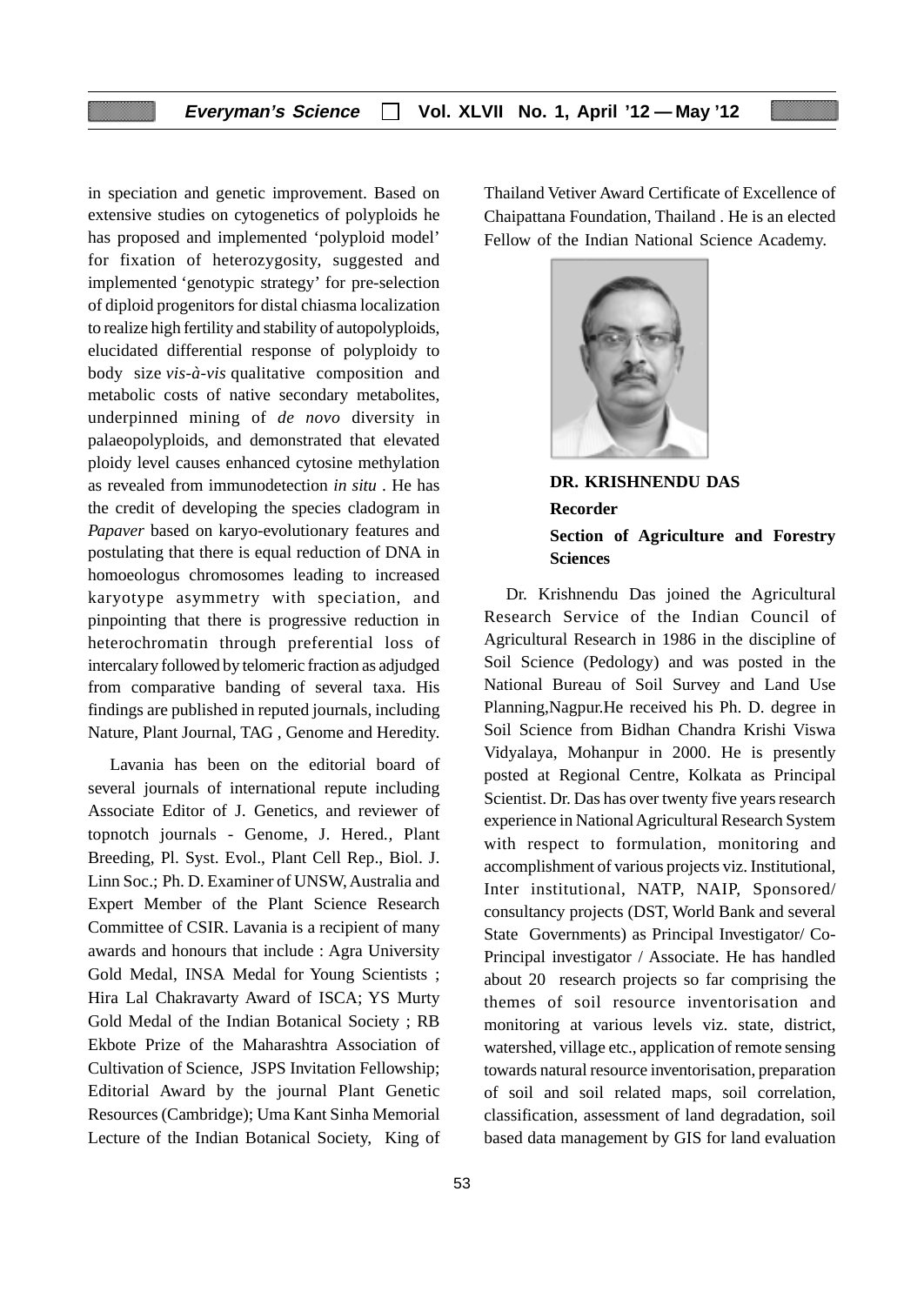towards land use planning for the states of Jharkhand,Orissa,West Bengal, Gujarat, Rajasthan and Uttar Pradesh.

Dr. Das is actively involved as a faculty member for Post Graduate Education in the discipline of Agricultural Chemistry and Soil Science in cooperation with Department of Soil Science, BCKV, Mohanpur, Nadia, West Bengal with special reference to Land Resource Management. He was appointed External Examiner for M.Sc. and Ph.D. students in Palli Shiksha Bhavan,Viswa Bharati,BCKV Mohanpur and CAU, Imphal Universities. He was elected as Councillor (2008-2010) of the Indian Society of Coastal Research, West Bengal and served as Sectional Committee Member of the Agriculture and Forestry Sciences Section of Indian Science Congress during 2003-04 and 2009-2010. He is also the Secretary, Indian Society of Soil Science, Kolkata Chapter and Convenor, National Environmental Science Academy, West Bengal Chapter. Dr. Das has published more than 27 research papers in refereed Journals, 19 popular articles and 15 Technical Bulletin/Reports and attended more than 37 Seminar/Symposium papers.



**DR. B. S. CHANDEL Recorder Section of Animal, Veterinary and Fishery Sciences**

Dr. Babu Singh Chandel was born on 10<sup>th</sup> August 1955 at District Kanpur, U.P. , Dr. Chandel started

his research –cum –teaching career as the assistant Professor of Zoology at D.B.S. College, C.S.J.M. University, Kanpur (U.P.) since 1988 till present as Associate Professor of Zoology at D.B.S. College. He has completed Ph. D. and D.Sc. degree in Zoology (Entomology) in the year 1984 and 1988, respectively.

Dr. Chandel held different posts in organizations like member of Advisory Board of Indian Society of Life Sciences, Society of Life Sciences and Editorial Secretary of Indian Academy of Environmental Sciences and also became a member of Research Board of Advisor by American Biographical Institute, North Carolina, U.S.A., Dr. Chandel was elected as member of sectional committee of Animal, Veterinary and Fishery Sciences section of ISCA, 2004-2005.

Dr. Chandel had been conferred with several academic honours. These include, Fellowship of Society of Life Science, Indian Academy of Environmental Sciences, Zoological Society of India, Society of Environmental Sciences, Entomological Society of India.

Dr. Chandel has been conferred with several awards for outstanding contribution for advancement of sciences. In this connection Zoological Society of India Awarded of Congress of Zoology Medal in 2006, Indian Academy of Environmental Sciences awarded Gold Medal of the Society, The American Biographical Institute, NC, USA awarded him with the Man of The Year 2008, India.

In various national and international conferences /seminars of Scientific Societies of Zoology and Environmental Sciences, Dr. Chandel delivered lectures in more than 20 occasions. He has research experience of 32 years and teaching experience of 27 years. Twenty two students have received Ph. D. Degree in Zoology under his guidance. He has published 43 research papers in national and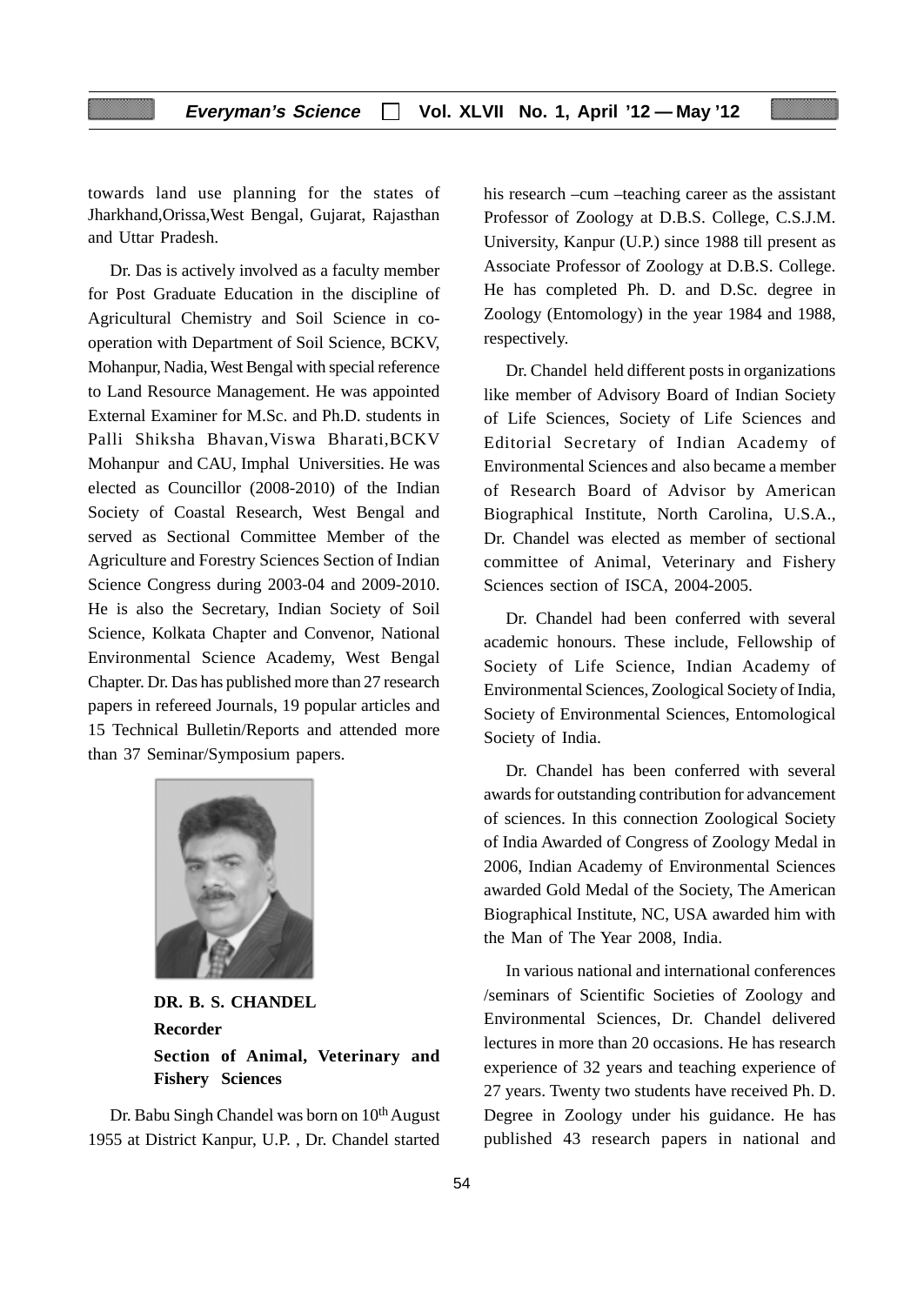international journals of repute. Dr. Chandel has delivered invited Talks, Plenary Lecture, Keynote Address and Chaired Technical Sessions at various conferences, Seminars, Symposium and Workshops in India.



**Sciences)**

**DR. MANOJ KUMAR SINGH Recorder Section of Anthropological and Behavioural Sciences (including Archaeology and Psychology & Educational Science and Military**

Manoj Kumar Singh was born in Ranchi, Bihar and completed all his education from Ranchi. He has done graduation in Anthropology from Gossner College, where he topped in the University. He completed his Master Degree in Anthropology in Ranchi and joined Department of Anthropology as a Ph.D. student and successfully completed his Doctorate Degree in 2002. His specialization is Archaeological Anthropology. He won three consecutive times **"**Best Poster Presentation Award" in Anthropology and Archaeology Section during the Indian Science Congress (1999, 2000 and 2001) and finally got **"**Young Scientist Award" in 2002. He was also elected "Sectional Committee Member" in Anthropology and Archaeology Section in 2001.

He joined Department of Anthropology, University of Delhi in 2002 as Lecturer. He teaches Archaeological Anthropology and Palaeoanthropology. He has visited several countries to attend the Conferences and presented papers. He was awarded Erasmus Mundus Post Doctoral Fellowship in 2005 for 2 years.

Now he is excavating a Lower Palaeolithic Site Kondapeta in Prakasam District of Andhra Pradesh. He has published 26 research paper and 1 Book. There are 4 Ph. D. Students working under his supervision.

He is one the Council Members of World Archaeological Congress, Australia and also Junior Representative of Southern Asia. He is also a member of International Union of Prehistoric and Protohistoric Sciences, France.



**DR. ARVIND DIXIT Recorder Section of Chemical Sciences**

Dr. Arvind Dixit (February 20, 1962) Associate Professor (Dept. of Chemistry,VSSD College, Kanpur since 1988) and Director Pt. Madan Mohan Malaviya Ethical Education Centre got his higher education in Chemical Sciences and later obtained his Ph.D. in 1989 from Kanpur University, Kanpur. He has supervised several Master's and doctoral students for their dissertations and Ph.D. He has published about 20 research papers in scientific journals and presented Papers in International and National Conferences. He is Ex-Member of Implementation committee Commemoration of the 50th anniversary of Indian Republic, U.P. Constituted by Department of Culture, Government of India.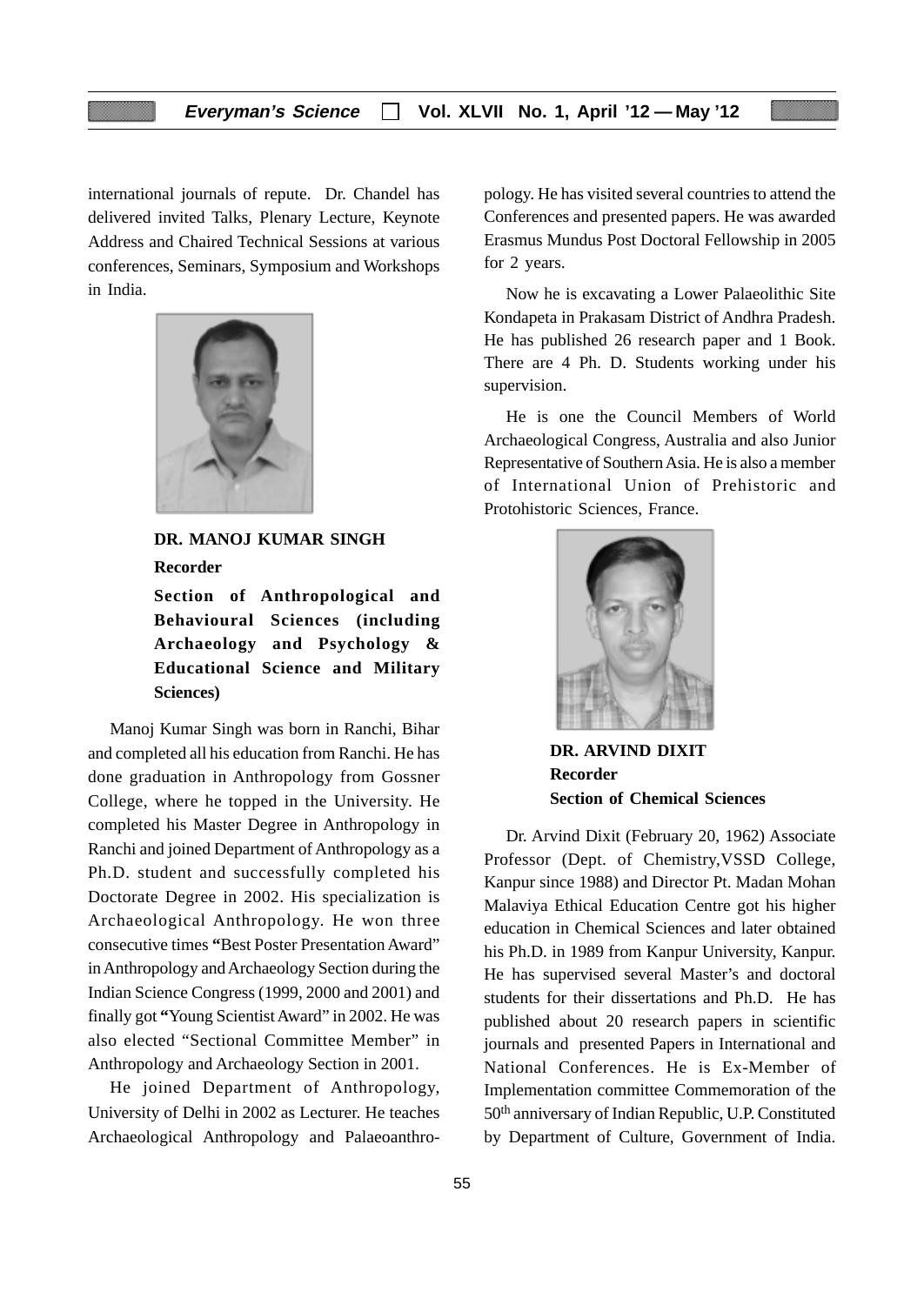During 2003-2008 Dr. Dixit served as Member of U.P. Secondary Education Service Selection Board, Allahabad. He has also served as Expert Member, U. P. Public Service Commission, M. P. Public Service Commission, Subject Expert for DRDO, Member, Syllabus preparation committee of C.S.J.M. University, Kanpur, Resource Person in Academic Staff Colleges of different universities, Keynote Speaker in various National and International Seminars. He has been resource person/panelist in group discussion by Gyan-Vani*,* news channels & All India Radio, Kanpur.

Dr. Dixit was Director, College Development Cell, Formerly Director and Advisor of I.C.T. Lab. Advisor, Equal Opportunity Centre, Co-ordinator, Career Oriented Certificate Course Sponsored by University Grants Commission, New Delhi. Member, Anti Ragging Committee of Kanpur District. Apart from his active academic and administrative career, he has been associated with a several professional and scientific organizations as Fellow or Life Member.

He has visited various countries like Thailand, Bangladesh, Nepal, Malaysia and Singapore.



**DR. DEVESH WALIA Recorder Section of Earth System Sciences**

Dr. Devesh Walia (DoB-August 17, 1965) Associate Professor, Department of Environmental

Studies, North-Eastern Hill University (NEHU), Shillong, India completed his University education B. Sc. (1985) and M. Tech. Applied Geology (1988) from Dr. Hari Singh Gour Vishwavidyalaya, Saugor and Ph. D. (1997) from Gauhati University. Subsequently, he joined NEHU as a faculty in 1990 and is actively engaged in teaching, research and consultancy with more than 22 years of experience. He has been the Associate NCC Officer, 20 Mizoram Independent Coy, NCC and as Lieutenant served the PUC- NCC unit (1999-2004). Dr. Walia is a recipient of NCC Scholarship (1985-86); has passed NCC 'A', 'B' and 'C' certificates and University (UGC) Fellowship (1997-88).

Dr.Walia has successfully completed and ongoing a number of research projects funded by various agencies. He has many research papers in reputed National and International Journals to his credit. He has participated and presented his research findings in various National and International conferences/seminars held in India and abroad. Some of the areas of interest of Dr. Walia include magnetotellurics; radon emanation studies; seismology; global positioning system, seismic disaster management and mitigation studies; Remote Sensing and GIS; Earthquake forecasting studies and Structure and tectonics of NE India. Dr. Walia is faculty for the training imparted to the Legislators, Architects, Engineers, Contractors and different level of Officers of Meghalaya on the seismic disaster mitigation, DM Act 2005 and building codes for the disaster resilient structural and nonstructural elements.

Dr. Walia is life fellow of Geological Society of India, Indian Geophysical Union and Indian Society of Remote sensing and life member of a number of academic and professional bodies and Member of the Sectional Committee for 2009-2010 (97<sup>th</sup> Indian Science Congress) and for 2010-2011 (98<sup>th</sup> Indian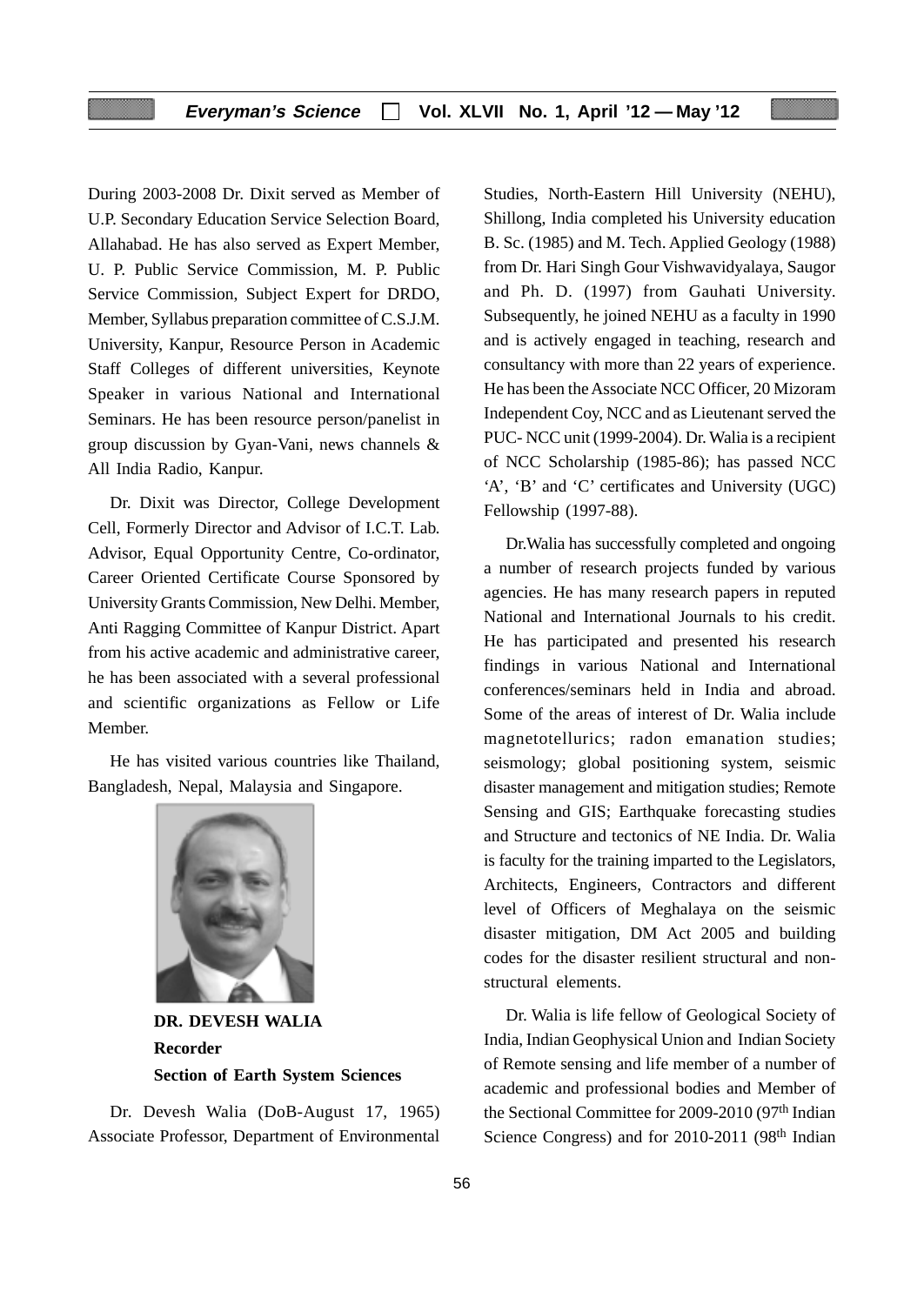Science Congress). He has also worked as referee of scientific journals, expert in the area of disaster management and mitigation advisor/consultant and Member of the Shillong Disaster Management Plan Technical committee. He has been member of the Term Review Committee of GSI- NER and attended CGPB Group VIII meeting.



**MR. ISMAIL HUSSAIN Recorder Section of Engineering Sciences**

Mr Ismail Hussain born in a Transport business family handled the entire repairs and Maintainance of entire fleet. He passed Dip in Automobile engineering on the year 1992 and later on passed Marketing of Services in the year 2000 from ASCI Hyderabad. He also passed P G Dip Risk and Insurance Management from MIT Pune and is also Valuer for Plant and Machinary. He underwent Technical Programmes by SIAM at New Delhi by TELCO at Pune from Automobile International USA. He did Masters from Rochvelli University, USA. He is member on advisory council of Ministry of New & Renewable Energy, GOI. Having command in rectifying defects in automotive related designs his suggested modifications were accepted by M&M for auto electrical system as well as Telco for uneven tyre wear in utility segment vehicles. He is presently Director of Universal Academy of Tech Education which conducts various computer based courses in Automotive as well as Solar Power Technology related courses.



# **PROF. DHARMENDRA PRASAD Recorder Section of Environmental Sciences**

Prof. Dharmendra Prasad, was born on 12<sup>th</sup> August 1955 at a village called Bodhaul of Nalanda district in Bihar. He did his graduation (B.Sc. (Hons) and Post graduation (M.Sc.) in chemistry from Patna University and Ph.D. from S.K.M. University, Dumka, Jharkhand. He is working as Head, PG Department of Chemistry at Deoghar College, Deoghar, which is a constituent unit of S.K.M. University, Dumka. He has teaching and research experience of 32 years. His field of specialization is Organic and Environmental Sciences. He has published many research papers in journal of national and international repute. He is also life member of different scientific organizations.



**DR. (KU.) NEERU ADLAKHA Recorder Section of Information and Communication Science & Technology (including Computer Sciences)**

Dr. Neeru Adlakha is presently working as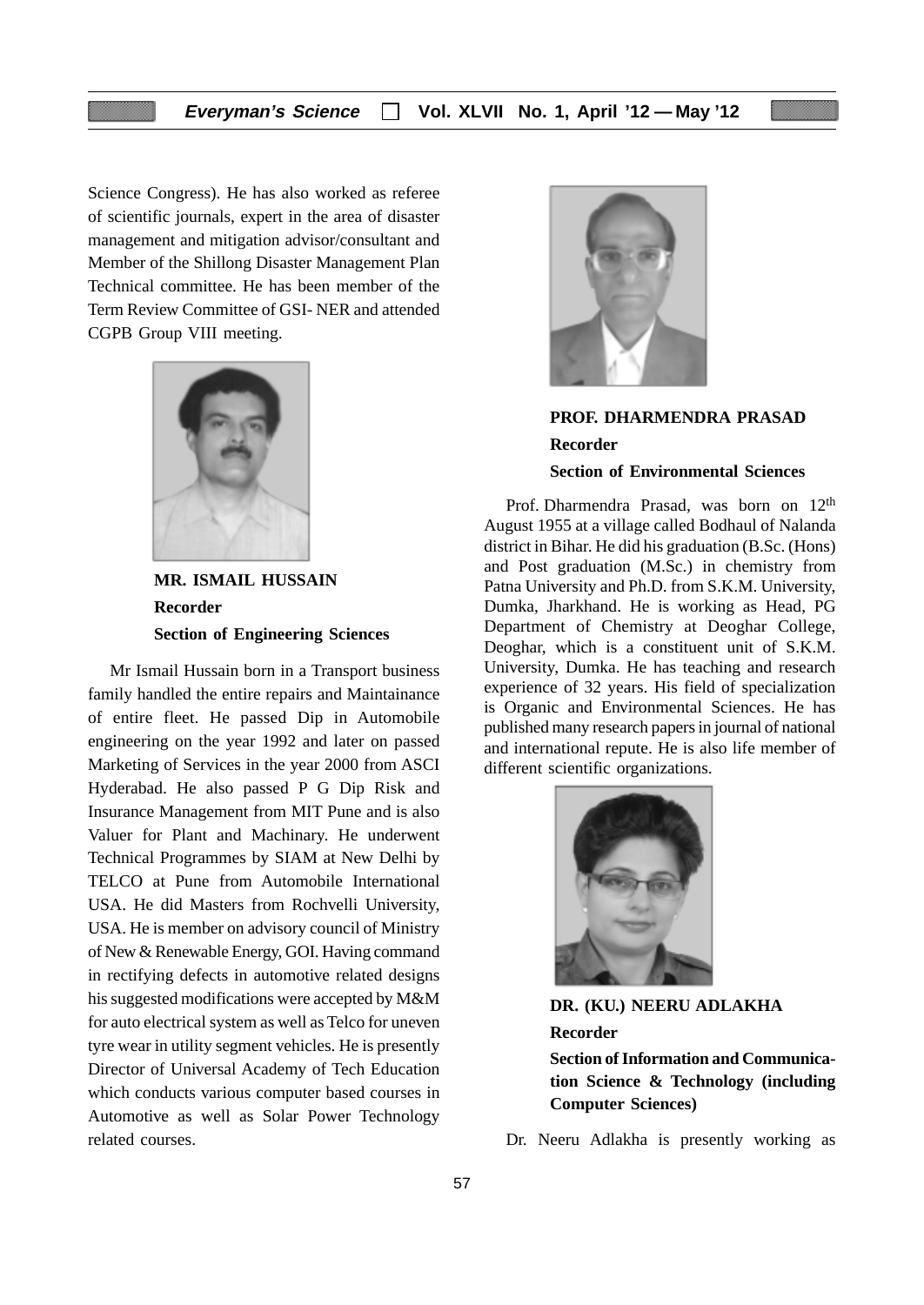Associate Professor of Mathematics on Deputation at MANIT, Bhopal since 4th July 2012. Earlier she was working as Associate Professor in Mathematics at SVNIT, Surat during 11<sup>th</sup> June 2009 to 3rd July 2012. She has also worked as Faculty Position in Mathematics at Jaypee Institute of Engineering and Technology, Guna, Sant Hirdaram Girls College, Bhopal, Dr. H. S. Gaur University, Sagar and RKDF Institute of Science and Technology, Bhopal.

She has done her Ph.D. degree in Mathematics in the area of Mathematical and Computational Biology from Jiwaji University, Gwalior in 1994. She has won seven National awards for her research papers. She has forty publications in Journals of International repute. She is Secretary, special Interest Group on Bioinformatics of CSI, member of work group on Bioinformatics under TC 5 of IFIP. She has visited Ialy, USA and Singapore. She has organised first IFIP International Conference on Bioinformatics and several training programs on bioinformatics. She has supervised one Ph.D., Her current interests are Biomathematics/Biocomputing/ Bioinformatics, Dta Mining.



**PROF. AMREESH CHANDRA Recorder Section of Materials Science**

Dr. Amreesh Chandra is currently an Assistant

Professor in the Indian Institute of Technology at Kharagpur, India in the Department of Physics. Dr. Chandra did his Ph.D. in 2004 from School of Materials Science and Technology, Indian Institute of Technology, B.H.U., Varanasi, India in the broad area of multiferroic ceramics. In 2005, he moved to the Max Planck Institute for Polymer Research in Mainz, Germany as a post-doctoral fellow where he worked in the area of preparation and characterization of polymer composites with tailor viable thermal expansion. In early 2007, he moved to University of Surrey, U.K. where he was involved in the designing, fabrication and characterization of supercapacitors and microbial fuel cells with special emphasis on materials. Ever since joining I.I.T. Kharagpur in 2009, Dr. Chandra heads the multifunctional and energy materials laboratory. The team mostly focuses on synthesis, characterization and applications of oxide ceramics and nanoparticles in power harvesters, supercapacitors and microbial fuel cells. Dr. Chandra has more than 30 research publications in international journals of high repute. Dr. Chandra has strong collaborative program with University of Surrey (UK), University of Malaya (Malaysia), Max Planck Institute for Polymer Research (Germany), TU-Darmstadt, CNRS-Paris (France), Deakins University (Australia), Delhi University (India), BARC (India), ARDE DRDO Lab (India), Dr. Chandra has more than 3 Young Scientists Awards to his credit, delivered more than 10 Invited Talks in the last two years and chaired sessions in 3 national and international conferences. Dr. Chandra was also a Guest Editor of the recently (2012) published special issue on Energy systems for the Journal (PNAS-Phys. Sci., India Publishers: Springer). This Journal is brought out by the National Academy of Sciences, India.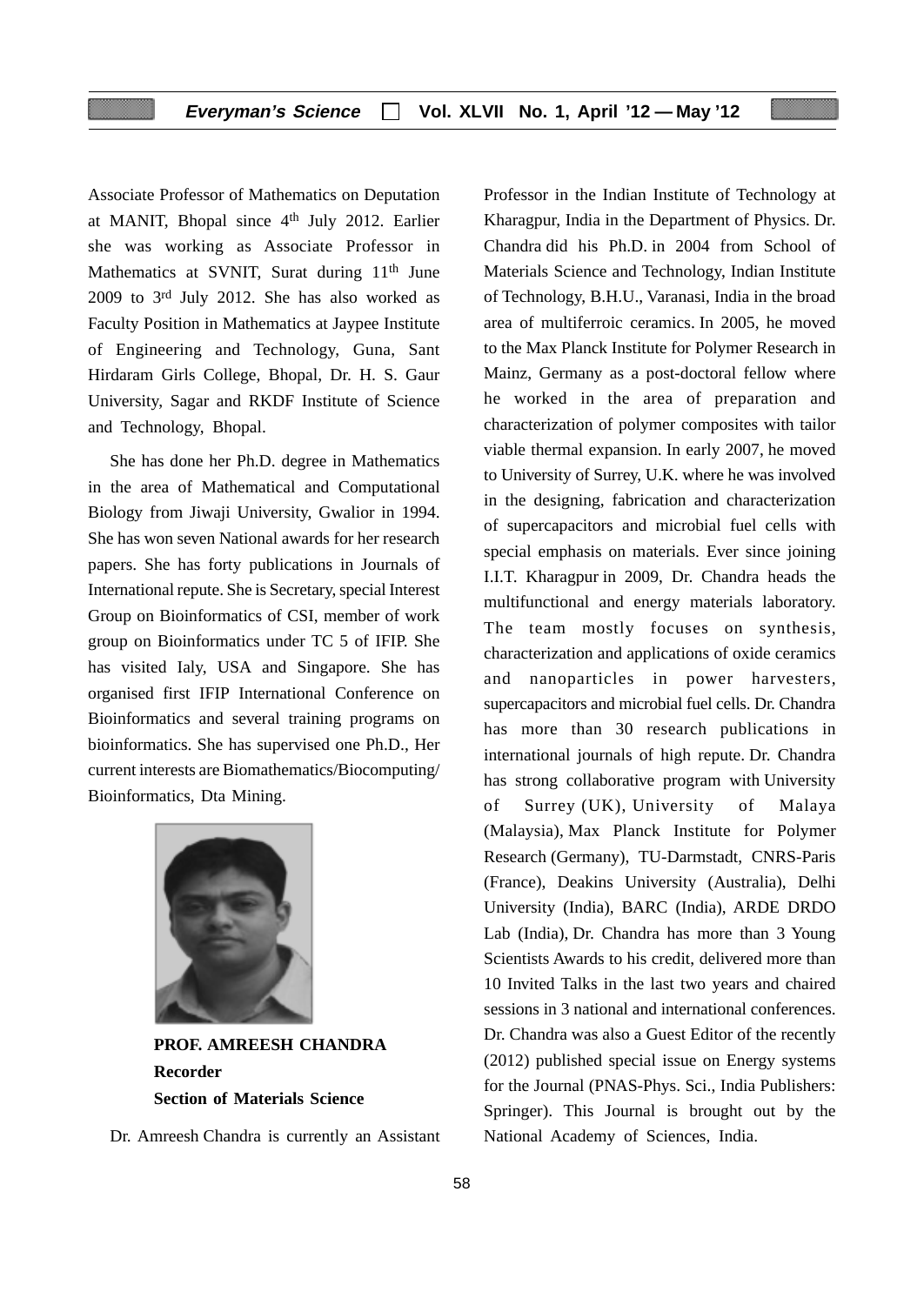

**PROF MEENAKSHI PRALHADRAO WASADIKAR**

#### **Recorder**

**Section of Mathematical Sciences (including Statistics)**

She passed B. Sc. (Honors) with First class and Distinction in 1977, obtained M. Sc. in 1979 and Ph.D. (Mathematics) in 1985 from the then Marathwada University, Aurangabad. She was awarded Giridharrao Deshmukh Gold Medal and C. V. Limaye Prize for securing First Rank at M. Sc. (Mathematics) Examination. She was a CSIR Junior and Senior Research Fellow from 1980 to 1985.

She worked as a lecturer in Govt. College of Arts and Science, Aurangabad, Institute of Science, Aurangabad, Elphinston College, Mumbai during 1986 to 1997. She joined as a Reader in Dept. of Mathematics, Dr. Babasaheb Ambedkar University, Aurangabad in 1997 and now working as a Professor.

She worked as the Head, Dept. of Mathematics, Member of Research and Recognition Committee in Mathematics, and member of Board of Studies (Mathematics), Dr. Babasaheb Ambedkar University, Aurangabad, from 2001 – 2003. She was a Member of the Book Writing committee of Govt. of Maharashtra for writing a text book for S. S. C. students (2010). She was a Member of the Sectional Committee **(**Mathematical Sciences including Statistics**)** of Indian Science Congress Association for the years 2008 – 2009 and 2009 – 2010.

She is a Reviewer for Mathematical Reviews published by American Mathematical Society. She has worked as a referee for various Journals. She has 19 publications in National/International Journals and Conference Proceedings. The number of citations of her papers is 22. She participated in four International Conferences (1 Invited talk and 2 paper presentations) and 22 National conferences (with 9 invited talks). She is a Member of the Indian Mathematical Society, Indian Science Congress Association,Jammu Mathematical Society. She has delivered lectures in various refresher courses, workshops, NET / SET training programs.



**DR. DEBASISH BANDYOPADHYAY Recorder Section of Medical Science (including Physiology)**

Dr. Debasish Bandyopadhyay obtained his M. Sc. Degree and Ph. D. degree in Physiology from University of Calcutta. He has visited University of Texas Medical Branch at Galveston, Texas, USA for his post-doctoral research works. He joined as Reader and founder Head of the Department of Biotechnology, Assam (Central) University, Silchar in 2004. Later on he Joined as a Reader and became Head of the Centre for Biotechnology, School of Life Sciences, Visva-Bharati, Santiniketan in 2005. Dr. Bandyopadhyay has joined University of Calcutta as a Reader in Physiology in September, 2006 and, presently serving as Associate Professor at the same department.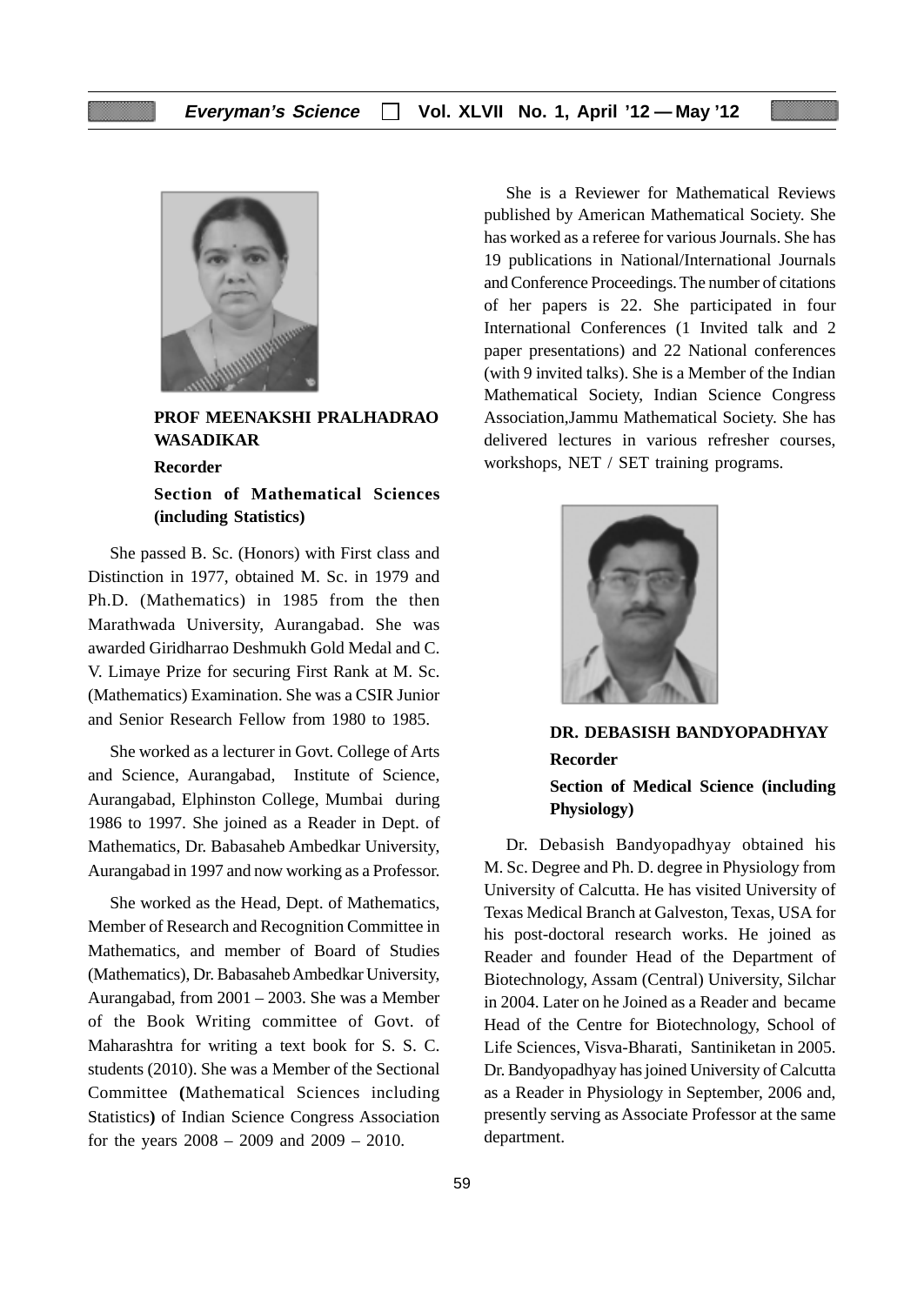Dr. Bandyopadhyay's current research interests are in the areas of myocardial ischemia, stress and drug-induced gastric ulceration, heavy metal-induced oxidative stress, development of effective antioxidants from natural sources and flavin metabolism. Dr. Bandyopadhyay has national and international collaborations as well as inter and intra-departmental collaborations within the university. Received funding for research from UGC and is a participating scientist at the Centre with Potential for Excellence in Particular Area (CPEPA) awarded to University of Calcutta from UGC, Govt. of India. He has thirty one research papers to his credit in various national and international peer reviewed journals with high impact factors. Dr. Bandyopadhyay is a member of the Editorial Board of the Journal of Herbal Medicine and is also a reviewer of a number of high impact international journals. Besides, he is the Joint Editor of Indian Journal of Physiology and Allied Sciences. Dr. Bandyopadhyay is a life member of Society for Biological Chemists of India and Physiological Society of India.



**DR. BADRI NARAIN PANDEY Recorder**

**Section of New Biology (including Biochemistry, Biophysics & Molecular Biology and Biotechnology)**

Dr. Badri Narain Pandey joined Radiation Biology and Health Sciences Division, BARC, Mumbai in 1995 after Graduation from 38th Batch of BiologyRadiobiology Orientation Course (1994-95), BARC Training School, Mumbai. He received his Ph.D. in Life Sciences from Mumbai University in 2003. His research activities involve studying mechanism of bystander effect in normal and cancer cells irradiated with low/high LET radiation. Moreover, his research interest also includes studying role of cellular oxidative damage in the mechanism of apoptosis induced by ionizing radiation relevant to radioprotection and cancer therapy. His current research activities also involve development of nanoparticles based novel strategies for cancer therapy and developing suitable strategies for amelioration of heavy metal radio-nuclide toxicity. Under a collaborative project with Tata Memorial Hospital, Mumbai, Dr. Pandey studied correlation between magnitude of apoptosis and clinical response in Non-Hodgkin's Lymphoma patients undergone to Low Dose Total Body Irradiation, which can be further developed as prognostic assay. Dr. Pandey and his research team showed oxidative mechanism of toxicity induced in different target organs by thorium and uranium at acute and sub-chronic doses, which could be prevented by chelating agent like DTPA during his post doctoral fellowship New Jersey Medical School, New York, USA (2004-05), Dr. Pandey studied role of oxidative damage in radiation induced bystander effect and modification in mitochondrial protein import in γ-irradiated cells. Dr. Pandey investigated role of translationally controlled tumor protein in mechanism of DNA damage repair in human cells exposed to low dose of radiation.

Dr. Pandey received Best Oral Presentation Award at International Conference on Free Radicals in Health & Disease, Lucknow, 2003. He has been awarded Fellowship from Department of Energy, USA to attend Gordon Research Conf. on Radiation Oncology, California. In recognition of his contribution in radiation biology, Dr. Pandey received M.R. Raju Award, AARR Young Scientist Award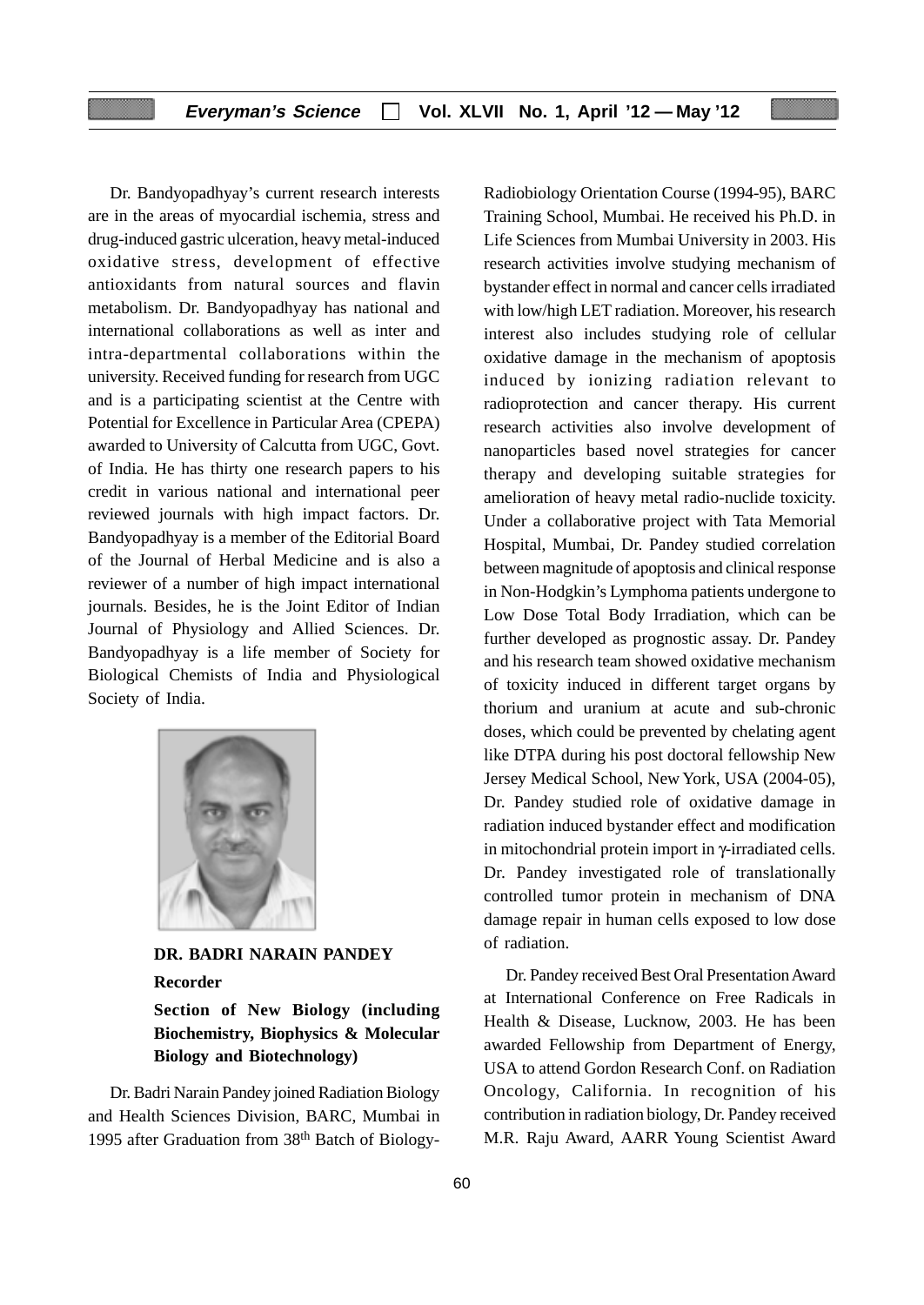and International Cancer Technology Transfer Fellowship by International Union Against Cancer Control (UICC), Switzerland to conduct bystander experiment using proton microbeam irradiation facility at NIRS, Japan. He is a Member of Podcast Committee, Radiation Research Society, USA and Treasurer, Indian Society for Radiation Biology. Dr. Pandey is a Fellow of Association of UICC Fellows, Switzerland. Dr. Pandey has published more than 50 research papers in refereed Journals, 4 book chapters and 4 scientific articles. Dr. Pandey is serving as Editor, 'Radiation Research Today', an eNewsletter published by Indian Society for Radiation Biology.



**DR. I. HUBERT JOE Recorder Section of Physical Sciences**

Dr.I.Hubert Joe, born in Thazhakkan Vilai, Kanyakumari District of Tamil Nadu, received his B.Sc. from Nesamony Memorial Christian College Marthandam, M.Sc. and M.Phil. from Bharathidasan University Trichy and Ph.D. degrees from, University of Kerala, Trivandrum . Joined as a lecturer, Mar Ivanios College in 1995, became reader in 2004 and is now serving as Associate Professor in the same college. He has presented research papers at the XIII International Conference on Raman Spectroscopy Sep, 1992 at Wurzburg, Germany, XIX International Conference on Raman Spectroscopy Aug, 2004 at Queensland, Australia and XXII International Conference on Raman Spectroscopy Aug, 2010 at Boston, Massachusetts, USA. He has Organized the

II International Conference on Perspectives in Vibrational Spectroscopy February, 2008, Trivandrum. His research interests at the moment include design and development of non linear optical crystals, Quantum chemical computations using *ab initio* and Density Functional Theoretical methods for geometry Optimization and vibrational spectral prediction of Bio molecules , natural products with medicinal properties and anticancer drug molecules. He has published 101 research papers in various international journals and more than 170 papers in the conference proceedings. He has guided eight research scholars in earning Ph.D. degrees and six research scholars are currently working with him. He has successfully completed one minor and one major project sponsored by UGC and two respond projects sponsored by ISRO, Govt. of India. Now serving as a Member, Board of Studies in Physics (PG), Manonmaniam Sundaranar University, Tirunelveli. He is a regular reviewer of a number of International journals. He has received the Best poster presentation award in the section of Physical science at the 97th Indian Science Congress Association January, 2010.



**DR. ARUN KUMAR PANDEY Recorder Section of Plant Sciences**

Dr. Arun K. Pandey, Professor of Botany, University of Delhi, got his school to university education in Lucknow. After obtaining his masters degree from University of Lucknow in 1973, he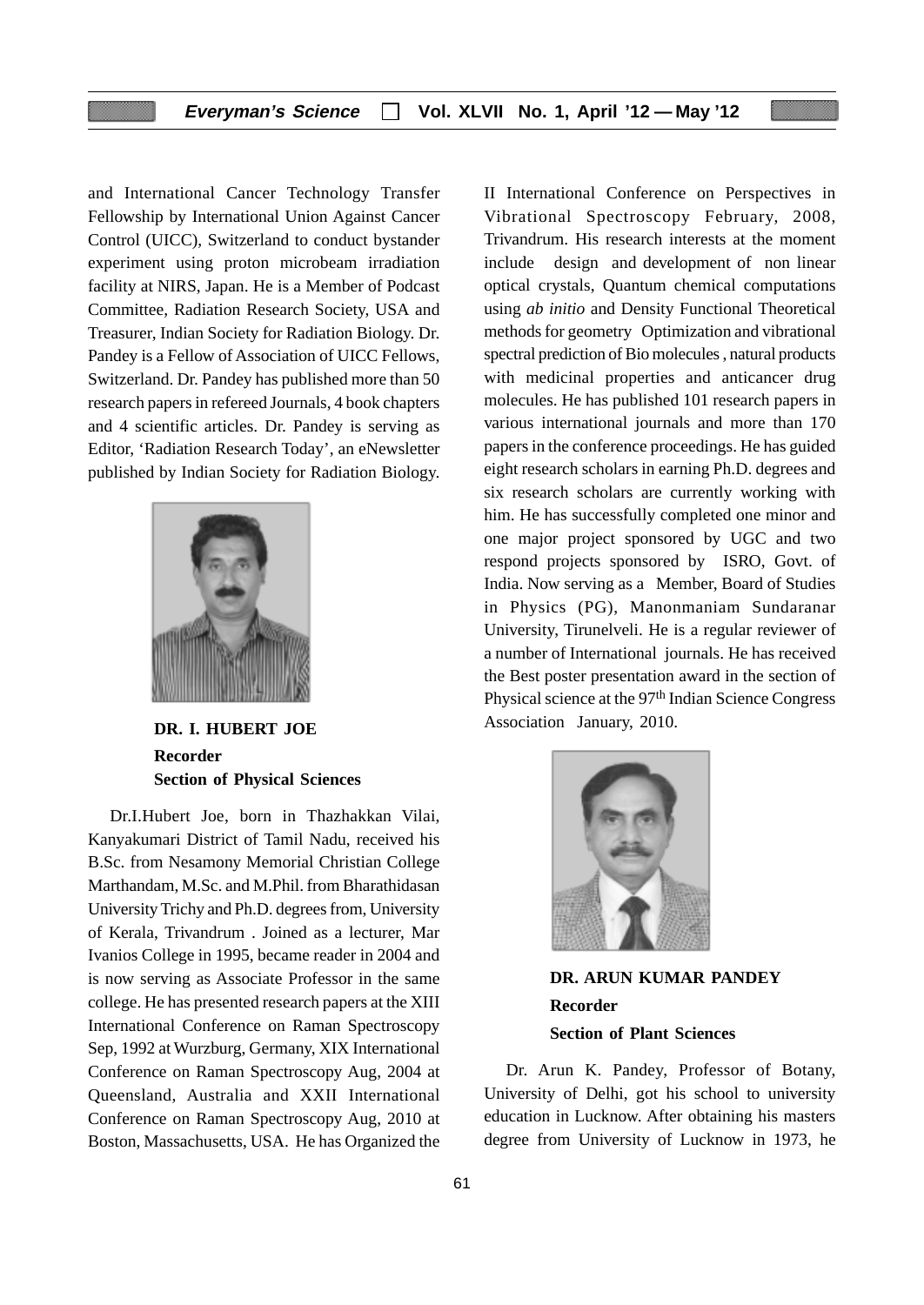joined National Botanical Research Institute, Lucknow and obtained Ph.D. degree in 1978. He worked as Post-doctoral Fellow at the Ohio State University, Ohio, USA during 1987-88. He is recipient of Y.S. Murty medal of the Indian Botanical Society and V.V. Sivarajan medal of the Indian Association for Angiosperm Taxonomy. He has been Councillor, Secretary, Vice-President and President of the Indian Association for Angiosperm Taxonomy. He has been in the Executive Council of the Indian Botanical Society and is presently Vice President of the East Himalayan Society of Spermatophyte Taxonomy. He is member of 15 national and international societies and is on the editorial committee of several botanical journals. He has also served as Executive Editor of taxonomy journal "Rheedea". He has guided 17 students for Ph.D. degree and 4 for M.Phil. degree.

Dr. Pandey has published more than 120 papers in the journals of international and national repute. He has authored four text books and 8 reference books. He was awarded Bass Fellowship of the Field Museum, Chicago to work on molecular systematics. He was visiting Professor at the University of Vienna, Austria and INSA visiting Fellow at Korea Research Institute of Bioscience and Biotechnology. He is presently visiting University of Munich under INSA-DFG Exchange Programme (2012). He is also a Peer team Member of the National Assessment and Accreditation Council. He has worked in the field of floristics, ethnobotany, and molecular systematics of different angiosperm families. His present interest is in the systematics of sunflower family, Cucurbitaceae and legume family.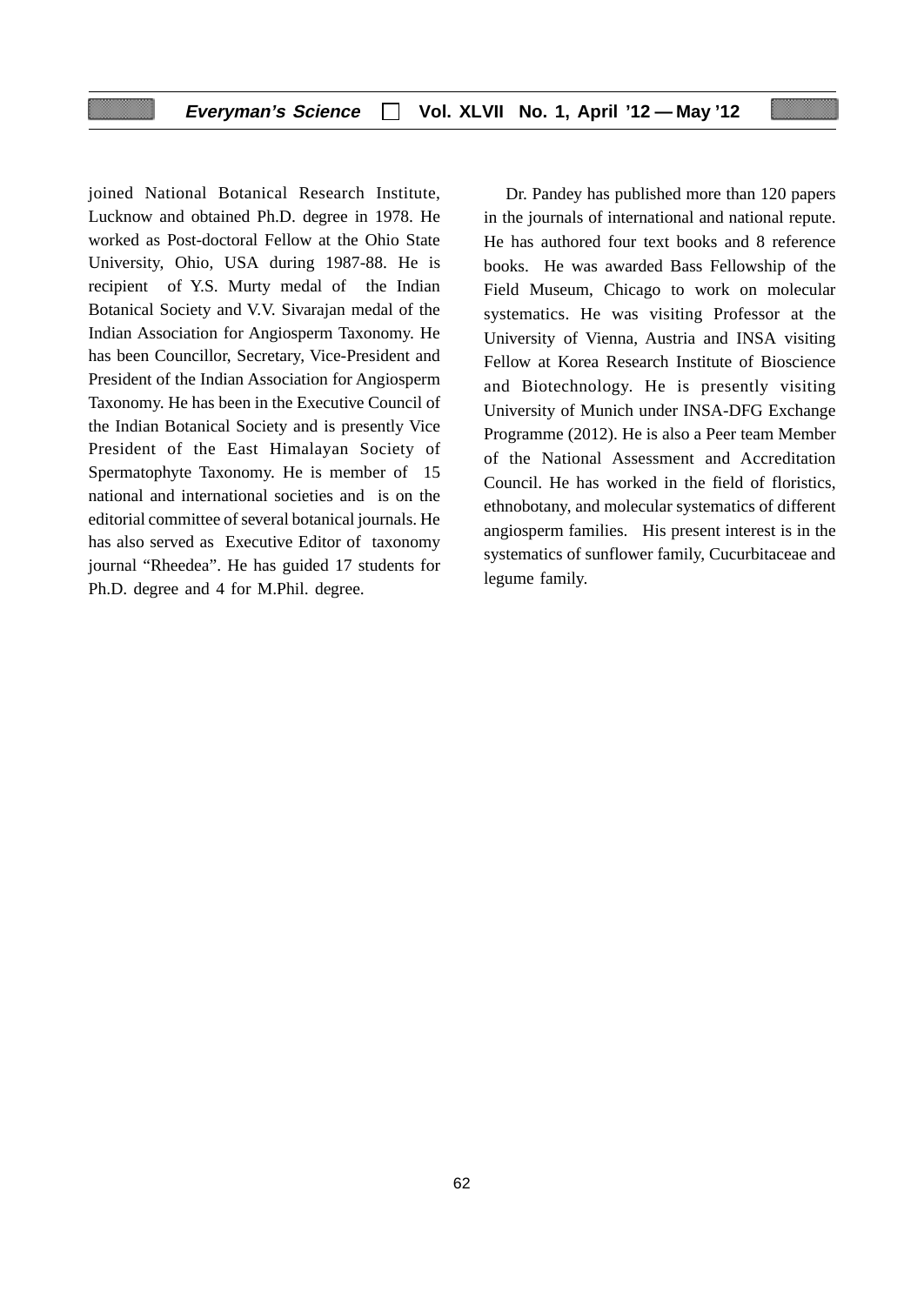# KNOW THY INSTITUTIONS



**CALCUTTA UNIVERSITY, KOLKATA**

The University of Calcutta, was founded on January 24, 1857. In 1845, the Council of Education consisting of F. Millett, James Alexander, C. C. Egerton, Rassomay Dutt, Prosonno Coomar Tagore and Dr. F. J. Mouat formulated a proposal for the establishment of the University. In July 1854, the Court of Directors of the East India Company sent a 'despatch' to the Governor General in Council, suggesting the establishment of the Universities of Calcutta, Bombay and Madras. In pursuance of the dispatch, an Act of Inporporation of the Legislative Council (Act No. II of 1857) founded the University of Calcutta.

Sir James William Colvile was appointed the first Vice-Chancellor of the University of Calcutta.

On January 1, 1890, the University of Calcutta got its first Indian Vice-Chancellor, Honorable Justice Sir Gooroodas Banerjee.

On March 13, 1875 Vice-Chancellor Bailey made a significant remark in his Convocation address that time had come when the University itself might very properly, within its means, assume to some extent, actual teaching of the highest character. The Indian Universities Act 1904 ushered in a new era in the role of the University. The University thus became an agency of teaching and research in addition to its role as knowledge- testing and knowledge-rewarding institution. The new principles laid down in the Act of 1904 and the measures for post-graduate teaching adopted by Sir Asutosh Mookerjee as Vice-Chancellor during the period from 1906 to 1914, culminated in 1917 in centralizing all post-graduate teachings under the direct and immediate control of the University.

The first two decades of the twentieth century witnessed further growth of the University. Sir Asutosh, the visionary, shaped up the University in truly modern mould. Noble persons like Taraknath Palit, Rasbehari Ghosh, Kumar Guruprasad Singh of Khaira came forward with munificent donations with the help of which several academic posts for post-graduate teaching were created and post-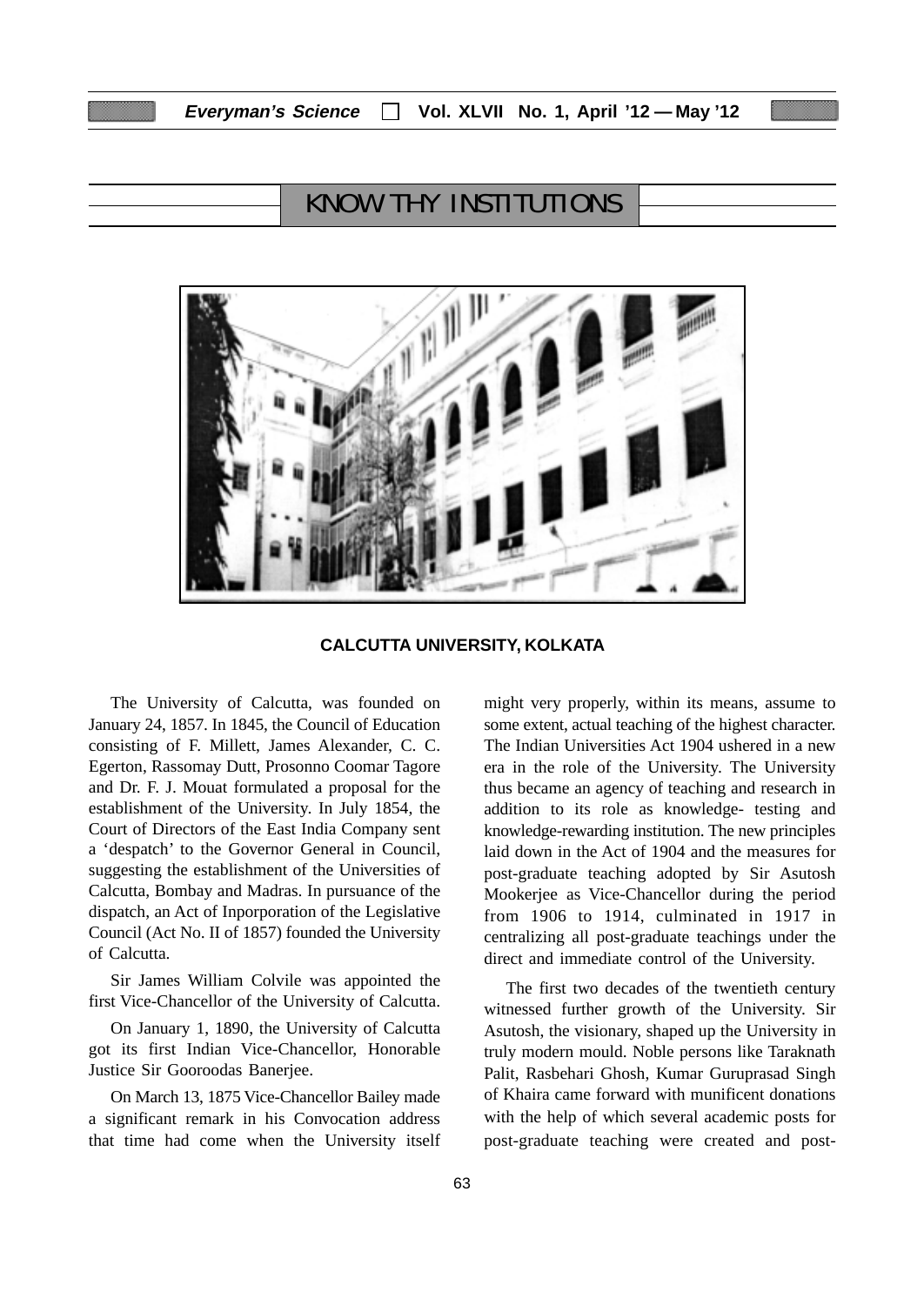graduate departments were established in Humanities and Science. During this time, several intellectual stalwarts like C. V. Raman, Acharya P. C. Ray, Meghnad Saha, S. N. Bose, etc., joined the University who, at a later period, brought laurels to the University by their genius.

Thus the University of Calcutta, the first modern University established in the country, was perhaps intended to promote western knowledge and learning in colonial interest. But ultimately, the University emerged as the nucleus of a range of academic activities which contributed to the development of Indian science and technology and our own understanding of the country's past and the nation's perceptions for the future. Besides, the University has always remained alive to emerging political, social and economic challenges of the nation and the world. In ensuring this the university has been able to strike a fine balance between social sciences, humanities, music, fine arts, basic sciences and emerging areas in biological and applied sciences.

The vision of the University may be described as follows :

- Pursuit of knowledge in a holistic manner
- Promoting the principles of equity, justice and access in higher education
- Development of cross-disciplinary and hybrid research programmes
- Promoting a balanced development of basic, theoretical and applied sciences
- Improving entrepreneurial skills
- Promotion of dialogue between scientists, technologists and social scientists
- Addressing issues of dialectics between science and society
- Addressing issues of nation building
- Responding to events in neighbouring countries

In recognition of its academic excellence, the University Grants Commission, New Delhi recognized the University of Calcutta as a University with Potential for Excellence (UPE).The NAAC has re-accredited the University with the highest A

grade. The UNO has designated our university as the only Indian university to be the Academic Hub for its Education Impact Programme. The MEA, GOI, has sponsored the establishment of The Institute of Foreign Policy Studies, perhaps first of its own kind in India. Department of Science and. Technology identified the Science and Technology departments of the University under PURSE programme. The UGC has sanctioned a grant to the university to establish an interdisciplinary Centre of Potential for Excellence in Particular Area (CPEPA) on Electro-Physiological and Neuroimaging Studies including Mathematical Modeling. The Department of Biotechnology, GOI, recognized the excellence of the university's Biochemistry, Biotechnology and Microbiology departments with a generous grant under the Inter-disciplinary programme of Life Sciences (IPLS). Other funding agencies such as DOD, DRDO, DST, DBT, CSIR and ICMR have also encouraged research carried out by the University with research grants. The National Bio-resource Development Board of the Biotechnology Department of the GOI has identified the Botany Department as a Bio-Resource Information Centre. The Ministry of Power, GOI, has given a prestigious R&D project to Applied Physics Department for Development of Remote Energy Metering System towards the Estimation of Zonal Energy Consumption with AMR. Applied Psychology Department has obtained research grants from Global Fund for researches relating to AIDS and from Kolkata Police on Drug Addiction in Kolkata. The Department of Jute and Fibre technology has received a five year project from Ministry of Textiles under the Integrated Skill Development Scheme.

This is a nutshell is about Calcutta University that has withstood many summers and winters and has been in the forefront in the area of teaching and research in the country for more than 155 years now.

#### **Contact :**

Vice-Chancellor Calcutta University 87/1, College Street, Kolkata - 700 073 Web : www.caluniv.ac.in Phone : 033-2241-4987 / 0071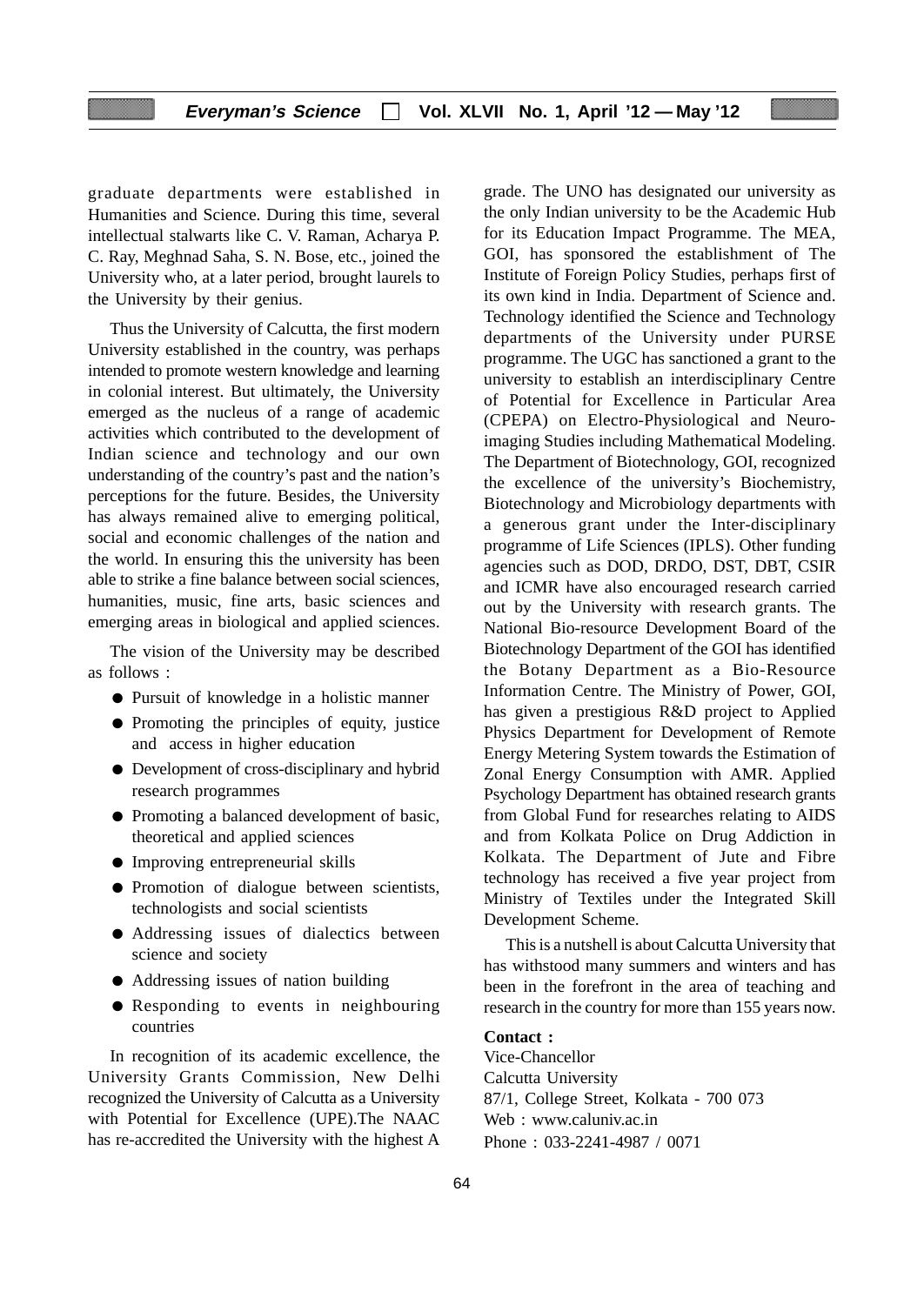# **Conferences / Meetings / Symposia / Seminars**

# **4th International Conference on Recent Advances in Composite Materials, 18th-21st February, 2013, Goa**

**Theme :**

- Polymer composites
- Wood composites
- Metal matrix composites
- Ceramic composites and advanced ceramics
- Nanomaterials and Nano-composites
- Biomaterials and Bio-composites
- Recycling & repair technology in composites
- Recent developments in fibre and particulate composites for structural and tribological applications (Fracture, Fatigue, Impact, Wear & Friction, Environmental studies)
- Critical issues in composites (Interfaces, processing applications and manufacturing)
- Testing & Quality control of composites
- Composites in intelligent and sustainable civil structure
- Application of composites in low cost houses and bridges
- Composite Technology Industrial Applications

**Contact** : *Prof. V. K. Srivastava,* (Chairman-ICRACM), Dept. of Mechanical Engineering, Institute of Technology, Banaras Hindu University, Varanasi 0542-221 005, Email : icracm2013@gmail.com, Phone : + 91-542-6702833, Fax : + 91-542-2368174/2368428.

# **First International Conference on Bio-resource and Stress Management, 6-9th February, 2013, Kolkata**

#### **Theme :**

#### **Bio-resources**

- Bio-resources, its utilization and processing
- Biodiversity, endangered and endemic species
- Traditional knowledge, primitive innovative technology, unused and under-utilized methods or tools, recovery of ethnic knowledge
- Microbial diversity, pathogenic and beneficial microbes
- Forest ecosystem, eco-management, eco-tourism
- Crop and soil management, Diversification and globalization of agriculture, conservation agriculture
- Bio-monitoring and bio-warning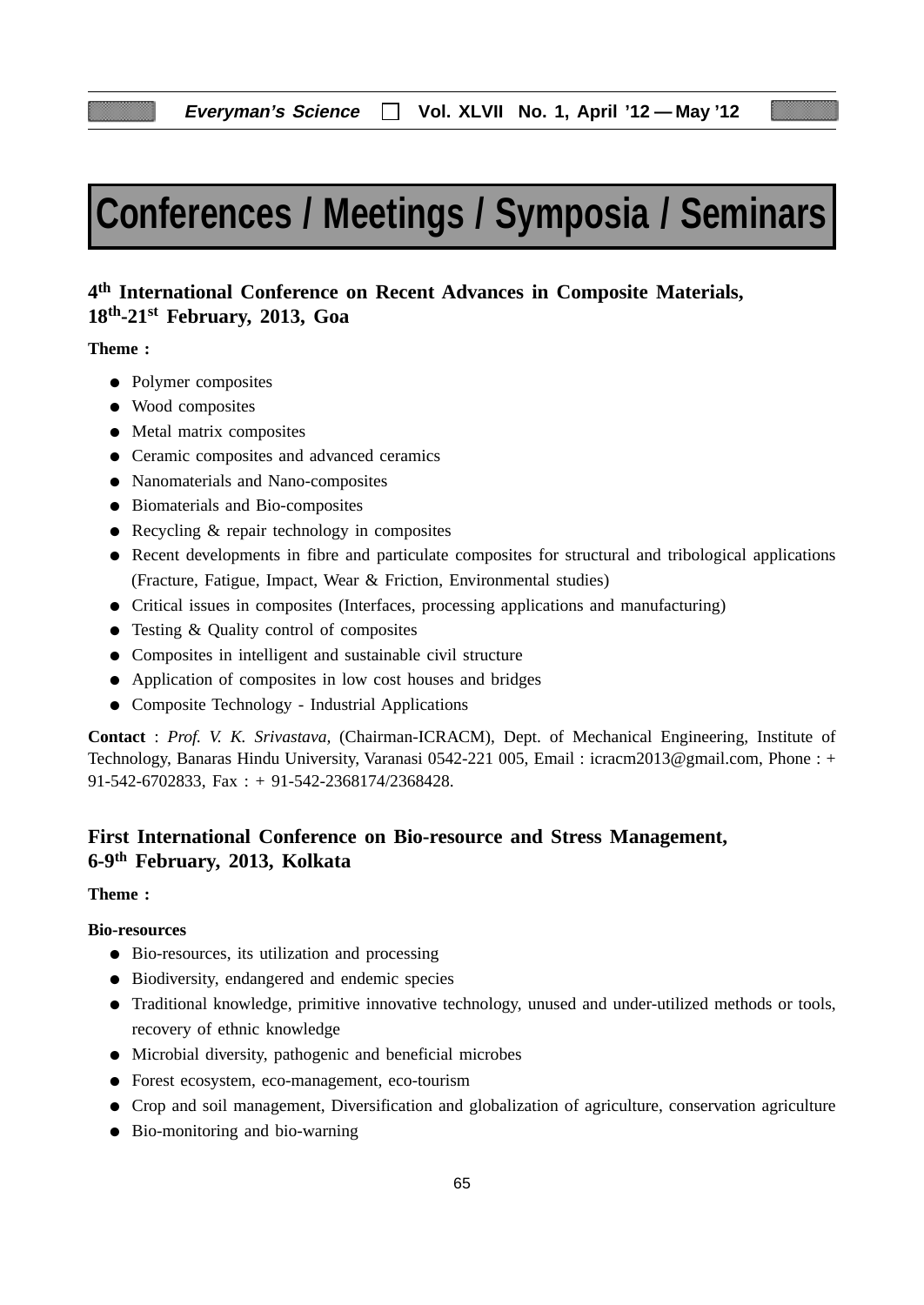#### **Climate**

- Climate change; soil, water, environmental pollution as well as atmospheric crisis; population pressure
- Environment education and capacity building

#### **Stress Management**

- Green Technology, Nano-technology, Bio-fortification, Genetic Engineering and Biotechnological tools for bio-resource and stress management
- RS & G1S applications in bio-diversity and landscape management
- Biotic and abiotic stress on plant, microbial lives, its management

#### **Farmers' Meets**

- Lab to land programme for the benefits of the farmers
- Socio-economic issues and livelihood security

**Contact** : *Prof Sampa Das*, Division of Plant Biology, Bose Institute, P-l/12. CIT Scheme, VII-M, Kolkata, 700 054, Email : sampa@bic.boseinst.ernet.in, sampadpb@gmail.com, Ph : +91-33-25693251

# **Eighth International Conference on Interdiscplinary Social Sciences, 30th July-1 August 2013, Charles University, Prague, Czech Republic**

**Theme :**

- Social and Community Studies : On disciplinary and interdisciplinary practices in the study of the social
- Civic and Political Studies : On the processes of governance and nature of citizenship.
- Cultural Studies : On disciplinary and interdisciplinary practices in the study of human cultures and cultural interactions.
- Global Studies: On the dynamics of globalization and the transformation of the local.
- Environmental Studies : On the connections between human and natural environments.
- Organizational Studies : On the social dynamics of public, community and privately owned organizations.
- Educational Studies : On learning about the social and social learning.
- Communication : On the representation and communication of human meanings.

**Contact :** http://thesocialsciences.com/the-conference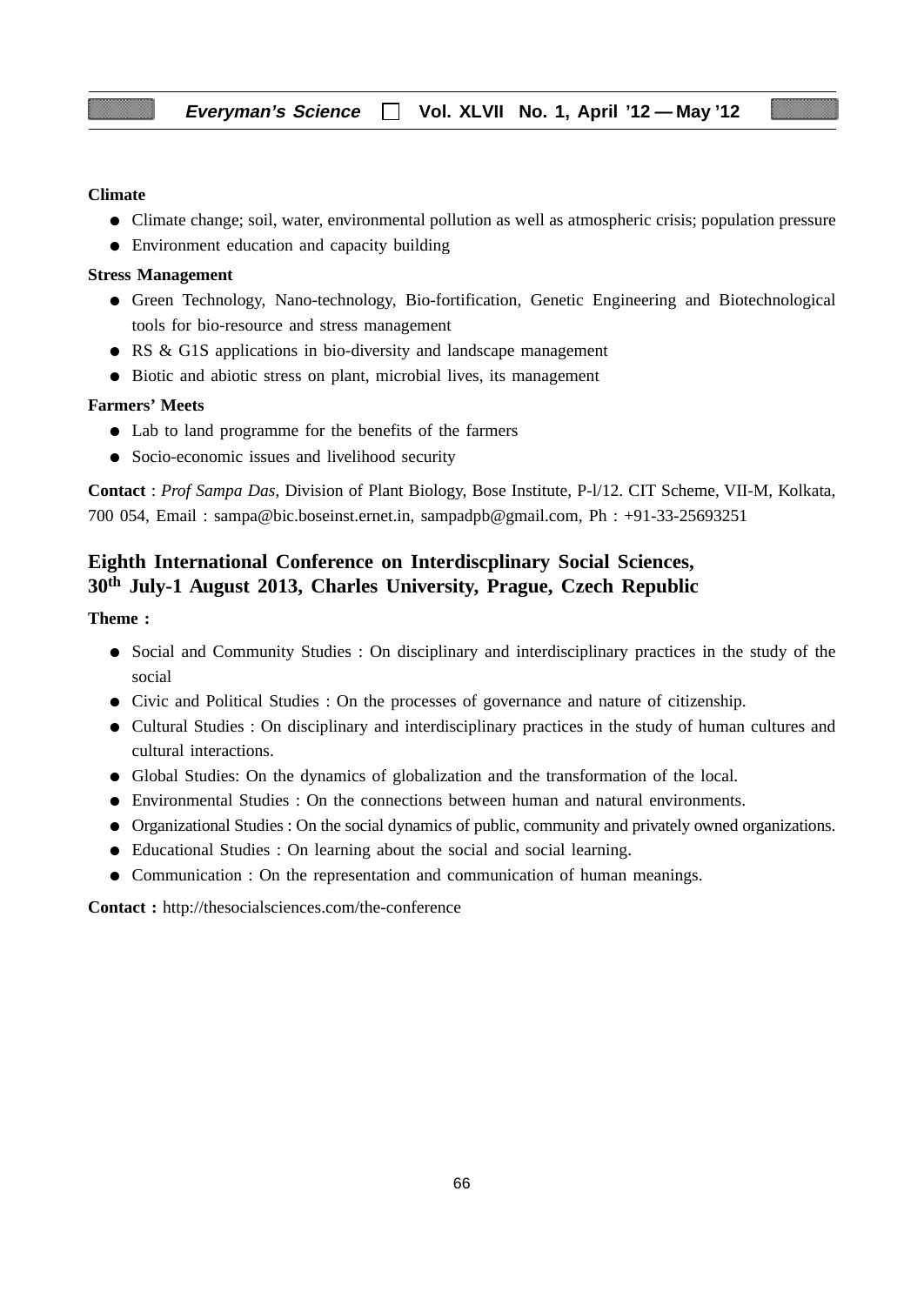# **S & T ACROSS THE WORLD**

#### **GENE THERAPY HOLDS PROMISE FOR REVERSING CONGENITAL HEARING LOSS**

"This is the first time that an inherited, genetic hearing loss has been successfully treated in laboratory mice, and as such represents an important milestone for treating genetic deafness in humans," says senior study author Lawrence Lustig of the University of California, San Francisco.

Hearing loss is one of the most common human sensory deficits, and it results from damage to hair cells in the inner ear. About half of the cases of congenital hearing loss are caused by genetic defects. However, the current treatment options hearing amplification devices and cochlear implants —do not restore hearing to normal levels. Correcting the underlying genetic defects has the potential to fully restore hearing, but previous attempts to reverse hearing loss caused by genetic mutations have not been successful.

Addressing this challenge in the new study, Lustig and his team used mice with hereditary deafness caused by a mutation in a gene coding for a protein called vesicular glutamate transporter-3 (VGLUT3). This protein is crucial for inner hair cells to send signals that enable hearing. Two weeks after the researchers delivered the VGLUT3 gene into the inner ear through an injection, hearing was restored in all of the mice. This improvement lasted between seven weeks and one and a half years when adult mice were treated, and at least nine months when newborn mice received the treatment.

The therapy did not damage the inner ear, and it even corrected some structural defects in the inner hair cells. Because the specific gene delivery method used is safe and effective in animals, the findings hold promise for future human studies. "For years, scientists have been hinting at the possibility of gene therapy as a potential cure for deafness," Lustig says. "In this study, we now provide a very real and big step towards that goal."

#### **WILL WATER BECOME THE CHIEF COMMODITY OF THE 21ST CENTURY?**

South Bend, Ind., avoided \$120 million in upgrades and conserved millions of gallons of water by becoming one of the first cities on the globe to use cloud computing to manage its water systems.

In Oregon, local officials cooled down water from wastewater plants by planting trees near riverbanks rather than using cooling equipment, lowering investment costs at the same time.

The Department of Energy, meanwhile, is working with governors and transmission officials in Texas and the western United States on a multiyear computer project to find the best locations for new power plants faced with growing scarcity in nearby water resources to cool down their operations.

These examples underscore the many options available to alleviate a growing global water crisis exacerbated by climate change, water experts said at forum in Washington, D.C., sponsored by Growing Blue, a group created by Veolia Water in consultation with the United Nations, Columbia University and water conservation groups.

"Water is posed to be the commodity of the 21st century," said Richard Sandor, an analyst at Environmental Products, who also founded the Chicago Climate Exchange.

Current statistics—outlined in a new report from IBM at the event—highlight the challenges facing the water sector on everything from drought to storm runoff.

Between 2005 and 2030, the number of people living in areas where water demand will exceed available supplies could rise 40 percent, from 2.8 billion to 3.9 billion, the company said.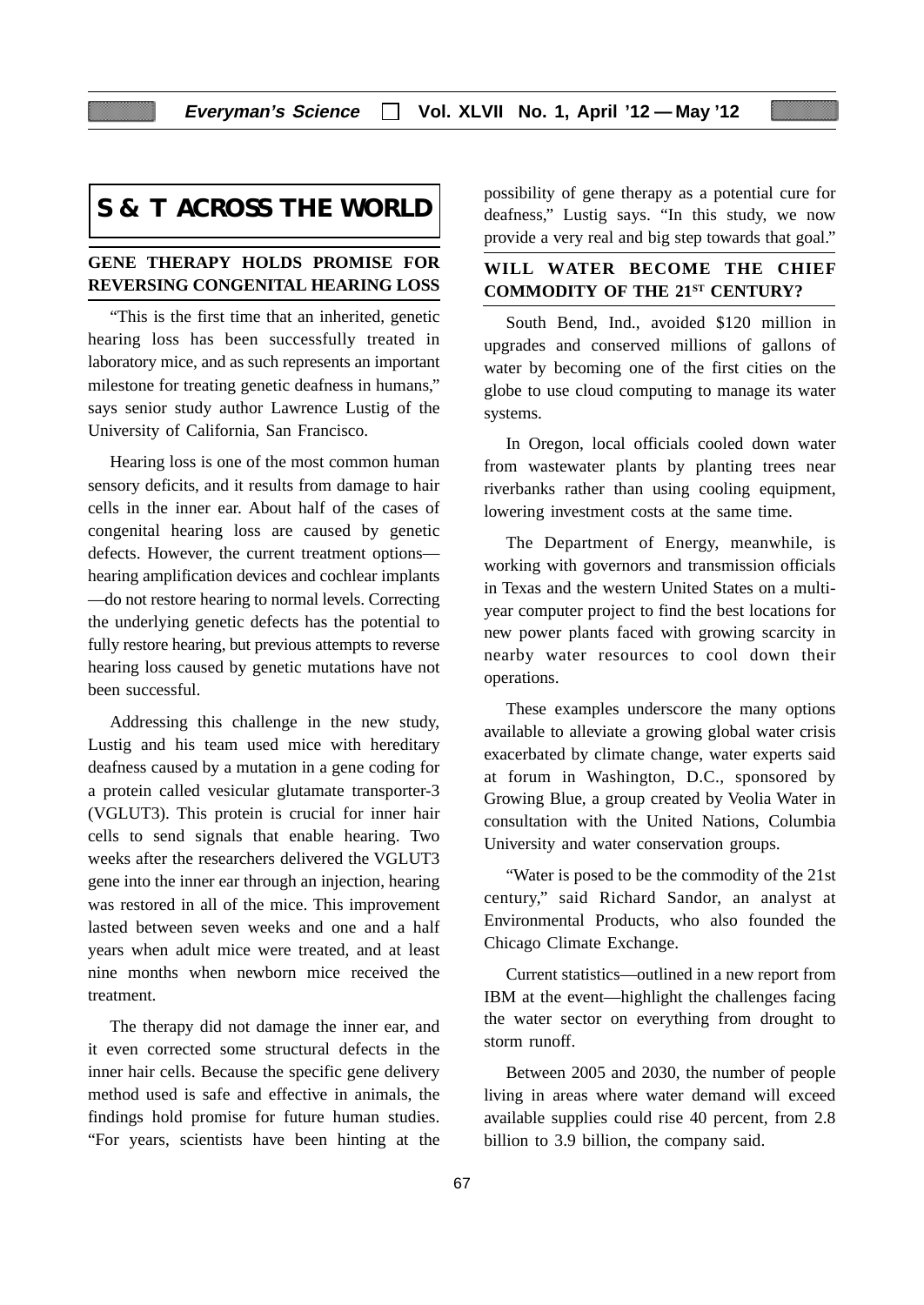By 2070, the value of flood-exposed economic assets in 136 major ports could reach 9 percent of global gross domestic product. In global agriculture, 35 percent of annual water is wasted because of "poor resource management."

In the United States, there will be a need for 165 percent more water by 2025 above 2000 levels, the report says. Energy use—such as use for cooling down power plants during hot summers—accounts for 49 percent of U.S. water demand.

Tight supplies will be further squeezed by a potential shortage of workers managing stormwater, drinking water and wastewater systems, said Mary Keeling, a manager at IBM. The issue is "often overlooked," she said.

In the United States, the average water utility worker is 44.7 years old, with a retirement age of 56, Keeling said. That raises serious questions whether utilities will have the personnel they need to address problems such as drought, she said.

For Sandor, an obvious answer to future water shortages is water trading, which would allow waterstressed areas to purchase supplies from other regions. As one example, he said that it takes the

same amount of water to make \$250,000 worth of alfalfa as it does to run an Albuquerque, N.M.'s computer chip plant, yet farmers "can't sell their water rights" in the state, he said.

While it could take 10 to 20 years to build a water trading system in a given region, it is an idea that would boost conservation tremendously, he said.

The idea is a controversial one. A study in the *Journal of the American Water Resources Association* published this spring outlined the potential difficulties of setting up a water trading system in the American West, including the fact that there is not an umbrella authority over states in the 1922 Colorado compact.

Some critics also are concerned about trading altering river flows and disrupting hydroelectric dams, among other things.

Yet Sandor said Alberta, Canada, could be a first mover. The province faces multiple pressures of growing oil extraction, business development and population growth in an arid climate, and there are preliminary discussions about the concept *(ClimateWire,* Aug. 3, 2012).